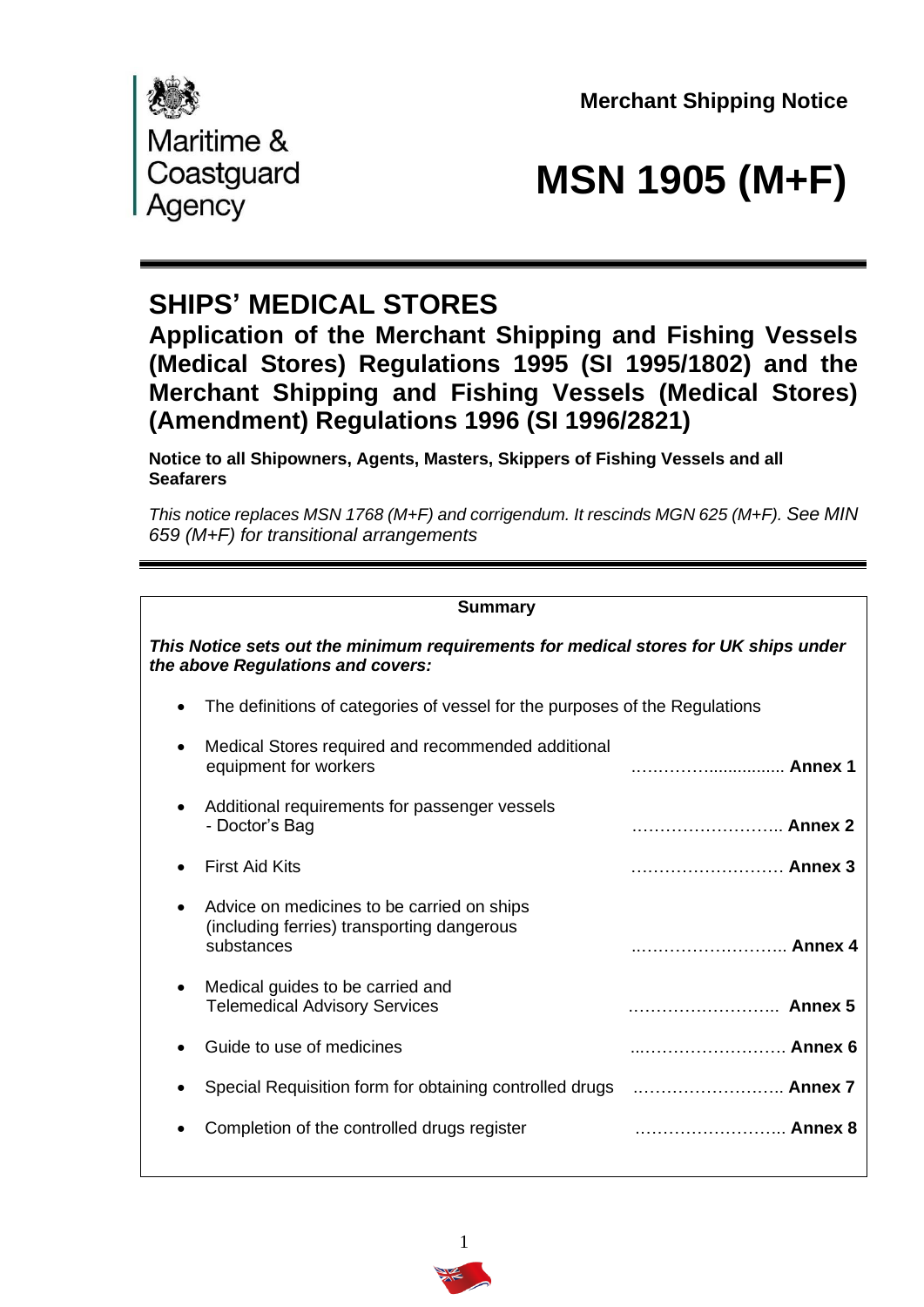## **1. Introduction/ Background**

1.1 The United Kingdom implemented the requirements of Council Directive 92/29/EEC which sets out the minimum standards for ships' medical stores, by introducing the Merchant Shipping and Fishing Vessel (Medical Stores) Regulations 1995, as amended by the Merchant Shipping and Fishing vessel (Medical Stores) (Amendment) Regulations 1996 (referred to as "the Regulations"). In 2019, the new Commission Directive (EU) 2019/1834, updating the technical requirements of the earlier directive, was adopted and the UK took an active part in that review. The Regulations become part of UK retained law on the UK's exit after 1 January 2021. This Notice implements the updated requirements for medical stores which reflect developments in medical treatments. It also reflects latest advice on treatment in the 23<sup>rd</sup> edition of the Ship Captain's Medical Guide (published October 2019).

## **2. Vessel Categories**

2.1 The categories of vessels and the consequent requirements for medical stores and equipment areas are set out in the Regulations. The vessel categories are:

**Category A** A seagoing ship (including fishing vessels) with no limitation on length of voyage.

**Category B** Seagoing or sea-fishing vessels making trips of less than 150 nautical miles from the nearest port with adequate medical equipment. This category is extended to seagoing or sea-fishing vessels which make trips of less than 175 nautical miles from the nearest port that has adequate medical equipment, and which remain continuously within range of helicopter rescue services.

**Category C** Harbour vessels, boats and craft staying very close to shore or with no cabin accommodation other than a wheelhouse.

Lifeboats and life-rafts are also required to carry Category C stores. Category C Stores for liferafts are generally purchased in sealed units, which should be replaced as a unit if unused at the expiry date. Other Category C kits may be replenished as items are used (see MGN 524  $(M+F)$ ).

The minimum contents of a Category C kit are designed to provide for immediate care where a minor delay is considered acceptable. For some vessels operating within Category C limits, the machinery on board or the type of operation may give rise to risks which this kit is not adequate to treat. If a risk assessment shows that because of the nature of the work on board, or the type or pattern of operation, the range of stores required in a Category C kit may not be adequate to respond to likely medical requirements on board then the owner or master should consider whether a vessel operating less than 60 miles from a safe haven should carry some or all of the additional items marked "RA" (for risk assessment) in Column 4C in Annex 1.

A copy of the risk assessment should be retained on board to provide evidence that the Category of stores and any variations from the recommended quantities of medicines are justified in accordance with Regulations made under the Merchant Shipping Act 1995.

The UK interprets the phrase **"very close to shore**" as meaning that a vessel operating more than 60 nautical miles from a safe haven would not be operating very close to shore. Notwithstanding this interpretation, it is for owners and skippers, for the purpose of complying with the Regulations, to assess whether, in respect of voyages in which the vessel goes less than 60 nautical miles out to sea, the vessel is "very close to shore".

2.2 The following vessels are **excluded** from the requirements of this Notice:

• **inland navigational vessels** defined in the Regulations as those vessels plying on waters of Categories A to C as defined in Merchant Shipping Notice MSN 1837(M)

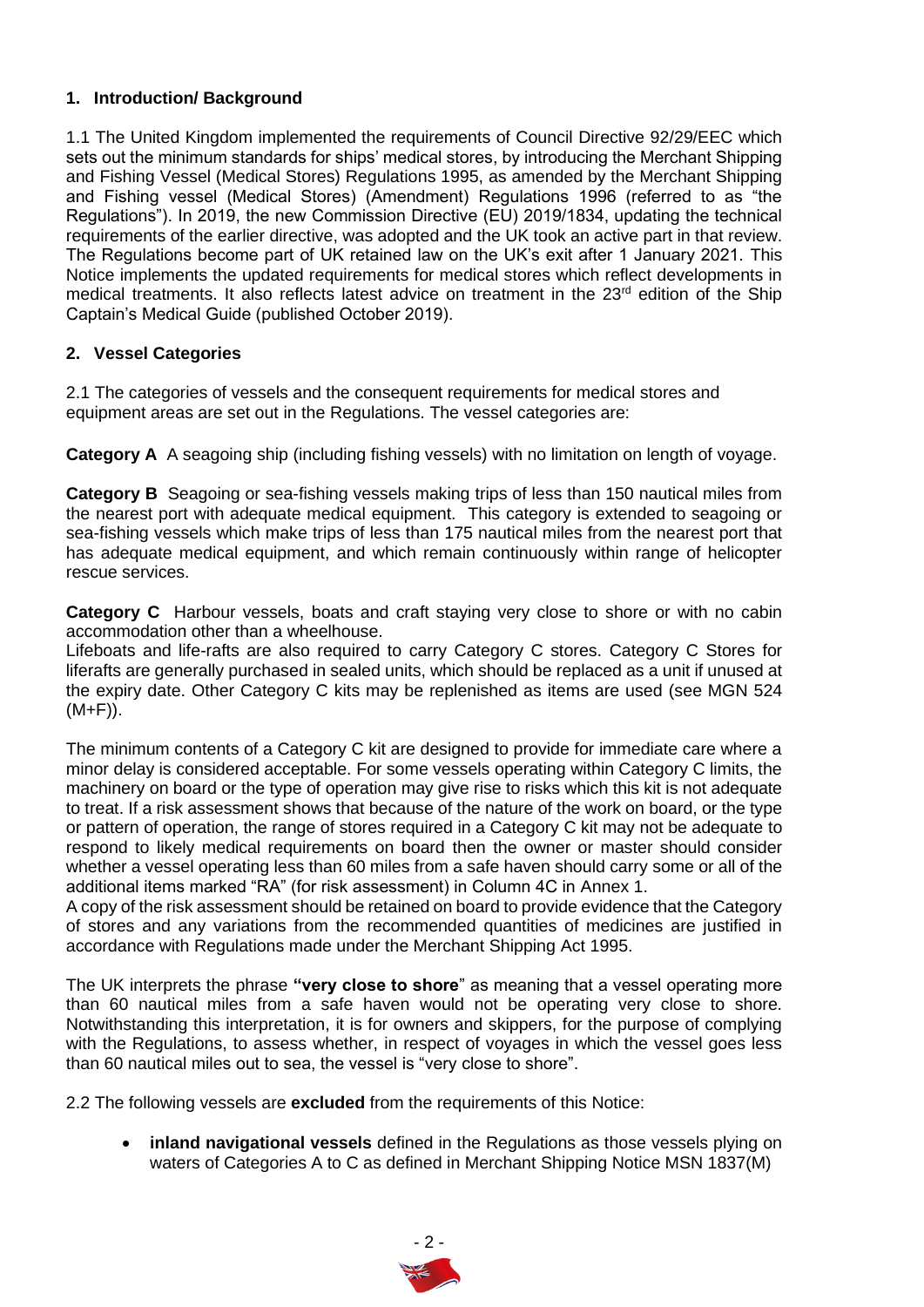Amendment 2. Vessels in Category D waters should carry a Category C medical kit as they operate close to shore.

- **warships**
- **pleasure vessels used for non-commercial purposes and not manned by professional crews**, defined as follows:
- (a) any vessel which at the time it is being used is:
	- (i) in the case of a vessel wholly owned by  $-$ 
		- (aa) an individual or individuals, used only for the sport or pleasure of the owner or the immediate family or friends of the owner; or
		- (bb) a body corporate, used only for sport or pleasure and on which the persons on board are employees or officers of the body corporate, or their immediate family or friends; and
	- (ii) on a voyage or excursion which is one for which the owner does not receive money for or in connection with operating the vessel or carrying any person, other than as a contribution to the direct expenses of the operation of the vessel incurred during the voyage or excursion; or
- (b) any vessel wholly owned by or on behalf of a members' club formed for the purpose of sport or pleasure which, at the time it is being used, is used only for the sport or pleasure of members of that club or their immediate family, and for the use of which any charges levied are paid into club funds and applied for the general use of the club, where, in the case of any vessel referred to in paragraphs (a) or (b), no other payments are made by or on behalf of users of the vessel, other than by the owner; and in this definition "immediate family" means, in relation to an individual, the spouse or civil partner of the individual, and a relative of the individual or the individual's spouse or civil partner; and "relative" means brother, sister, ancestor or lineal descendant;
- **tugs operating in harbour areas**, as defined in the Regulations "tug" means a vessel constructed solely for the purpose of, and normally used for providing external motive power to, floating objects or vessels.

#### **3. Medical Stores Requirements**

- 3.1 The requirements and recommended stores are set out in the attached schedules.
- Annex 1 Requirements for Categories A, B & C vessels and recommended additional equipment for workers
- Annex 2 Additional requirements for passenger ships Doctor's Bag
- Annex 3 First Aid Kits
- Annex 4 Advice on medicines to be carried on ships (including ferries) transporting dangerous substances

3.2 The items in Annex 2 could also be used as a reference tool for a portable emergency medical kit using stores available on board whether or not a Doctor's Bag is required.

3.3 A checklist of all the medicines and equipment required by this MSN should be kept on board and reviewed at least annually by a competent person. The MCA does not specify who

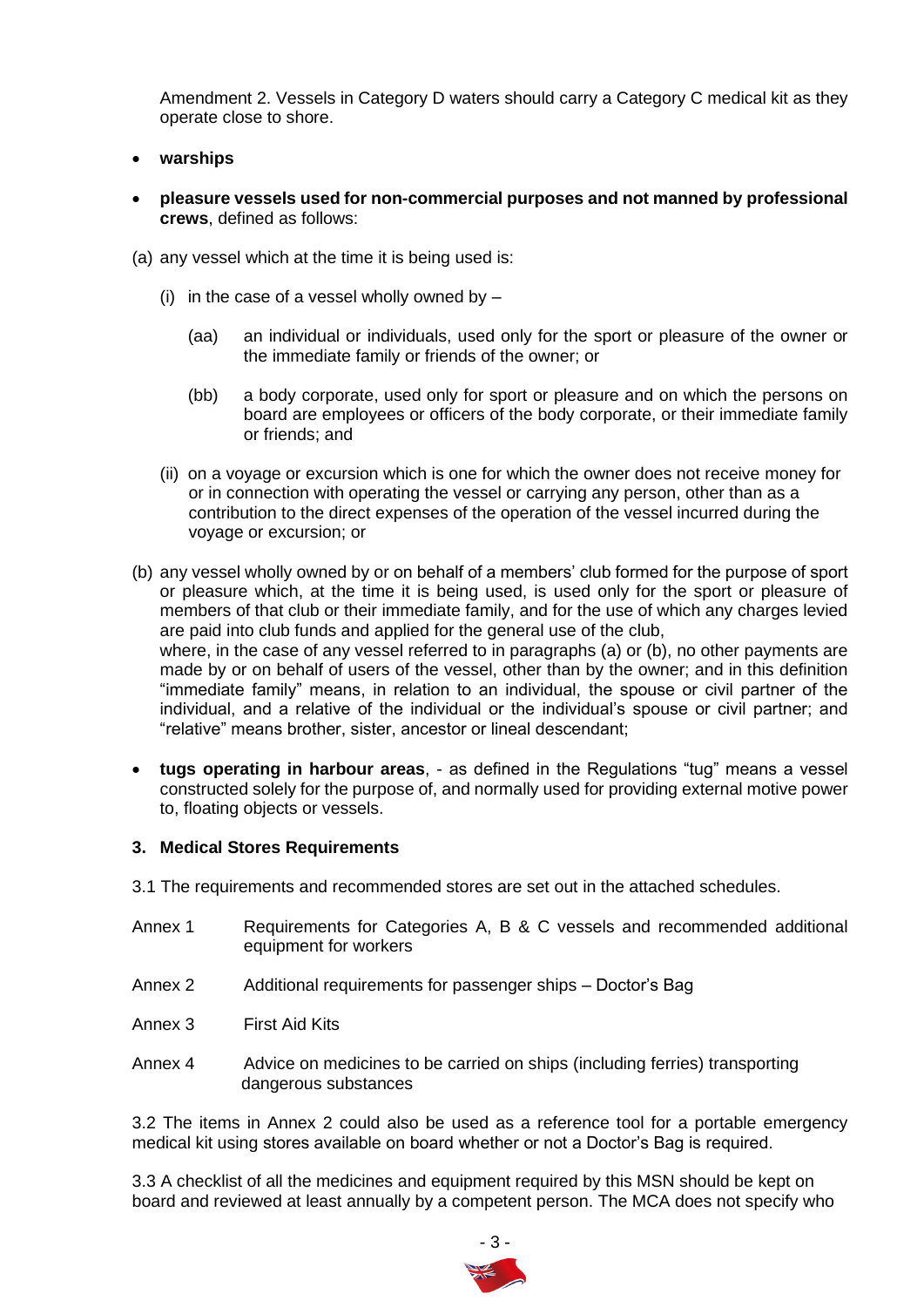may be competent to carry out the annual inspection of the stores. The purpose of the inspection is to ensure that the medical stores are complete, with no missing items, that all medicines are in good condition and in date. The owner or master may designate a competent person to do this, and it is good practice for this to be someone other than the ship's officer who has responsibility for the medical stores.

## **4. Medicines for Ships carrying Dangerous Cargoes**

4.1 Ships, including ferries, carrying dangerous cargoes or their residues, should comply with the International Maritime Dangerous Goods (IMDG) Code and the guidance in the IMO/WHO/ILO Medical First Aid Guide for use in accidents involving Dangerous Goods (MFAG) (Current Edition) and the guidance in Annex 4.

## **5. Medical Guides and Telemedical Advisory Services**

5.1 The Ship Captain's Medical Guide should be referred to for help with diagnosis and treatment. This Notice should be kept with the current edition of the Guide. Telemedical advice should be sought as appropriate (See Annex 5).

## **6. Ships' Doctors**

6.1 All UK registered ships which carry more than 100 persons on an international voyage of 72 hours duration or more must carry a medical practitioner. See MSN 1841 (M). A ship's doctor may determine their own additional medical supplies, but this does not replace the carriage of the stores listed in this Notice (other than Annex 2).

## **7. Responsibilities of the Owner, Employer and the Master**

## **7.1 Responsibility of the owner**

The owner of the vessel is responsible for the cost of any medicine and medical equipment, including the periodic replacements in order to keep stocks of any required medicines in date and immediately useable.

Under health and safety legislation, seafarers must be trained to carry out their onboard duties. The owner must therefore ensure that the Master and any person in charge of medical treatment have the appropriate level of training to use the medical stores and equipment carried under Annex 1. This includes any additional training required to use RA items (see section 2 above).

## **7.2 Responsibility of the seafarer's employer**

The Merchant Shipping (Maritime Labour Convention) (Minimum Requirements for Seafarers, etc.) Regulations 2014 (S.I. 2014/1613) Part 9, and the Merchant Shipping (Work in Fishing Convention) Regulations 2018 (S.I. 2018/1106) Part 6 specify, among other things, that if a person, while employed in a UK ship receives any surgical, medical, dental or optical treatment (including repair or replacement of any appliance) any costs of this treatment must be paid by the shipowner/fishing vessel owner. See MGN 482(M) and MGN 586(F).

## **7.3 Responsibility of the Master**

Where a United Kingdom ship does not carry a doctor among the seafarers employed in it, Section 53 of the Merchant Shipping Act 1995 holds the Master responsible for ensuring that any necessary medical attention given on board ship is given either by him, or under his supervision, by a person appointed by him for that purpose. The Master is also responsible for the management of the medical supplies and ensuring that they are maintained in good condition, although the function may be delegated to a trained member of the crew.

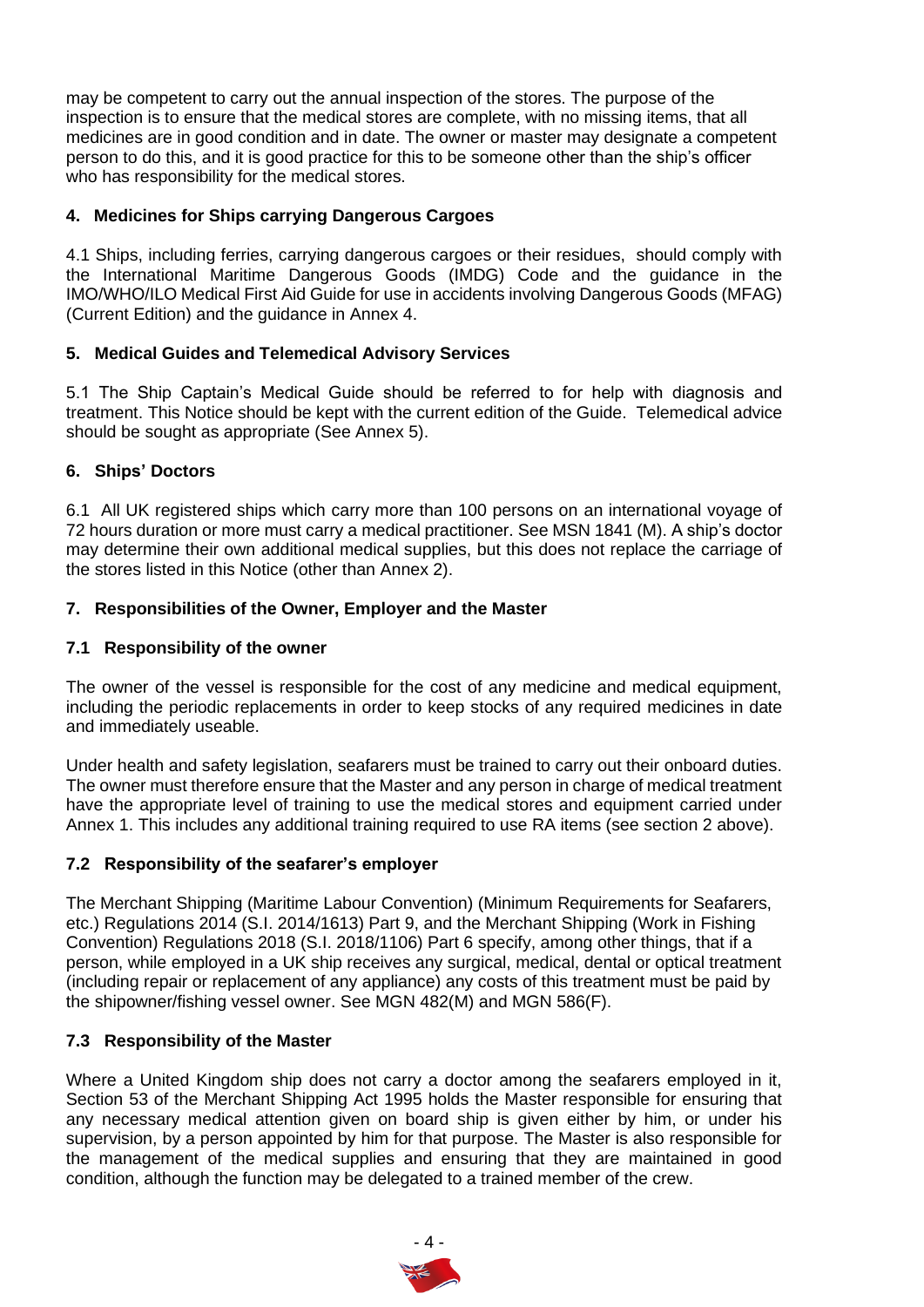## **7.4 Health & Safety Responsibility**

Ship operators, employers and the Master all have a duty of care to protect the health and safety of workers, so far as reasonably practicable. This responsibility includes taking steps to minimise the risk of infection and ensuring appropriate preventative measures such as immunisation are taken.

## **More Information**

| Seafarer Safety & Health<br>Maritime and Coastguard Agency<br>Bay 2/17<br><b>Spring Place</b><br>105 Commercial Road<br>Southampton<br>SO <sub>15</sub> 1EG |                                                                                                                |
|-------------------------------------------------------------------------------------------------------------------------------------------------------------|----------------------------------------------------------------------------------------------------------------|
| Tel:<br>e-mail:                                                                                                                                             | 02038172835<br>medical@mcga.gov.uk                                                                             |
| Website Address:                                                                                                                                            | www.gov.uk/government/organisations/maritime-and-coastguard-agency                                             |
| <b>General Enquiries:</b>                                                                                                                                   | infoline@mcga.gov.uk                                                                                           |
| Published:                                                                                                                                                  | <b>March 2021</b><br>Please note that all addresses and<br>telephone numbers are correct at time of publishing |
| © Crown Convright 2021                                                                                                                                      |                                                                                                                |

© Crown Copyright 2021

## *Safer Lives, Safer Ships, Cleaner Seas.*

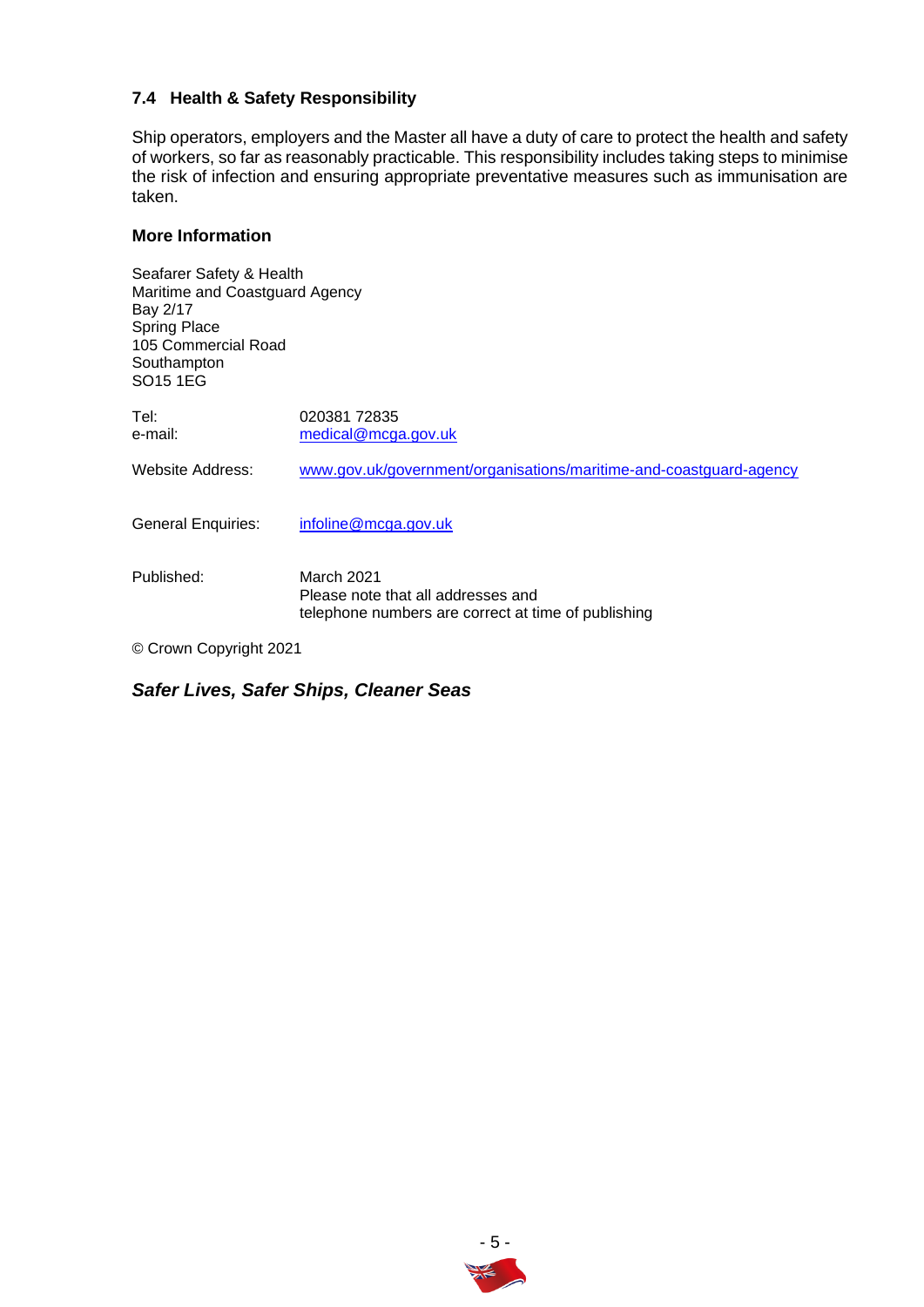## **MEDICAL STORES FOR VESSEL CATEGORIES A, B & C**

(see definitions on Page 2 & 3 of the Notice)

*For any items marked\* the specified quantity is considered sufficient regardless of crew size.* 

Owners and operators may, on the advice of a qualified medical practitioner or pharmacist, determine whether any additional or different quantities, products or equipment are required, taking into account the factors identified below and any other relevant consideration: the nature of the voyage and in particular ports of call, nature of the cargo, destination, number of crew, duration of voyage and type of work to be carried out during the voyage. For example, anti-malarial drugs may be appropriate if a ship is operating in tropical areas (see MGN 652 (M+F) for guidance on Prevention of Infectious Disease at Sea).

In this Annex columns are as follows:

- **Column 1** Is the reference number in the Annexes to the EC Directive 92/29 as amended by 2019/1834. This is included for identification of treatments when seeking or receiving telemedical advice from any European Community Member State.
- **Column 2** The list of treatments in column 2 of the tables in Annex 1 is mandatory.
- **Column 3** Is the recommended medicine and dosage strength which MCA considers best complies with the mandatory treatment. As these are not statutory, equivalents may be substituted on the advice of a qualified medical practitioner or pharmacist, provided they are satisfied that an equivalent level of treatment is assured.
- **Column 4** Is the recommended quantity of medicine / equipment which MCA considers sufficient to provide treatment for 10 workers. A higher or lower quantity may be carried based on a risk assessment, in consultation with a pharmacist. The risk assessment may consider (for example) the operating area and pattern of the vessel, including distance from shore, and the likelihood of more than one crew member requiring the same treatment. A reduced quantity should only be carried where the risk assessment demonstrates that there is no reduction in protection for the crew as a result. Recommended quantities (Column 4) will not always reflect standard packs. In this case the recommendation is for the nearest available dispensing sales pack above the minimum recommended quantity. This will ensure the patient information leaflet is enclosed. Category C kits in lifeboats and liferafts are supplied as sealed kits, items in other Category C kits may be replenished as and when necessary.

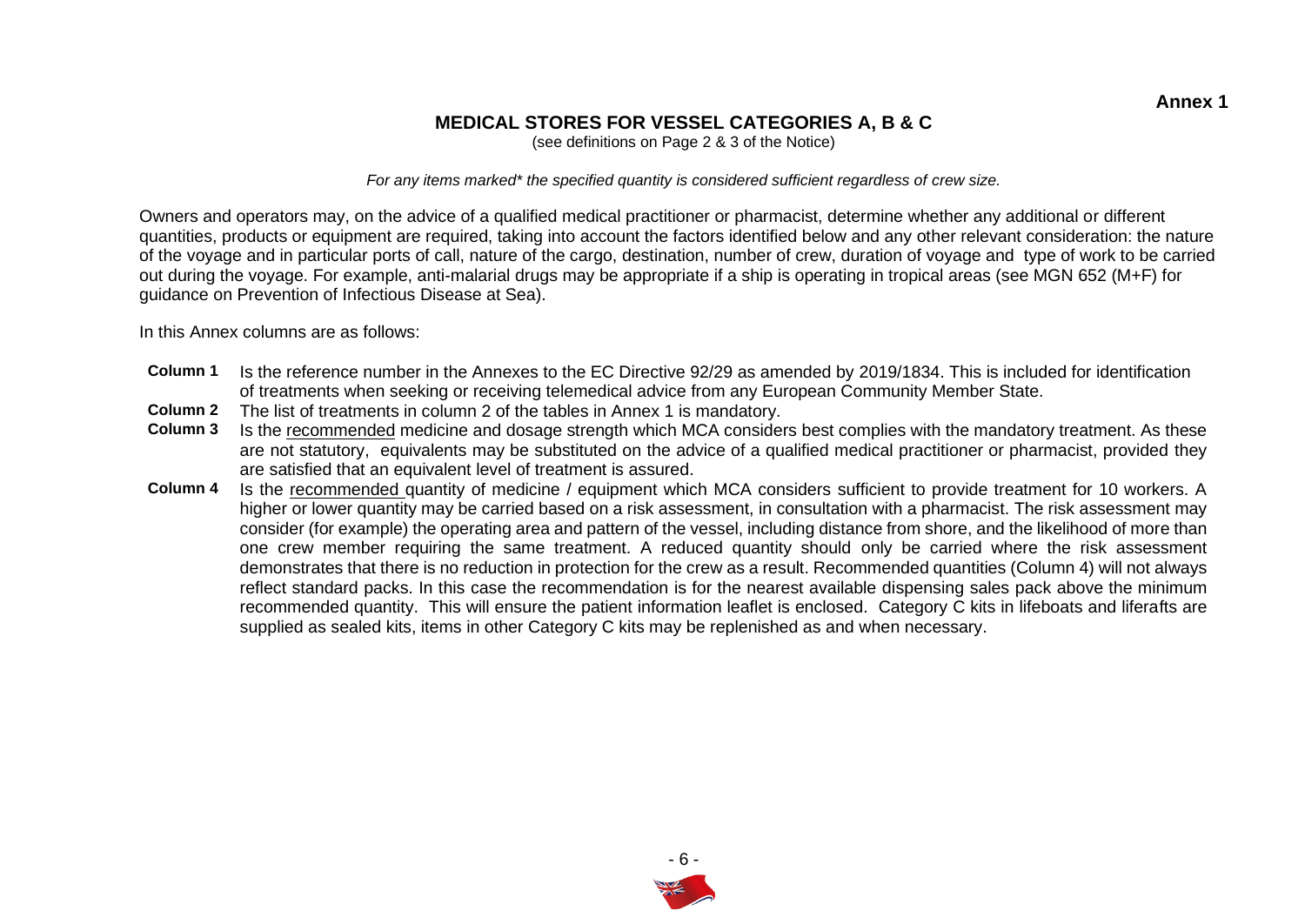Here below is an example of how to read the Annex:

So, for example, (ref no 3 (a) of the table):

|             | $\overline{2}$                                          | 3                                         |                                             | $\overline{4}$ |                                               |              |
|-------------|---------------------------------------------------------|-------------------------------------------|---------------------------------------------|----------------|-----------------------------------------------|--------------|
| Ref.<br>no. | <b>Statutory</b><br><b>Treatment</b>                    | <b>Recommended</b><br>medicine and dosage |                                             |                | <b>Recommended quantity for 10</b><br>workers |              |
|             | <b>Requirements</b>                                     | practice                                  | representing best                           | A              | B                                             | $\mathcal C$ |
| 3(a)        | Anti-pyrexia,<br>analgesics, and<br>anti-inflammatories | i)                                        | Paracetamol<br>500 <sub>mg</sub><br>tablets | 100            | 50                                            | 50           |
|             |                                                         | ii)                                       | Ibuprofen<br>400mg<br>tablets<br>or         | 100            | 50                                            | 50           |
|             |                                                         |                                           | Naproxen<br>250mg tab                       | 56             | 28                                            | 28           |
|             |                                                         | iii)                                      | <b>Diclofenac</b><br>sodium<br>100mg supp   | $10*$          | $10*$                                         |              |
|             | <b>MANDATORY</b>                                        |                                           | <b>RECOMMENDED</b>                          |                | <b>RECOMMENDED</b>                            |              |

All vessels of Category A, Category B or Category C **must** carry analgesics, anti-pyretics and anti-inflammatory treatments (column 2).

**Best practice** for Category C vessels is to carry two types of medicine (column 3) to meet this requirement; paracetamol and ibuprofen or Naproxen tablets are **recommended**.

On a Category A and B vessel, a third type (Diclofenac sodium suppositories) is also recommended.

The dosages are recommended.

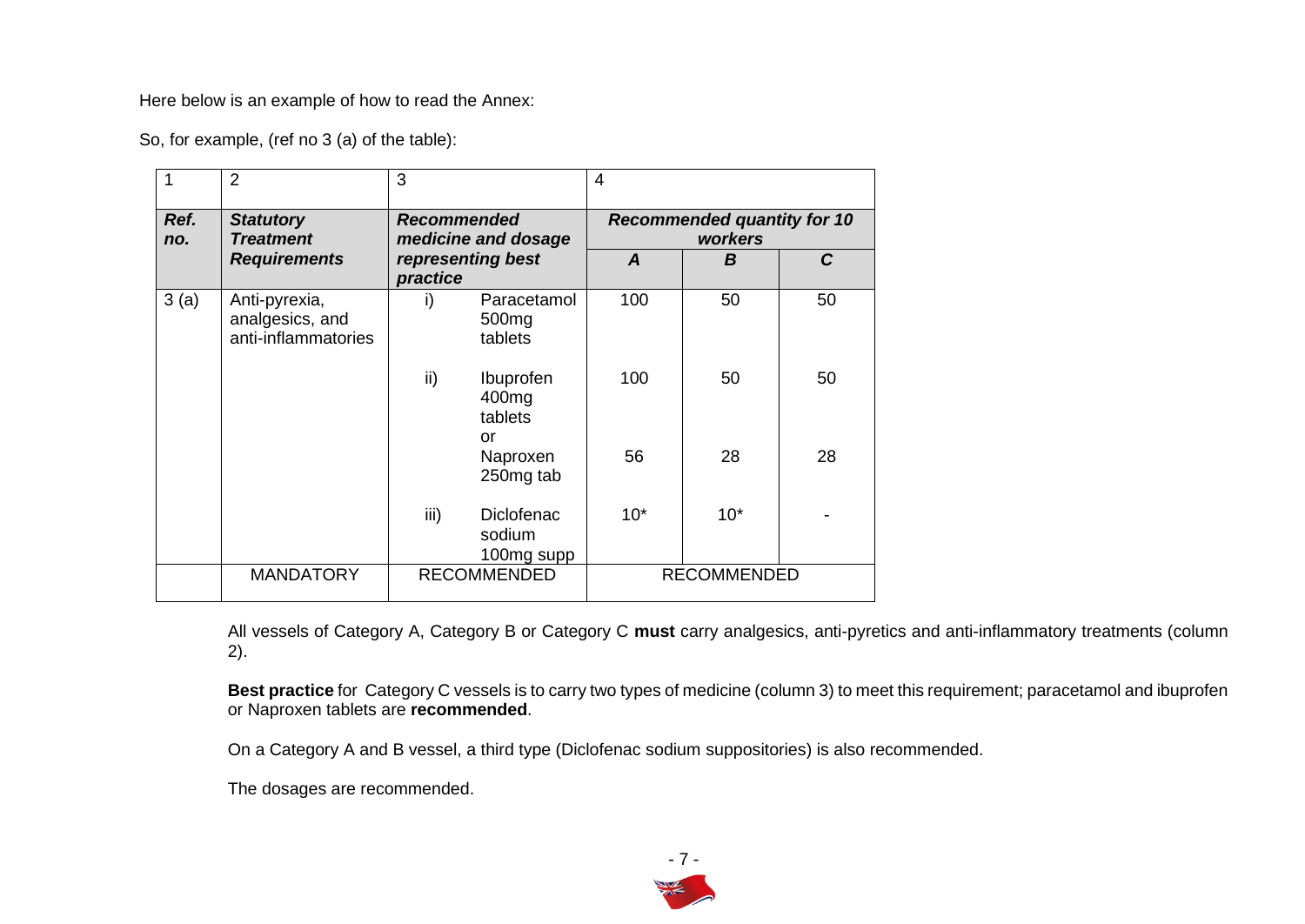| 1                 | $\mathbf{2}$                                                                      | 3                                                                   |                                               |       |             |
|-------------------|-----------------------------------------------------------------------------------|---------------------------------------------------------------------|-----------------------------------------------|-------|-------------|
| Ref.<br>No.       | <b>Statutory treatment requirements</b>                                           | Recommended medicine and dosage,<br>representing best practice      | <b>Recommended quantity for 10</b><br>workers |       |             |
|                   |                                                                                   |                                                                     | $\mathbf{A}$                                  | B     | $\mathbf C$ |
| 1. Cardiovascular |                                                                                   |                                                                     |                                               |       |             |
| (a)               | Cardiovascular Sympathomimetics                                                   | Adrenaline / Epinephrine injection BP<br>i)<br>1.0mg/1ml inj        | $10*$                                         | $10*$ |             |
|                   |                                                                                   | (Optional) Adrenaline auto-injector<br>ii)<br>$(0.3mg$ or $0.5mg$ ) | $5*$                                          | $5*$  |             |
| (b)               | Anti-angina preparations                                                          | Glyceryl Trinitrate 400mcg/dose<br>i)<br>200 dose sublingual spray  | 1                                             | 1     | $1*$        |
|                   |                                                                                   | Metoprolol 50mg tab<br>ii)<br>or                                    | $56*$                                         | $28*$ |             |
|                   |                                                                                   | Atenolol 25mg tab                                                   | $56*$                                         | $28*$ |             |
| (c)               | <b>Diuretics</b>                                                                  | Furosemide 40mg tab<br>i)                                           | $28*$                                         | $28*$ |             |
|                   |                                                                                   | Furosemide 20mg/2ml inj<br>ii)                                      | $10*$                                         |       |             |
| (d)               | Anti-haemorrhagic medicines, including<br>uterotonics if there are women onboard. | Tranexamic Acid 500mg tab<br>i)                                     | $60*$                                         | $60*$ |             |
|                   |                                                                                   | Tranexamic Acid 500mg/5ml inj<br>ii)                                | $5^*$                                         |       |             |
|                   |                                                                                   | If there are women on board:                                        |                                               |       |             |
|                   |                                                                                   | Phytomenadione (Vitamin K)<br>iii)<br>2mg/0.2ml inj (paediatric)    | $5^*$                                         | $5*$  |             |
|                   |                                                                                   | Ergometrine 500mcg and Oxytocin 5<br>iv)<br>units 1ml inj           | $5*$                                          | $5*$  |             |

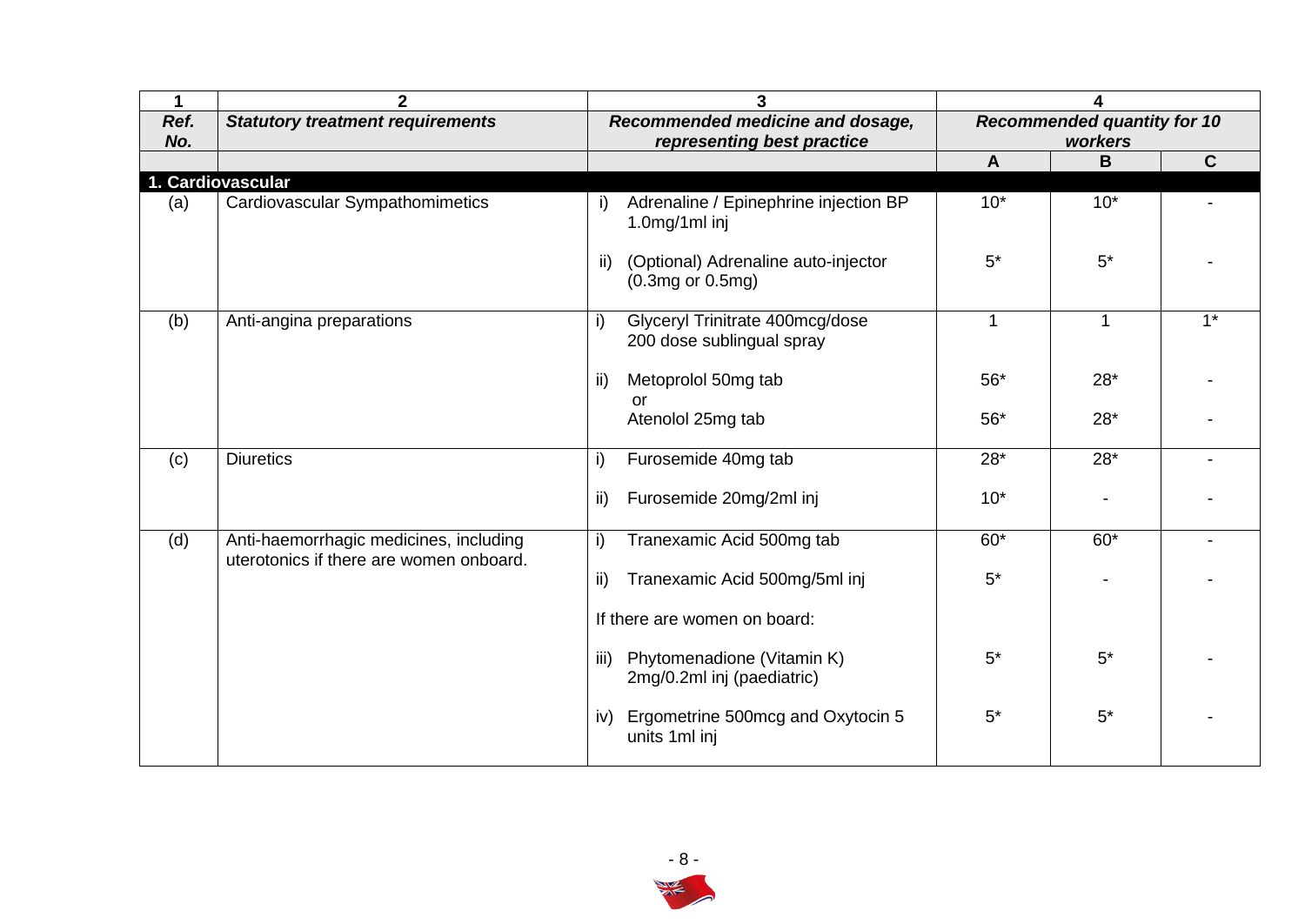| 1    | $\overline{2}$                          |      | 3                                      |                | 4                                  |             |
|------|-----------------------------------------|------|----------------------------------------|----------------|------------------------------------|-------------|
| Ref. | <b>Statutory treatment requirements</b> |      | Recommended medicine and dosage,       |                | <b>Recommended quantity for 10</b> |             |
| No.  |                                         |      | representing best practice             |                | workers<br>B                       | $\mathbf C$ |
|      |                                         |      |                                        | $\mathbf{A}$   |                                    |             |
| (e)  | Antihypertensive                        | i)   | Amlodipine 5mg tab                     | $56*$          | $28*$                              |             |
|      |                                         | ii)  | Atenolol 25mg tab                      |                |                                    |             |
|      |                                         |      | or                                     | Use $1b(ii)^*$ | Use $1b(ii)^*$                     |             |
|      |                                         |      | Metoprolol 50mg tab                    |                |                                    |             |
|      |                                         |      |                                        |                |                                    |             |
| (f)  | Antiplatelet drugs                      | i)   | Aspirin 300mg tab                      | $32*$          | $32*$                              | RA 32*      |
|      |                                         |      |                                        |                |                                    |             |
|      |                                         | ii)  | (Optional) Clopidogrel 75mg tab        | $28*$          |                                    |             |
|      |                                         |      |                                        |                |                                    |             |
|      | 2. Gastro intestinal system             |      |                                        |                |                                    |             |
| (a)  | Medicines for indigestion, reflux,      | i)   | Lansoprazole 30mg tab                  | 28             | 28                                 |             |
|      | gastric/duodenal ulceration             |      | or                                     |                |                                    |             |
|      |                                         |      | Ranitidine 150mg tab (availability     | 60             | 60                                 |             |
|      |                                         |      | issues)                                |                |                                    |             |
|      |                                         |      |                                        |                |                                    |             |
|      | Antacids                                | ii)  | Proprietary alginate antacid of choice | As             | As                                 |             |
|      |                                         |      |                                        | required       | required                           |             |
| (b)  | Anti-emetics                            | i)   | Ondansetron 4mg tab                    | $60*$          | $30*$                              |             |
|      |                                         |      | or                                     |                |                                    |             |
|      |                                         |      | Domperidone 10mg tab                   | $60*$          | $30*$                              |             |
|      |                                         |      |                                        |                |                                    |             |
|      |                                         | ii)  | Prochlorperazine maleate 3mg buccal    | $50*$          | $50*$                              |             |
|      |                                         |      | tab                                    |                |                                    |             |
|      |                                         |      |                                        |                |                                    |             |
|      |                                         | iii) | Cyclizine 50mg/1ml inj                 | $10*$          | $5*$                               |             |
|      |                                         |      | or                                     |                |                                    |             |
|      |                                         |      | Promethazine hydrochloride 25mg/1ml    | $10*$          | $10*$                              |             |
|      |                                         |      | inj                                    |                |                                    |             |

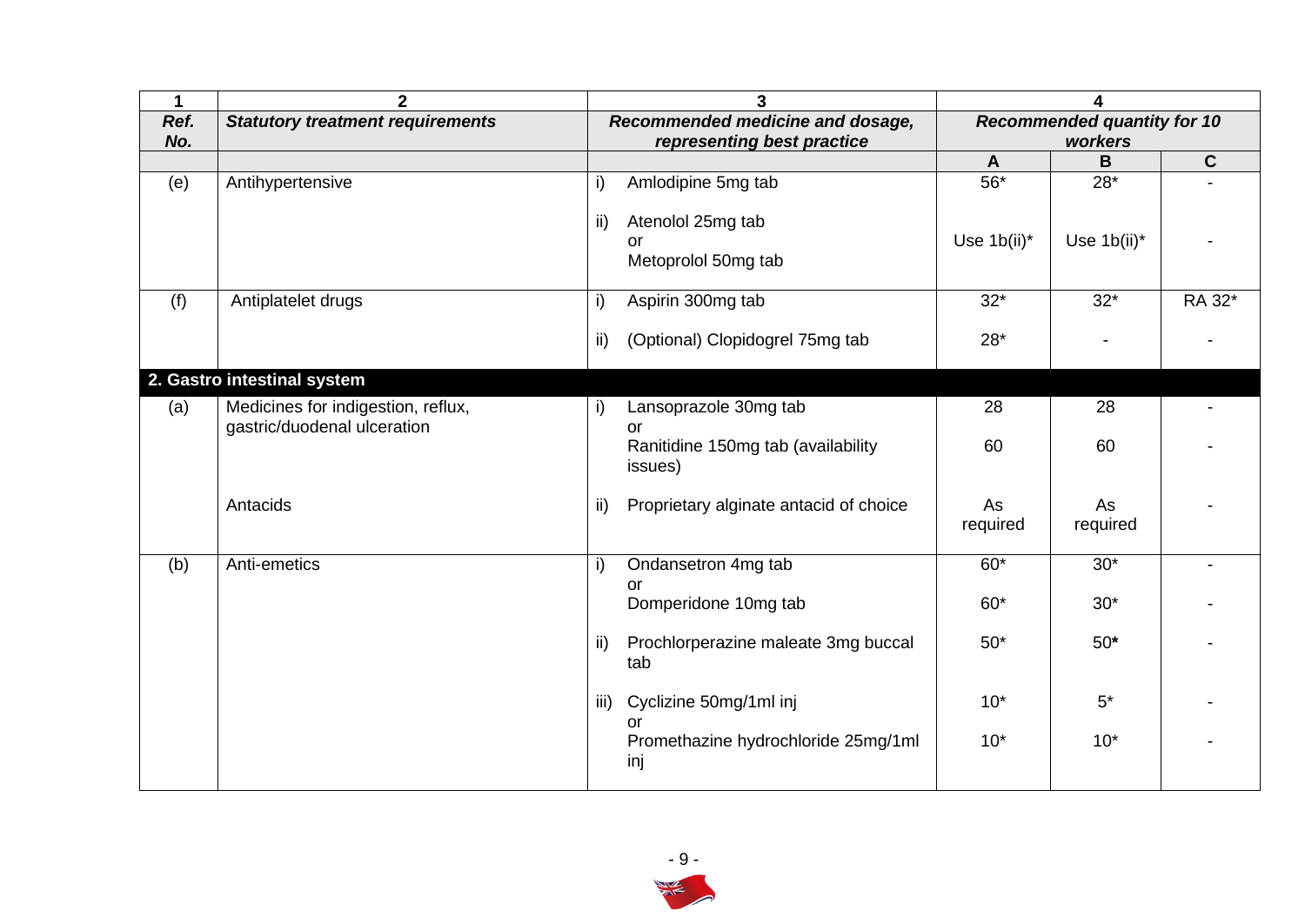| $\mathbf 1$ | $\overline{2}$                               |                                                                | 3                            |                                               | 4              |              |  |
|-------------|----------------------------------------------|----------------------------------------------------------------|------------------------------|-----------------------------------------------|----------------|--------------|--|
| Ref.<br>No. | <b>Statutory treatment requirements</b>      | Recommended medicine and dosage,<br>representing best practice |                              | <b>Recommended quantity for 10</b><br>workers |                |              |  |
|             |                                              |                                                                |                              | A                                             | B              | $\mathbf{C}$ |  |
| (c)         | Laxatives                                    | i)                                                             | Lactulose 10g/15ml<br>or     | 500ml*                                        | 300ml*         |              |  |
|             |                                              |                                                                | Magnesium hydroxide 79mg/1ml | 500ml *                                       | 200ml*         |              |  |
|             |                                              | ii)                                                            | Bisacodyl 5mg tab            | $60*$                                         | $20*$          |              |  |
|             |                                              | iii)                                                           | Glycerol 4mg suppository     | $12*$                                         |                |              |  |
| (d)         | Anti-diarrhoeal treatment                    | i)                                                             | Loperamide 2mg cap           | 30                                            | 30             | 30           |  |
| (e)         | Haemorrhoid treatment                        | i)                                                             | Proprietary preparation      | As<br>required                                | As<br>required |              |  |
|             | 3. Analgesics Anti-Spasmodics                |                                                                |                              |                                               |                |              |  |
| (a)         | Antipyrexia, analgesics, anti-inflammatories | i)                                                             | Paracetamol 500mg tab        | 100                                           | 50             | 50           |  |
|             |                                              | ii)                                                            | Ibuprofen 400mg tab<br>or    | 100                                           | 50             | 50           |  |
|             |                                              |                                                                | Naproxen 250mg tab           | 56                                            | 28             | 28           |  |
|             |                                              | iii)                                                           | Diclofenac sodium 100mg supp | $10*$                                         | $10*$          |              |  |
|             |                                              |                                                                |                              |                                               |                |              |  |

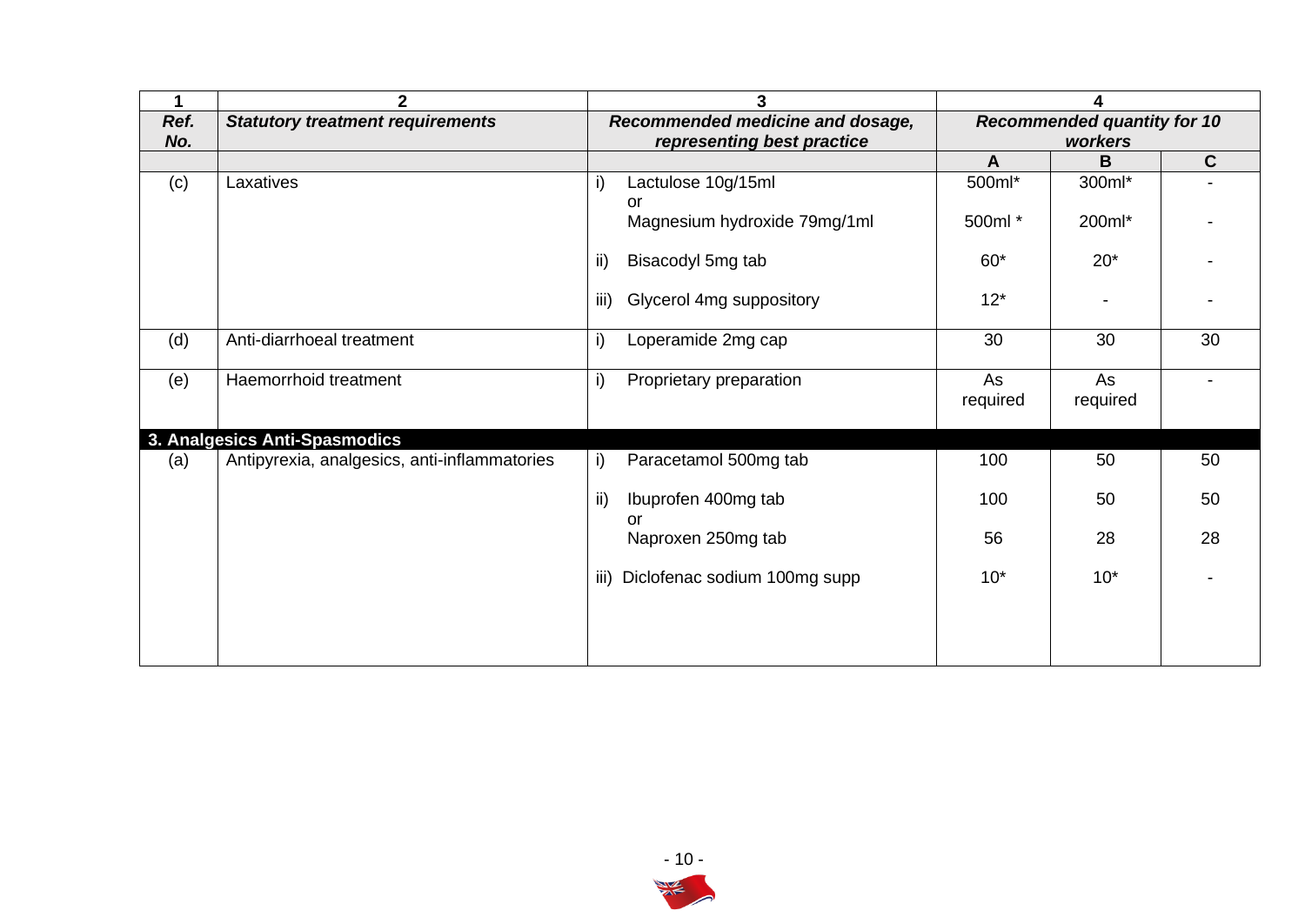| 1    | $\overline{2}$                          | 3<br>4                                                                                                        |                |
|------|-----------------------------------------|---------------------------------------------------------------------------------------------------------------|----------------|
| Ref. | <b>Statutory treatment requirements</b> | Recommended medicine and dosage,<br><b>Recommended quantity for 10</b>                                        |                |
| No.  |                                         | representing best practice<br>workers                                                                         |                |
|      |                                         | B<br>$\mathbf{A}$                                                                                             | $\mathbf C$    |
| (b)  | Strong analgesics                       | 28<br>28<br>Codeine Phosphate 30mg tab<br>i)<br>or                                                            |                |
|      |                                         | Tramadol 50mg tab<br>60<br>30                                                                                 |                |
|      |                                         | a) Morphine Sulphate 10mg/1ml inj<br>10<br>10<br>ii)<br>and                                                   | <b>RA 10</b>   |
|      |                                         | b) Naloxone 400mcg/1ml inj (Naloxone<br>10<br>10<br>must be carried if Morphine Sulphate is<br>carried)<br>or | <b>RA 10</b>   |
|      |                                         | Tramadol 100mg/2ml inj<br>10<br>20                                                                            | <b>RA 10</b>   |
|      |                                         | (Optional) Methoxyflurane 3ml inh<br>iii)<br>1<br>1                                                           | <b>RA1</b>     |
| (c)  | Antispasmodics                          | Hyoscine butylbromide 10mg tab<br>$56*$<br>$56*$<br>i)                                                        | $\blacksquare$ |
|      | 4. Nervous System                       |                                                                                                               |                |
| (a)  | Anxiolytics                             | Diazepam 5mg tab<br>$28*$<br>$28*$<br>i)                                                                      |                |
|      |                                         | Diazepam 10mg/2ml inj<br>$10*$<br>ii)                                                                         |                |
| (b)  | <b>Neuroleptics</b>                     | $28*$<br>$28*$<br>Chlorpromazine hydrochloride 25mg<br>i)<br>tab<br><b>or</b>                                 |                |
|      |                                         | $28*$<br>Haloperidol 5mg tab<br>$28*$                                                                         |                |
|      |                                         | $10*$<br>Chlorpromazine hydrochloride<br>ii)<br>25mg/1ml inj<br>or                                            |                |
|      |                                         | Haloperidol 5mg/1ml inj<br>$10*$                                                                              |                |

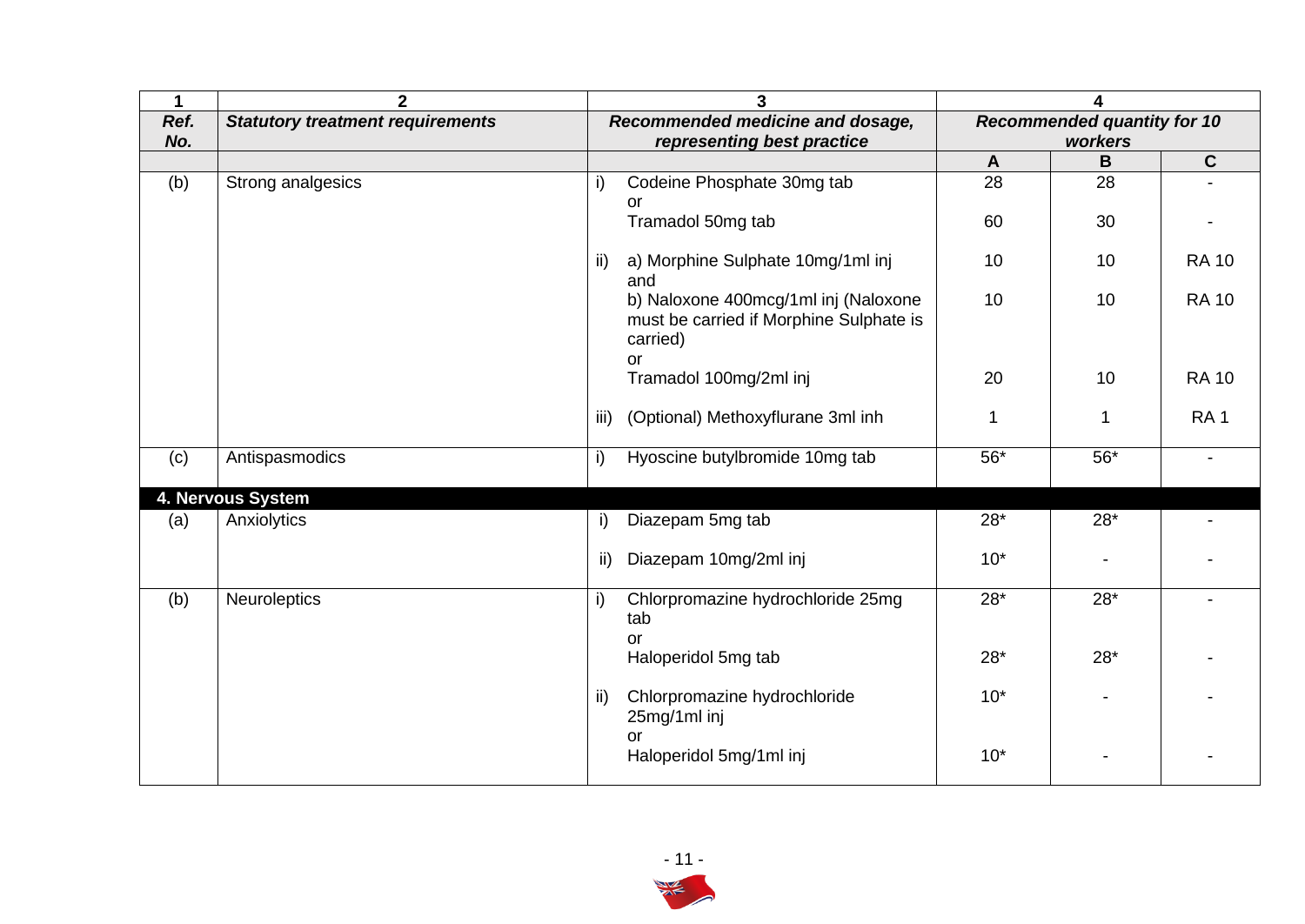| $\mathbf 1$ | $\overline{2}$                          | 3                                                                       | 4                                             |              |             |
|-------------|-----------------------------------------|-------------------------------------------------------------------------|-----------------------------------------------|--------------|-------------|
| Ref.<br>No. | <b>Statutory treatment requirements</b> | Recommended medicine and dosage,<br>representing best practice          | <b>Recommended quantity for 10</b><br>workers |              |             |
|             |                                         |                                                                         | $\mathsf{A}$                                  | B            | $\mathbf C$ |
| (c)         | Seasickness                             | Cinnarizine 15mg tab<br>i)<br>or<br>Promethazine teoclate 25mg tab      | 84<br>28                                      | 84<br>28     | 60          |
|             |                                         | Prochlorperazine maleate 3mg buccal<br>ii)<br>tab<br>or                 | Use 2b (ii)                                   | Use 2b (ii)  |             |
|             |                                         | Promethazine hydrochloride 25mg/1ml<br>inj<br>or Cyclizine 50mg/1ml inj | Use 2b (iii)                                  | Use 2b (iii) |             |
| (d)         | Anti-epileptics                         | Diazepam 5mg tab<br>i)                                                  | Use 4a(i)                                     | Use 4a(i)    |             |
|             |                                         | Diazepam 10mg/2ml inj<br>$\mathsf{ii}$                                  | Use 4a(ii)                                    |              |             |
|             |                                         | iii) Diazepam 10mg/2.5ml rectal solution<br>tube                        | $5^*$                                         | $5^*$        |             |
|             | 5. Allergy and Anaphylaxis              |                                                                         |                                               |              |             |
| (a)         | Anti-histamines                         | Cetirizine 10mg tab<br>i)<br>$\alpha$                                   | $60*$                                         | $30*$        |             |
|             |                                         | Loratadine 10mg tab                                                     | $60*$                                         | $30*$        |             |
|             |                                         | Chlorphenamine 10mg/1ml inj<br>ii)                                      | $10*$                                         | $5*$         |             |
|             |                                         | or<br>Promethazine hydrochloride 25mg/1ml<br>inj                        | Use 2biii)                                    | Use 2biii)   |             |
| (b)         | <b>Steroids</b>                         | Prednisolone 5mg tab<br>i)                                              | 56                                            | 56           |             |
|             |                                         | Hydrocortisone 100mg inj (with diluent if<br>ii)<br>required)           | $5*$                                          | $1^*$        |             |

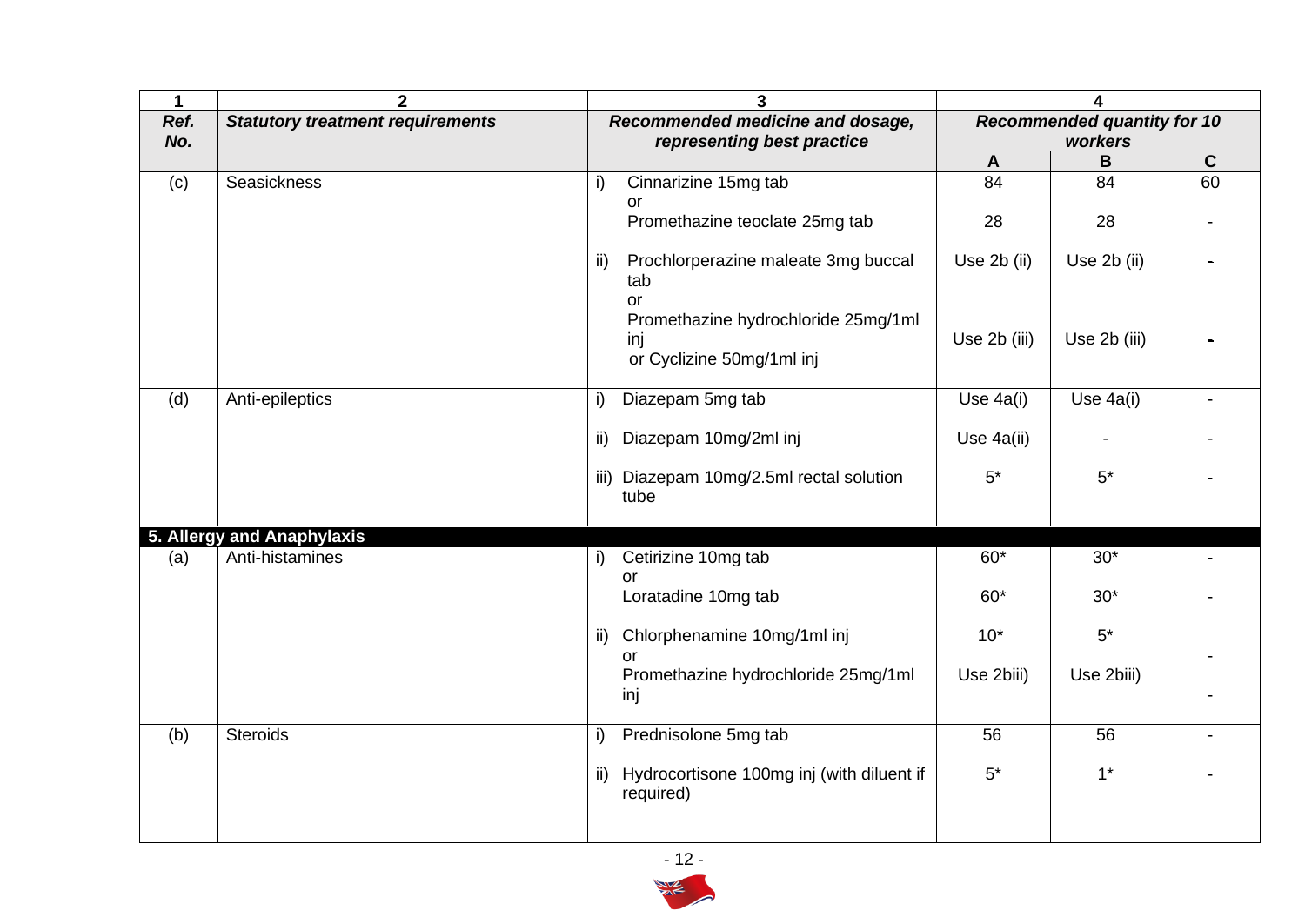| $\mathbf 1$ | $\overline{\mathbf{2}}$                 | $\overline{\mathbf{3}}$                                             | 4                                             |              |                 |
|-------------|-----------------------------------------|---------------------------------------------------------------------|-----------------------------------------------|--------------|-----------------|
| Ref.<br>No. | <b>Statutory treatment requirements</b> | Recommended medicine and dosage,<br>representing best practice      | <b>Recommended quantity for 10</b><br>workers |              |                 |
|             |                                         |                                                                     | $\boldsymbol{\mathsf{A}}$                     | $\, {\bf B}$ | $\mathbf{C}$    |
|             | <b>6. Respiratory System</b>            |                                                                     |                                               |              |                 |
| (a)         | Asthma                                  | Salbutamol 100mcg/dose 200 dose inh<br>$\mathsf{i}$                 | $\mathbf{1}$                                  | $\mathbf 1$  | RA <sub>1</sub> |
|             |                                         | $\mathsf{ii}$<br>Beclometasone 100mcg/dose 200 dose<br>inh          | $\mathbf{1}$                                  |              |                 |
|             |                                         | Spacer compatible with both<br>iii)<br>Salbutamol and Beclometasone | $1^*$                                         | $1*$         | <b>RA1</b> *    |
| (b)         | Anti-tussives                           | Proprietary cough mixture<br>i)                                     | As required                                   | As required  | $\blacksquare$  |
|             | Row left blank intentionally            |                                                                     |                                               |              |                 |

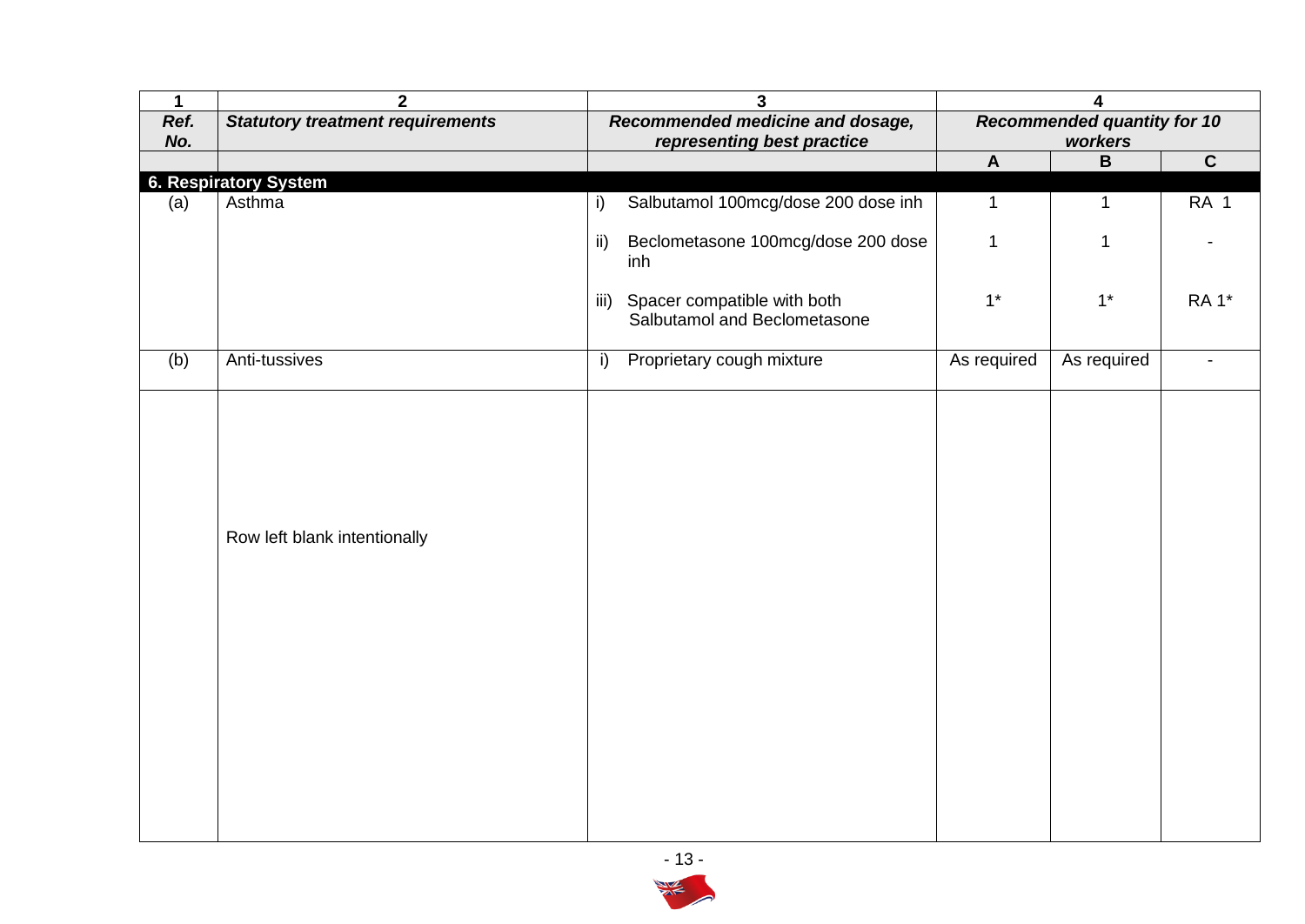| 1    | $\mathbf{2}$                            | 3                                        | 4                                  |              |             |
|------|-----------------------------------------|------------------------------------------|------------------------------------|--------------|-------------|
| Ref. | <b>Statutory treatment requirements</b> | Recommended medicine and dosage,         | <b>Recommended quantity for 10</b> |              |             |
| No.  |                                         | representing best practice               | $\mathbf{A}$                       | workers<br>B | $\mathbf C$ |
|      | 7. Anti-infection                       |                                          |                                    |              |             |
| (a)  | Antibiotics, Antivirals, Antifungals    | Co-Amoxiclav 500mg/125mg tab<br>i)<br>or | 42                                 | 21           |             |
|      |                                         | Amoxicillin 500mg cap                    | 42                                 | 21           |             |
|      |                                         | Ciprofloxacin 500mg tab<br>ii)           | 20                                 | 10           |             |
|      |                                         | Azithromycin 500mg tab<br>iii)<br>or     | 3                                  | 3            |             |
|      |                                         | Erythromycin 500mg tab                   | 28                                 | 28           |             |
|      |                                         | Flucloxacillin tablets 500mg tab<br>iv)  | 28                                 | 28           |             |
|      |                                         | Doxycycline 100mg cap<br>V)              | 16                                 | 8            |             |
|      |                                         | Metronidazole 400mg tab<br>vi)           | 21                                 | 21           |             |
|      |                                         | vii) Metronidazole suppositories 1g      | $10*$                              |              |             |
|      |                                         | viii) Co-Amoxiclav 1.2g inj              | $10*$                              |              |             |
|      |                                         | Ceftriaxone injection 1g inj<br>ix)      | $10*$                              |              |             |
|      |                                         | Aciclovir 400mg tab<br>X)                | $56*$                              |              |             |
|      |                                         | Fluconazole 50mg tab<br>xi)<br>or        | $14*$                              | $7^*$        |             |
|      |                                         | Terbinafine 250mg tab                    | $14*$                              | $7^*$        |             |
| (b)  | Anti-parasitics                         | Mebendazole 100mg tab<br>i)              | $6*$                               | $6*$         |             |

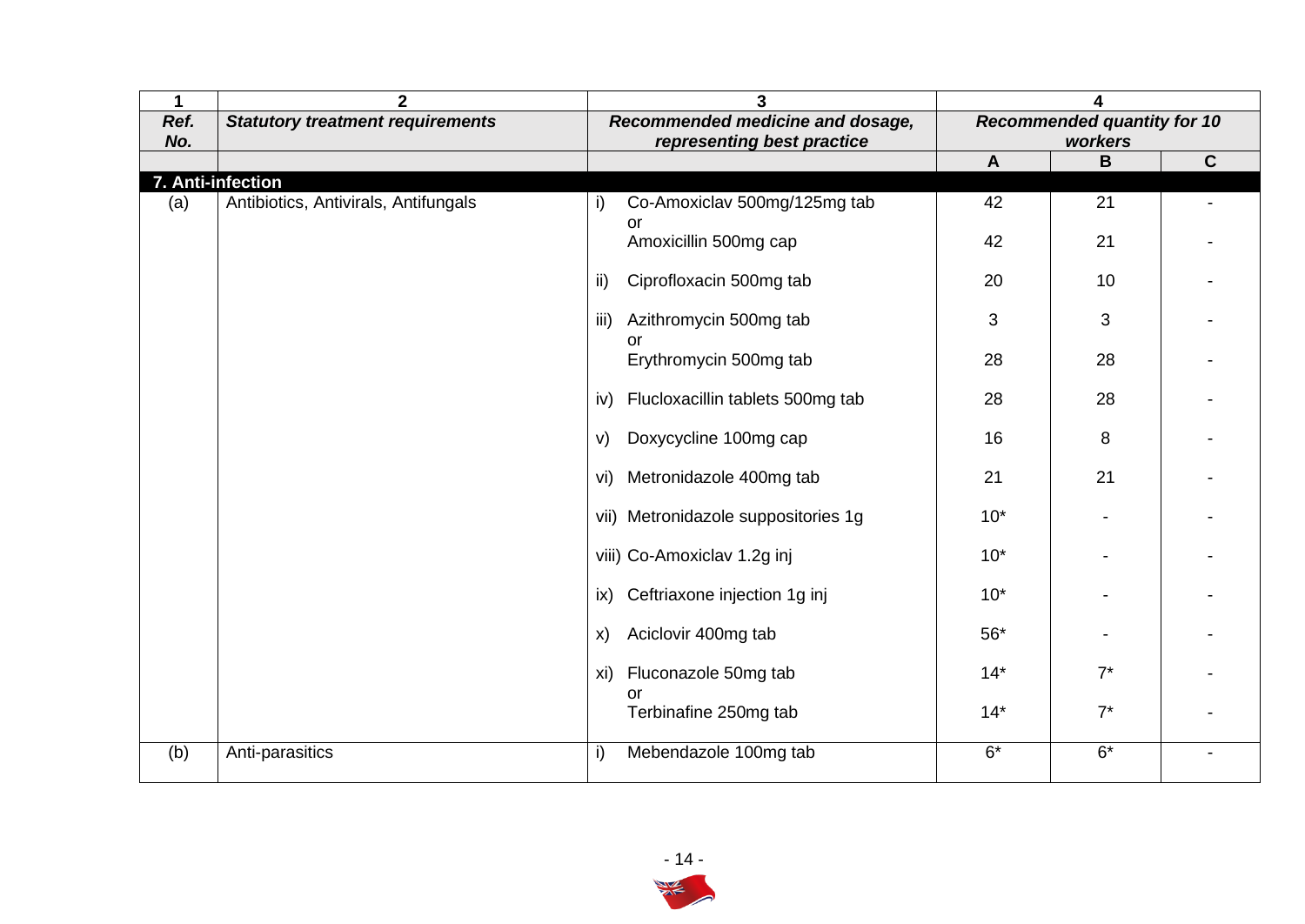| 1           | $\mathbf{2}$                                                                                                      | 3                                                                                                                            |                                               |             |             |
|-------------|-------------------------------------------------------------------------------------------------------------------|------------------------------------------------------------------------------------------------------------------------------|-----------------------------------------------|-------------|-------------|
| Ref.<br>No. | <b>Statutory treatment requirements</b>                                                                           | Recommended medicine and dosage,<br>representing best practice                                                               | <b>Recommended quantity for 10</b><br>workers |             |             |
|             |                                                                                                                   |                                                                                                                              | $\mathbf{A}$                                  | $\mathbf B$ | $\mathbf C$ |
| (c)         | Anti-tetanus vaccines and immunoglobulin                                                                          | Tetanus vaccine (DTP or other<br>i)<br>combinations are acceptable) 0.5ml<br>inj                                             | $5*$                                          | $1*$        |             |
|             |                                                                                                                   | Tetanus immunoglobulin 250iu inj<br>-ii)                                                                                     | $1^*$                                         |             |             |
| (d)         | Anti-malaria medicines - requirement for<br>inclusion in the medical stores is dependent<br>upon operational area | For prophylaxis, and for treatment of active<br>disease. Dependent upon operational area<br>and expert advice (See MGN 399). | As required                                   | As required |             |
|             | 8. Compounds promoting rehydration, caloric intake and plasma expansion                                           |                                                                                                                              |                                               |             |             |
|             | <b>WHO Generic Formula</b>                                                                                        | Oral Rehydration Salts, as per current<br>WHO formula sachet<br>or                                                           | 20                                            | 20          |             |
|             |                                                                                                                   | Proprietary equivalent-sachet                                                                                                | 20                                            | 20          |             |
|             | 9. Medicines for external use                                                                                     |                                                                                                                              |                                               |             |             |
| (a)         | <b>Skin Medicines</b>                                                                                             |                                                                                                                              |                                               |             |             |
|             | Antiseptic solution                                                                                               | Proprietary solution of choice 250ml<br>i)<br>Chlorhexidine-based preparation<br>or                                          | $1^*$                                         | $1^*$       | $1^*$       |
|             |                                                                                                                   | Proprietary sterile wipes - pack of<br>choice<br>Chlorhexidine-based preparation                                             | $1^*$                                         | $1^*$       | $1^*$       |
|             | Antibiotic ointments                                                                                              | Aciclovir 5% cream 2g<br>i)                                                                                                  | 1                                             | 1           |             |
|             |                                                                                                                   | Fusidic acid 2% cream/ointment 15g<br>ii)<br>or                                                                              |                                               |             |             |
|             |                                                                                                                   | Mupirocin 2% cream/ointment 15g                                                                                              |                                               |             |             |

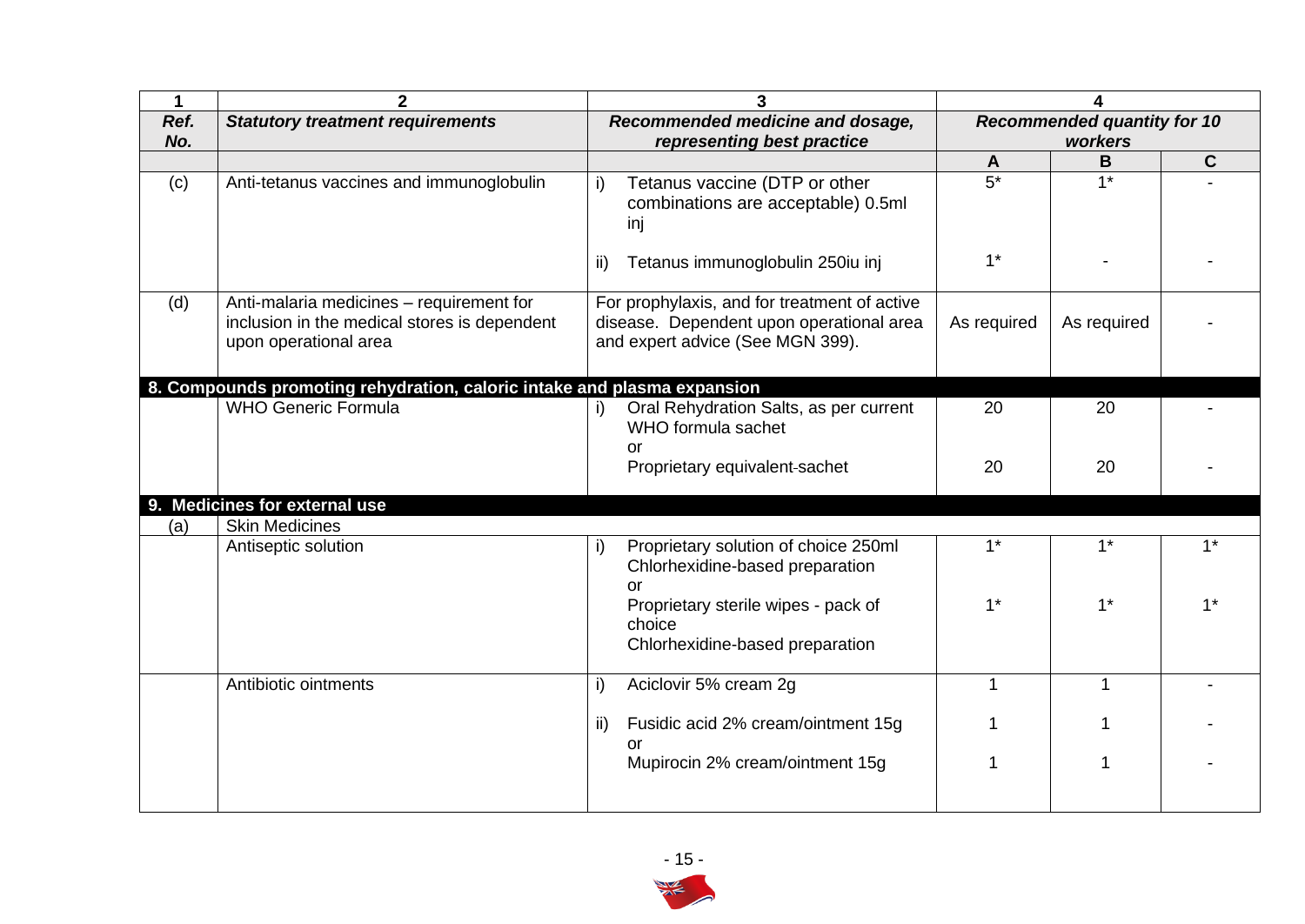| $\mathbf 1$ | $\overline{2}$                                       | 3                                                              | 4                                             |                |                |
|-------------|------------------------------------------------------|----------------------------------------------------------------|-----------------------------------------------|----------------|----------------|
| Ref.<br>No. | <b>Statutory treatment requirements</b>              | Recommended medicine and dosage,<br>representing best practice | <b>Recommended quantity for 10</b><br>workers |                |                |
|             |                                                      |                                                                | $\mathbf{A}$                                  | B              | $\mathbf{C}$   |
|             | Anti-inflammatory (NSAID) and analgesic<br>ointments | Hydrocortisone 1% cream 15g<br>i)                              | 2                                             |                |                |
|             |                                                      | ii)<br>Proprietary NSAID gel/ointment 30g                      | As required                                   | As required    | As<br>required |
|             | Anti-fungal skin treatments                          | Miconazole nitrate 2% cream 30g<br>$\mathsf{i}$<br>or          | 2                                             | $\mathbf{1}$   |                |
|             |                                                      | Terbinafine 1% cream 30g                                       | $\overline{2}$                                | 1              |                |
|             |                                                      | If there are women on board:                                   |                                               |                |                |
|             |                                                      | Clotrimazole 500mg pessary<br>$\mathsf{ii}$                    | $\overline{2}$                                | 1              |                |
|             | <b>Burn treatments</b>                               | i)<br>Silver sulfadiazine 1% cream 50g                         | $\overline{2}$                                | $\mathbf{1}$   |                |
|             |                                                      | ii)<br>Proprietary antiseptic cream                            |                                               |                | 1              |
|             | Miscellaneous skin treatments                        | a) Permethrin 5% cream 30g<br>i)<br>and                        | $2^*$                                         | $\blacksquare$ |                |
|             |                                                      | b) Permethrin 1% Cream Rinse<br>or                             | $2^*$                                         |                |                |
|             |                                                      | Malathion 0.5% 200ml                                           | $2^*$                                         |                |                |
|             |                                                      | Proprietary barrier cream<br>ii)                               | $1^*$                                         |                |                |
|             |                                                      | Magnesium sulphate paste 50g<br>ii)                            | $1^*$                                         |                |                |
|             | Row left blank intentionally                         |                                                                |                                               |                |                |
|             |                                                      |                                                                |                                               |                |                |

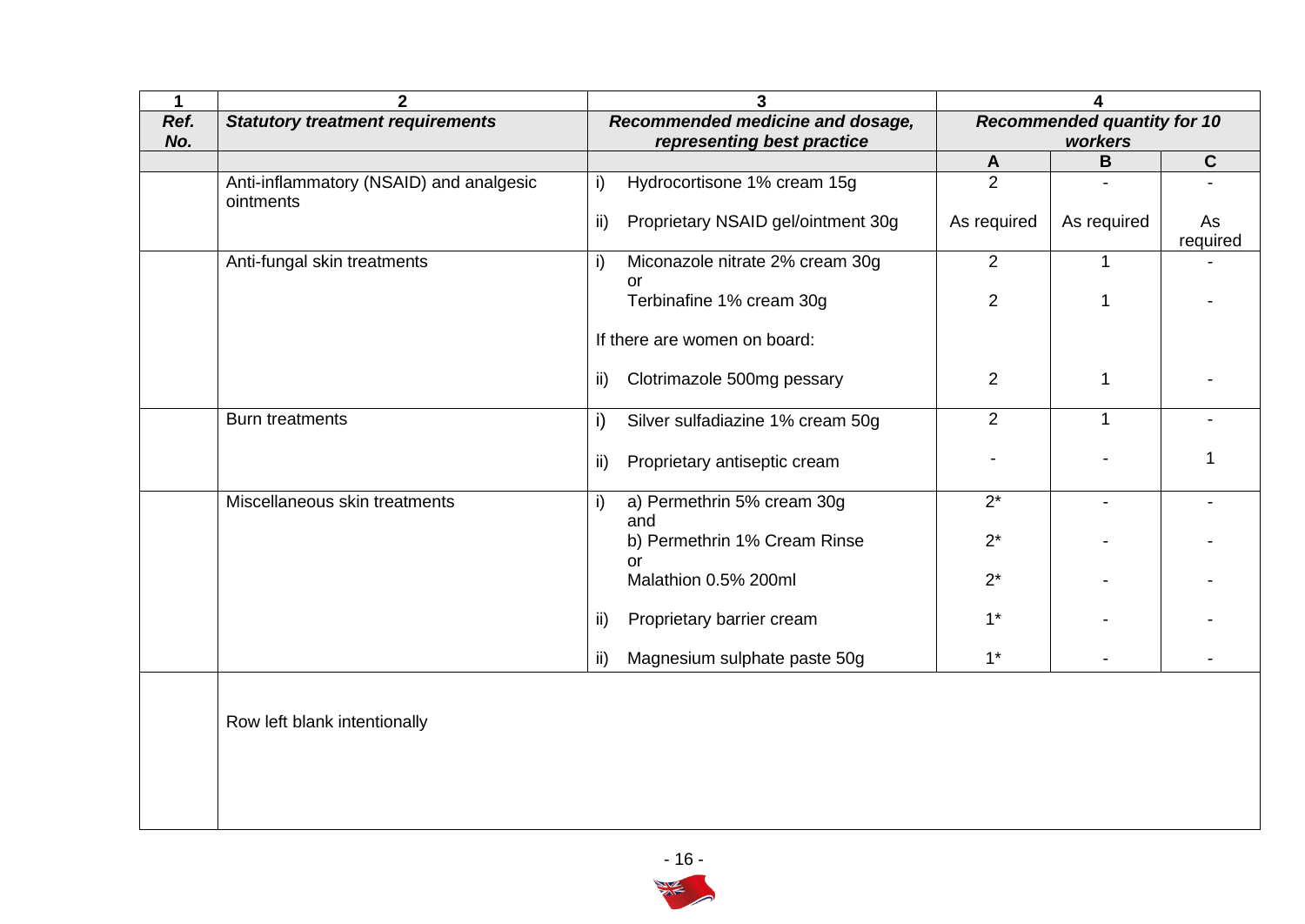| 1           | $\overline{2}$                               | 3                                                               |                                               |       |             |
|-------------|----------------------------------------------|-----------------------------------------------------------------|-----------------------------------------------|-------|-------------|
| Ref.<br>No. | <b>Statutory treatment requirements</b>      | Recommended medicine and dosage,<br>representing best practice  | <b>Recommended quantity for 10</b><br>workers |       |             |
|             |                                              |                                                                 | $\mathbf{A}$                                  | B     | $\mathbf C$ |
| (b)         | Eye Medicines                                |                                                                 |                                               |       |             |
|             | Antibiotic and anti-inflammatory treatments  | Chloramphenicol 1% ointment 4g<br>i)                            | 4                                             | 1     |             |
|             |                                              | The following eye drops are<br>recommended in single dose form: |                                               |       |             |
|             | Steroid drops                                | Dexamethasone 0.1% 0.5ml<br>ii)                                 | $20*$                                         | $20*$ |             |
|             | Anaesthetic drops                            | iii) Tetracaine 0.5% 0.5ml                                      | $20*$                                         | $20*$ |             |
|             | Hypotonic miotic drops                       | iv) Pilocarpine 2% 0.5ml                                        | $20*$                                         | $20*$ |             |
|             | Diagnostic drops                             | v) Fluorescein Sodium 1% 0.5ml                                  | $20*$                                         | $20*$ |             |
|             |                                              | or<br>Fluorescein strips                                        | $20*$                                         | $20*$ |             |
|             | Sterile saline solution for eyewash          | vi) Sterile saline solution for eyewash 20ml                    | 20                                            | 20    |             |
| (c)         | <b>Ear/Nasal Medicines</b>                   |                                                                 |                                               |       |             |
|             | Antibiotic and anti-inflammatory treatments  | Combined antibiotic and steroid ear<br>i)<br>drops 10ml         | $2^*$                                         | $1^*$ |             |
|             | Nasal drops or spray                         | i)<br>Xylometazoline 0.1% 10ml<br>Ωr                            | $1^*$                                         | $1^*$ |             |
|             |                                              | Oxymetazoline 0.05% 15ml                                        | $1*$                                          | $1^*$ |             |
| (d)         | Medicines for oral and throat infections     |                                                                 |                                               |       |             |
|             | Antiseptic mouthwash                         | Proprietary antiseptic mouthwash 250ml<br>i)                    | 1                                             | 1     |             |
| (e)         | Local anaesthetics                           |                                                                 |                                               |       |             |
|             | Local anaesthetic for subcutaneous injection | Lidocaine hydrochloride 1% 5ml inj<br>i)                        | $10*$                                         | $10*$ |             |

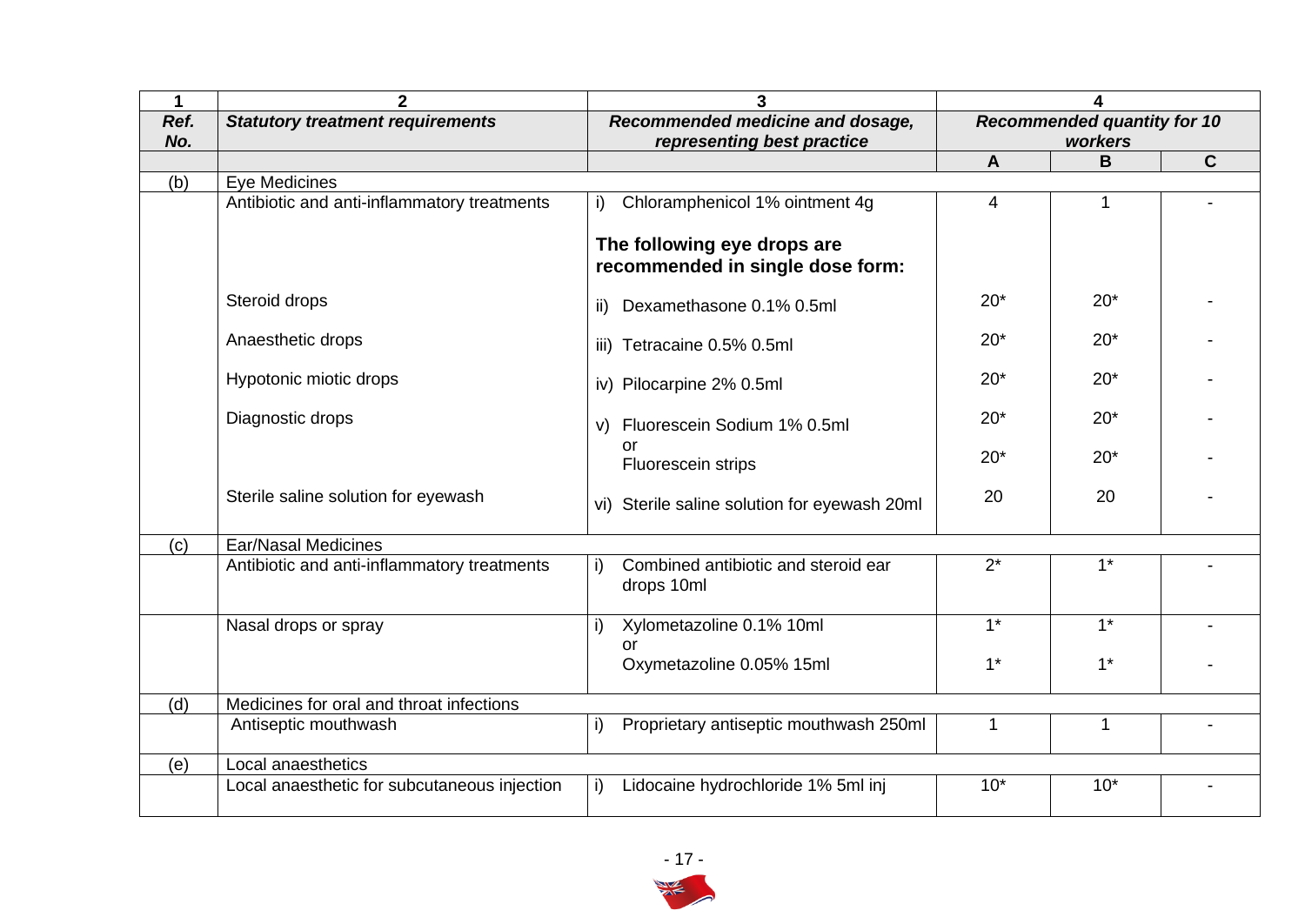| Ref.<br>No. | <b>Statutory treatment requirements</b>     | Recommended medicine and dosage,<br>representing best practice                  |      | <b>Recommended quantity for 10</b><br>workers |  |  |
|-------------|---------------------------------------------|---------------------------------------------------------------------------------|------|-----------------------------------------------|--|--|
|             |                                             |                                                                                 |      | В                                             |  |  |
|             | Local anaesthetic-for topical application   | Lidocaine 2% and chlorhexidine 0.25%<br>ii)<br>in lubricant gel (in applicator) |      |                                               |  |  |
|             | Dental anaesthetics and antiseptic mixtures | Proprietary anaesthetic gel                                                     |      |                                               |  |  |
|             |                                             | ii) Oil of Cloves 10ml                                                          | $4*$ | $1*$                                          |  |  |
| (f)         | Water for injection                         | Water for injection 10ml inj                                                    | 40   | -                                             |  |  |

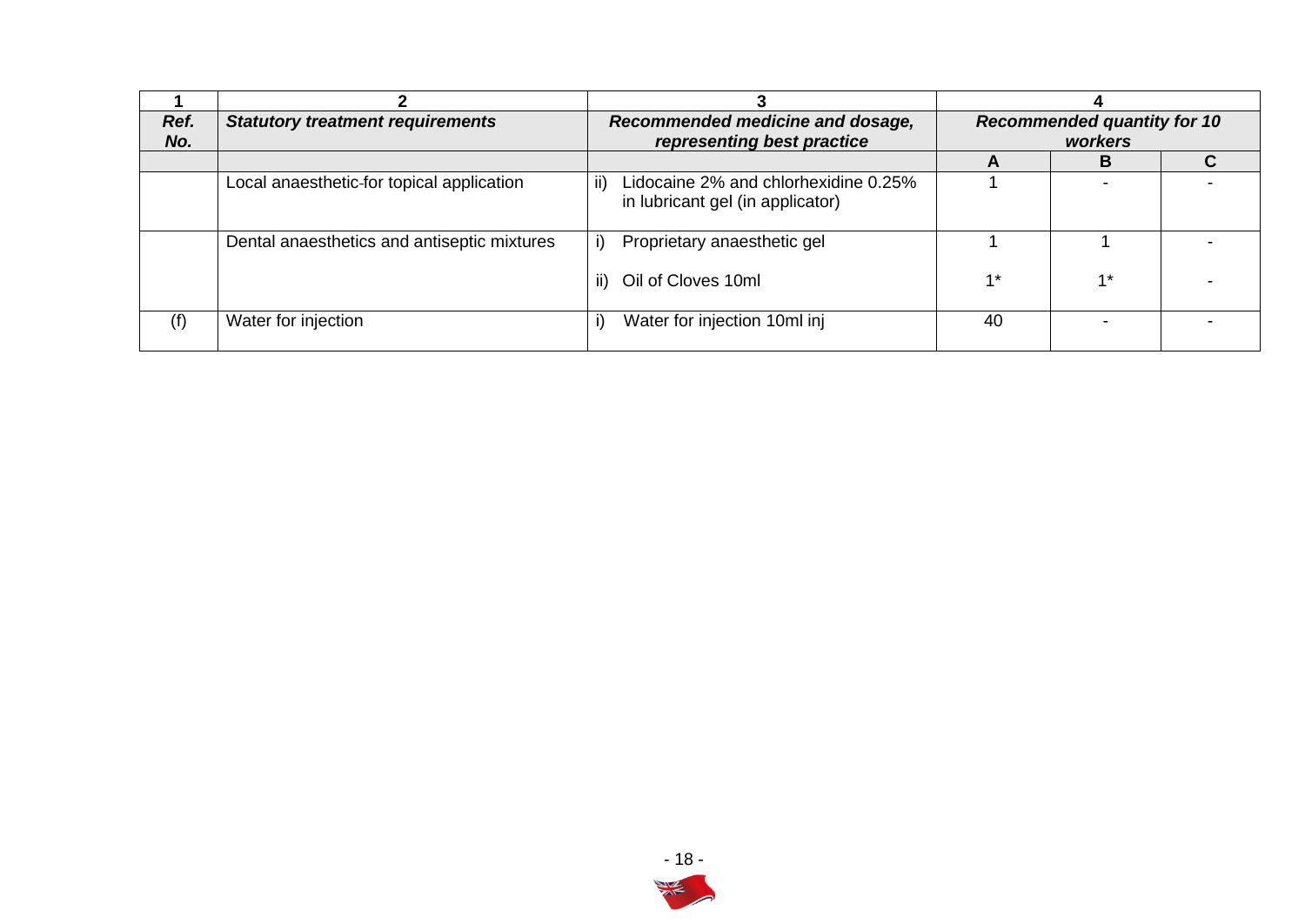## **MEDICAL EQUIPMENT**

*(For any items marked\* the specified quantity is considered sufficient regardless of crew size)* 

| <b>Statutory treatment requirements</b>                            | Recommended medicine and dosage,<br>representing best practice            | <b>Recommended quantity for 10</b><br>workers (unless*) |            |      |
|--------------------------------------------------------------------|---------------------------------------------------------------------------|---------------------------------------------------------|------------|------|
|                                                                    |                                                                           | А                                                       | в          | C    |
| 1. Resuscitation Equipment                                         |                                                                           |                                                         |            |      |
| Equipment for mouth-to-mouth resuscitation and airway<br>equipment | i) Bag/valve/mask (BVM); supplied<br>with large, medium and small masks   | $4*$                                                    | $1^*$      |      |
|                                                                    | Pocket face mask with valve and<br>ii)<br>oxygen inlet                    | $1*$                                                    | $1^*$      | $4*$ |
|                                                                    | iii) Oropharyngeal airway sizes 3 and<br>4                                | 1 of each*                                              | 1 of each* |      |
|                                                                    | iv) (Optional) Nasopharyngeal<br>airways 6mm and 7mm internal<br>diameter | 1 of each*                                              | 1 of each* |      |

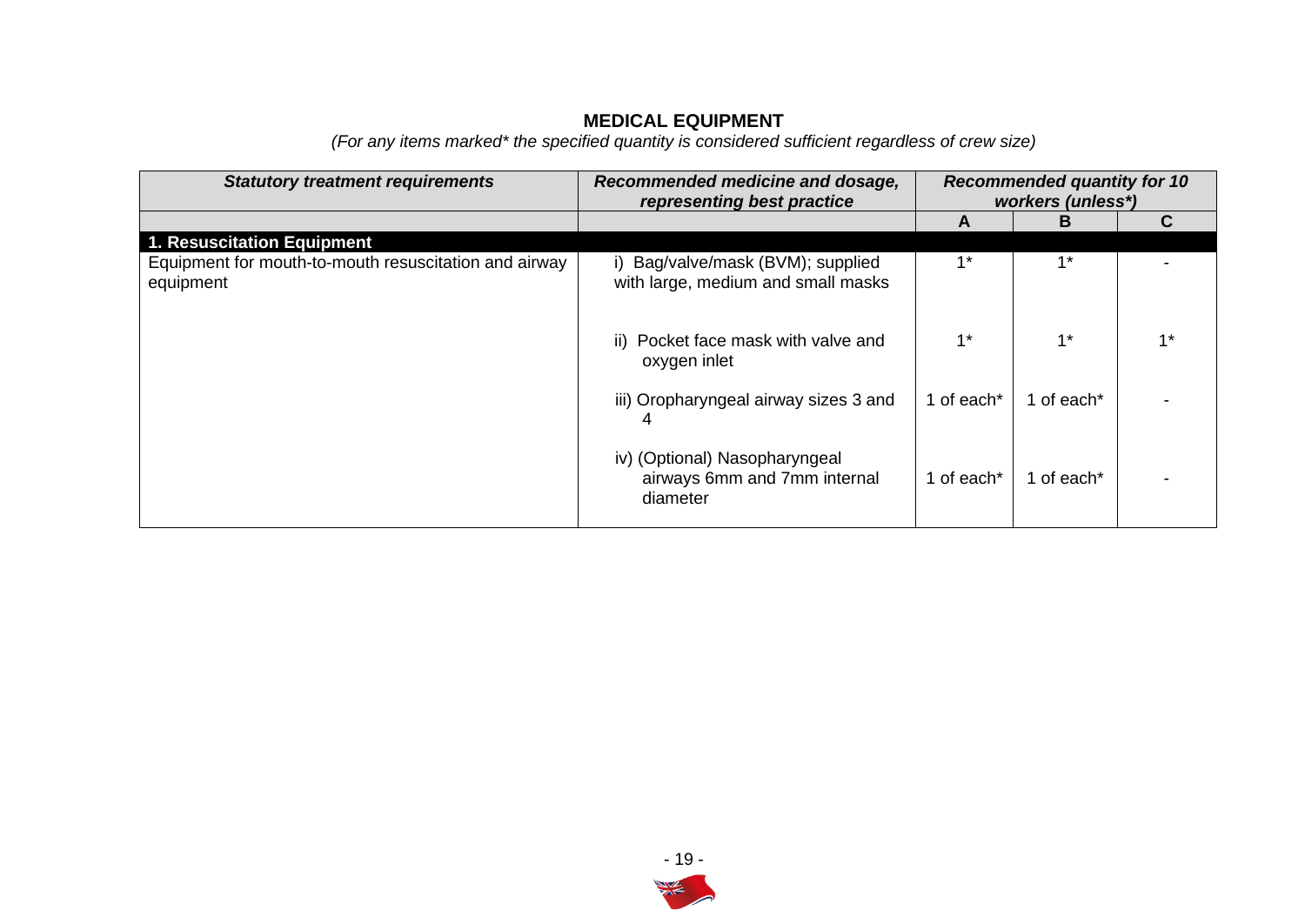| <b>Statutory treatment requirements</b>    | Recommended medicine and dosage,<br>representing best practice                                                                                                                                                                                                                                                                                                                                                                                                                                                                | <b>Recommended quantity for 10</b><br>workers (unless*) |       |              |
|--------------------------------------------|-------------------------------------------------------------------------------------------------------------------------------------------------------------------------------------------------------------------------------------------------------------------------------------------------------------------------------------------------------------------------------------------------------------------------------------------------------------------------------------------------------------------------------|---------------------------------------------------------|-------|--------------|
|                                            |                                                                                                                                                                                                                                                                                                                                                                                                                                                                                                                               | A                                                       | B     | $\mathbf{C}$ |
| Appliance for the administration of oxygen | Oxygen giving set comprising the<br>following:<br>Oxygen reservoir minimum 400 litres<br>including:<br>1 pressure regulator<br>1 flow meter unit 1-15 litres/min<br>And (optional)<br>Oxygen concentrator with flow<br>capacity of 8-10 litres/min<br>1 set of oxygen tubing<br>ii)<br>iii) 5 x medium concentration disposable<br>oxygen masks<br>iv) 5 x high concentration disposable non-<br>rebreather oxygen masks with<br>reservoir<br>Each part constructed so that it can only<br>be assembled in the correct manner |                                                         |       |              |
| Mechanical aspirator to clear upper airway | Manual aspirator and two suction<br>catheters                                                                                                                                                                                                                                                                                                                                                                                                                                                                                 | $1*$                                                    | $1^*$ |              |
| 2. Dressing and suturing equipment         |                                                                                                                                                                                                                                                                                                                                                                                                                                                                                                                               |                                                         |       |              |
| Tourniquets                                | Trauma tourniquet                                                                                                                                                                                                                                                                                                                                                                                                                                                                                                             | $1^*$                                                   | $1^*$ | <b>RA1*</b>  |

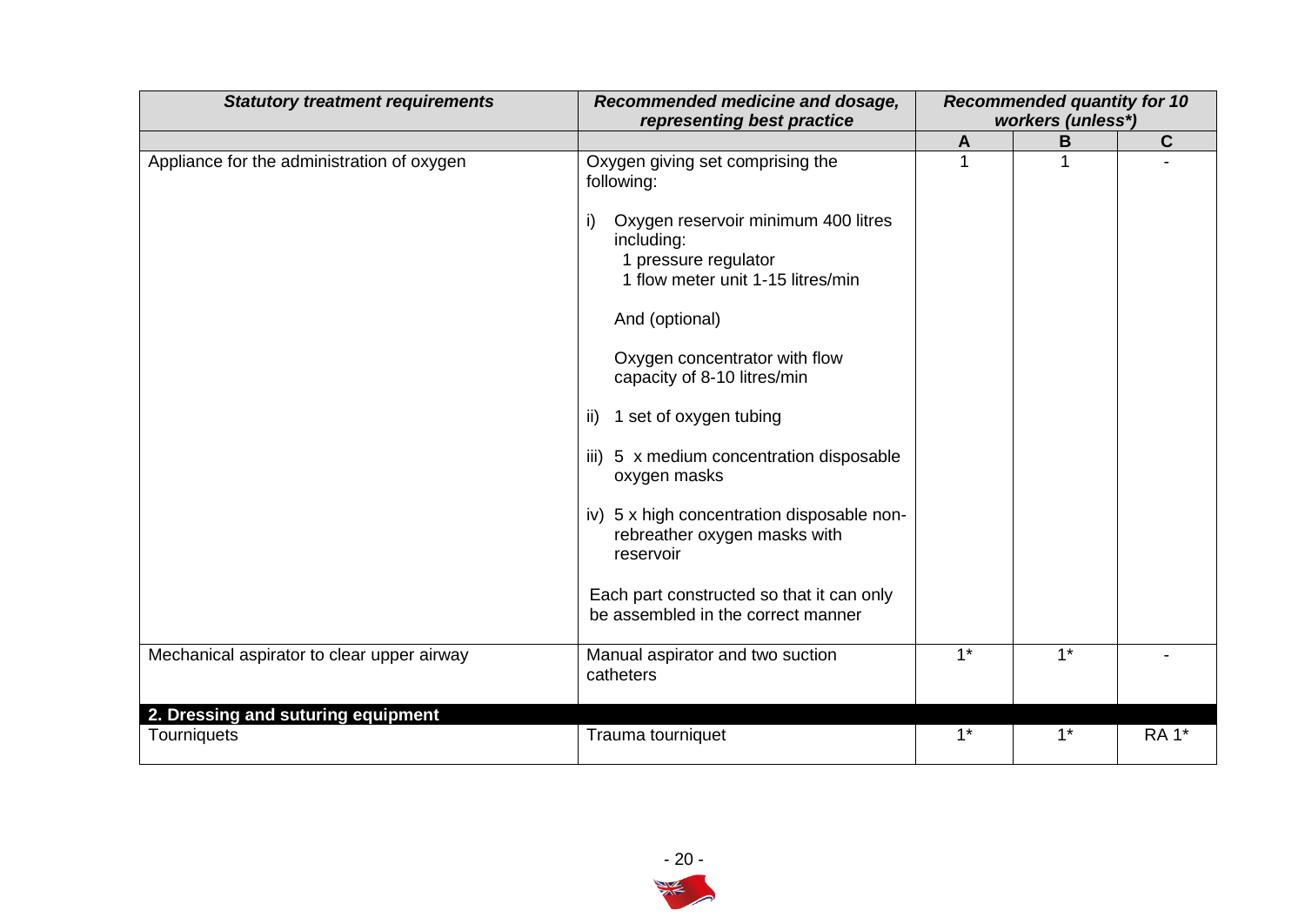| <b>Statutory treatment requirements</b>                                              | Recommended medicine and dosage,<br>representing best practice                   | <b>Recommended quantity for 10</b><br>workers (unless*) |                   |                          |
|--------------------------------------------------------------------------------------|----------------------------------------------------------------------------------|---------------------------------------------------------|-------------------|--------------------------|
|                                                                                      |                                                                                  | A                                                       | В                 | $\mathbf{C}$             |
| Skin wound repair                                                                    | Skin stapler disposable with 15 staples<br>and<br>Staple remover                 | 1                                                       |                   |                          |
|                                                                                      | <b>or</b>                                                                        | 1                                                       | 1                 |                          |
|                                                                                      | Non-absorbable sutures swaged to a half<br>circle needle sterile size 3.0<br>and | 2                                                       |                   |                          |
|                                                                                      | Absorbable sutures swaged to a half circle<br>needle sterile size 3.0            | $\overline{2}$                                          | 1                 |                          |
| Wound skin adhesive                                                                  | Skin adhesive 0.5ml single use                                                   | $\mathbf{1}$                                            | $\mathbf{1}$      | $\blacksquare$           |
| Adhesive elastic bandage                                                             | Adhesive elastic bandage 7.5cm x 4m                                              | $\overline{2}$                                          | $\mathbf{1}$      | $\mathbf{1}$             |
| Elasticated bandage                                                                  | Crepe bandage 7.5cm x 4m                                                         | $\overline{4}$                                          | 2                 | $\blacksquare$           |
| Tubular gauze bandage for finger dressings                                           | 20m length with applicator                                                       | $\overline{1^*}$                                        | $\overline{1^*}$  | $\overline{\phantom{a}}$ |
| Disposable gloves - non sterile                                                      | Latex-free, small, medium, large                                                 | 10 prs of<br>each                                       | 10 prs of<br>each | 5 prs of<br>each         |
| Disposable gloves - sterile                                                          | Latex-free Sizes 6, 7, 8                                                         | 4 prs of<br>each                                        | 2 prs of<br>each  |                          |
| Adhesive dressings                                                                   | Assorted sterile                                                                 | 40                                                      | 20                | 10                       |
| Sterile compression bandages with unmedicated<br>dressing pads (Ambulance dressings) | Medium, No.1 12 x 10cm<br>i)                                                     | 3                                                       | 2                 | $\overline{2}$           |
|                                                                                      | ii)<br>Large, No.2 20 x 15cm                                                     | 3                                                       | $\overline{2}$    | $\overline{2}$           |
|                                                                                      | Extra large, No.3 28 x 20cm<br>iii)                                              | $\overline{2}$                                          | 1                 | $\mathbf{1}$             |
| Adhesive sutures                                                                     | Adhesive wound closure strips 100mm x<br>12mm 6 pack                             | 4                                                       | $\overline{4}$    | $\overline{2}$           |

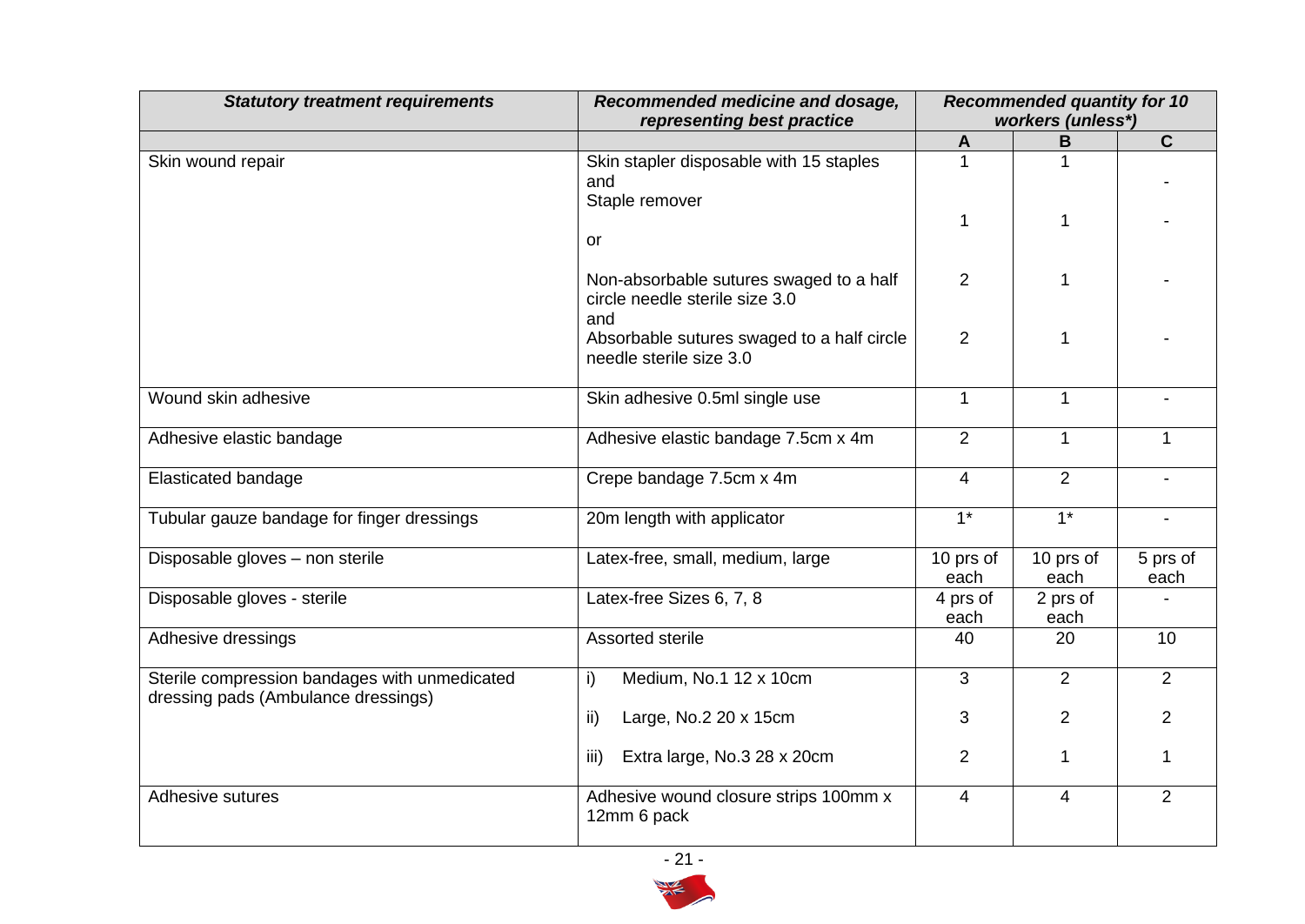| <b>Statutory treatment requirements</b>    | Recommended medicine and dosage,<br>representing best practice | <b>Recommended quantity for 10</b><br>workers (unless*) |                  |                |
|--------------------------------------------|----------------------------------------------------------------|---------------------------------------------------------|------------------|----------------|
|                                            |                                                                | $\mathbf{A}$                                            | B                | $rac{c}{2}$    |
| Sterile gauze swabs                        | Sterile gauze swabs size 7.5cm x 7.5cm<br>5 pack               | 6                                                       | 4                |                |
| Sterile sheet for procedures               | Sterile sheet for procedures 50cm x 50cm                       | $\mathbf{1}$                                            | $\mathbf{1}$     |                |
| Burn dressings                             | i) Plastic wrap roll 30cm x 80m                                | $1*$                                                    | $1^*$            |                |
|                                            | ii) Burns bag dressings for hands and feet                     | $\overline{2}$                                          | $\overline{2}$   |                |
| Triangular bandage                         | Triangular bandage                                             | $2^*$                                                   | $2^*$            | $\blacksquare$ |
| Paraffin gauze dressings                   | Paraffin gauze dressing 10cm x 10cm<br>Or                      | 10                                                      | 10               |                |
|                                            | Hydrogel dressing 10cm x 10cm                                  | 10                                                      | 10               |                |
| 3. Instruments                             |                                                                |                                                         |                  |                |
| Disposable scalpels                        | e.g. 10 blade                                                  | $2^*$                                                   |                  |                |
| Instrument box (made of suitable material) |                                                                | $\overline{1^*}$                                        | $\overline{1^*}$ |                |
| <b>Scissors</b>                            | i) Dressing scissors blunt/sharp                               | $1^*$                                                   | $1^*$            |                |
|                                            | ii) Dressing scissors sharp/sharp                              | $1^*$                                                   | $1*$             |                |
|                                            | iii) Tough cut scissors                                        | $1^*$                                                   | $1*$             |                |
| Dissecting forceps                         | <b>Toothed forceps</b>                                         | $1^*$                                                   | $1*$             |                |
| Haemostatic clamp                          | Haemostatic clamp/Needle holder                                | $\overline{1^*}$                                        | $\overline{1^*}$ |                |
| Splinter/needle forceps                    | Splinter forceps                                               | $\overline{1^*}$                                        |                  |                |

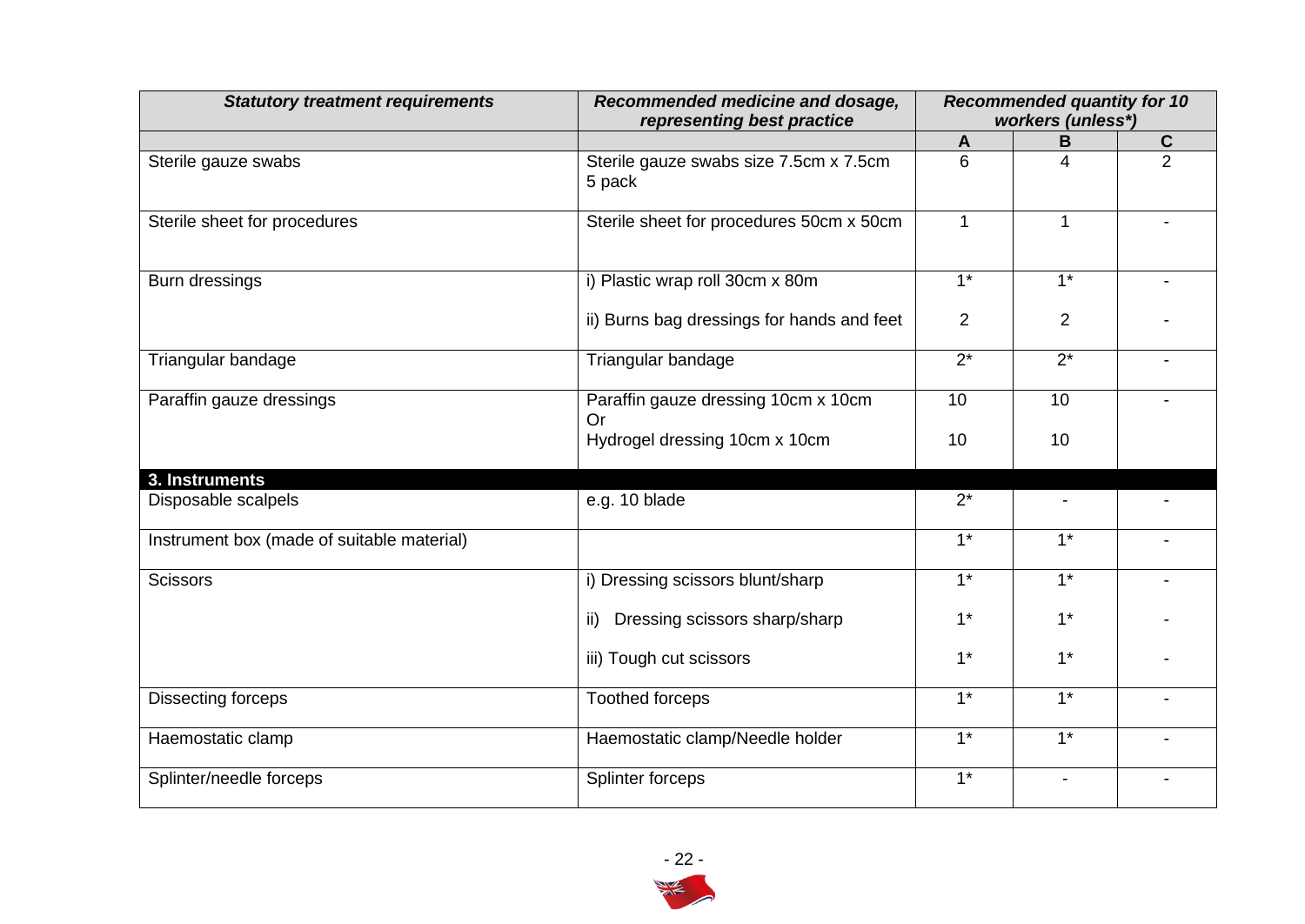| <b>Statutory treatment requirements</b> | Recommended medicine and dosage,<br>representing best practice                                                                                                           | <b>Recommended quantity for 10</b><br>workers (unless*) |                  |                |
|-----------------------------------------|--------------------------------------------------------------------------------------------------------------------------------------------------------------------------|---------------------------------------------------------|------------------|----------------|
|                                         |                                                                                                                                                                          | $\mathsf{A}$                                            | B                | $\mathbf C$    |
| Disposable razors                       | Disposable razors                                                                                                                                                        | $5*$                                                    |                  |                |
| 4. Examination and monitoring equipment |                                                                                                                                                                          |                                                         |                  |                |
| Pen torch                               | Pen torch with blue filter for eye exam                                                                                                                                  | $1^*$                                                   | $1^*$            |                |
| Disposable tongue depressors            | Disposable tongue depressors                                                                                                                                             | $10*$                                                   | $10^{\degree}$   |                |
| Urine analysis testing strips           | Urine analysis testing strips 25 strips/pack<br>To test for:<br>Leukocytes<br><b>Nitrites</b><br>Protein<br>Glucose<br>Specific gravity<br>Ketones<br><b>Blood</b><br>pH | 1 pack*                                                 | $\blacksquare$   |                |
| Patient vital signs monitoring chart    | Patient vital signs monitoring chart 25<br>sheets as per Ship Captain's Medical<br>Guide                                                                                 | 1 pad*                                                  | 1 pad*           |                |
| Medical incident report forms           | Medical incident report forms 25 sheets as<br>per Ship Captain's Medical Guide                                                                                           | 1 pad*                                                  |                  |                |
| <b>Pregnancy Test Kit</b>               | When women on board                                                                                                                                                      | $2^*$                                                   | $\blacksquare$   |                |
| Stethoscope                             |                                                                                                                                                                          | $\overline{1^*}$                                        | $1^*$            | $\blacksquare$ |
| Sphygmomanometer                        |                                                                                                                                                                          | $1*$                                                    | $\overline{1^*}$ |                |

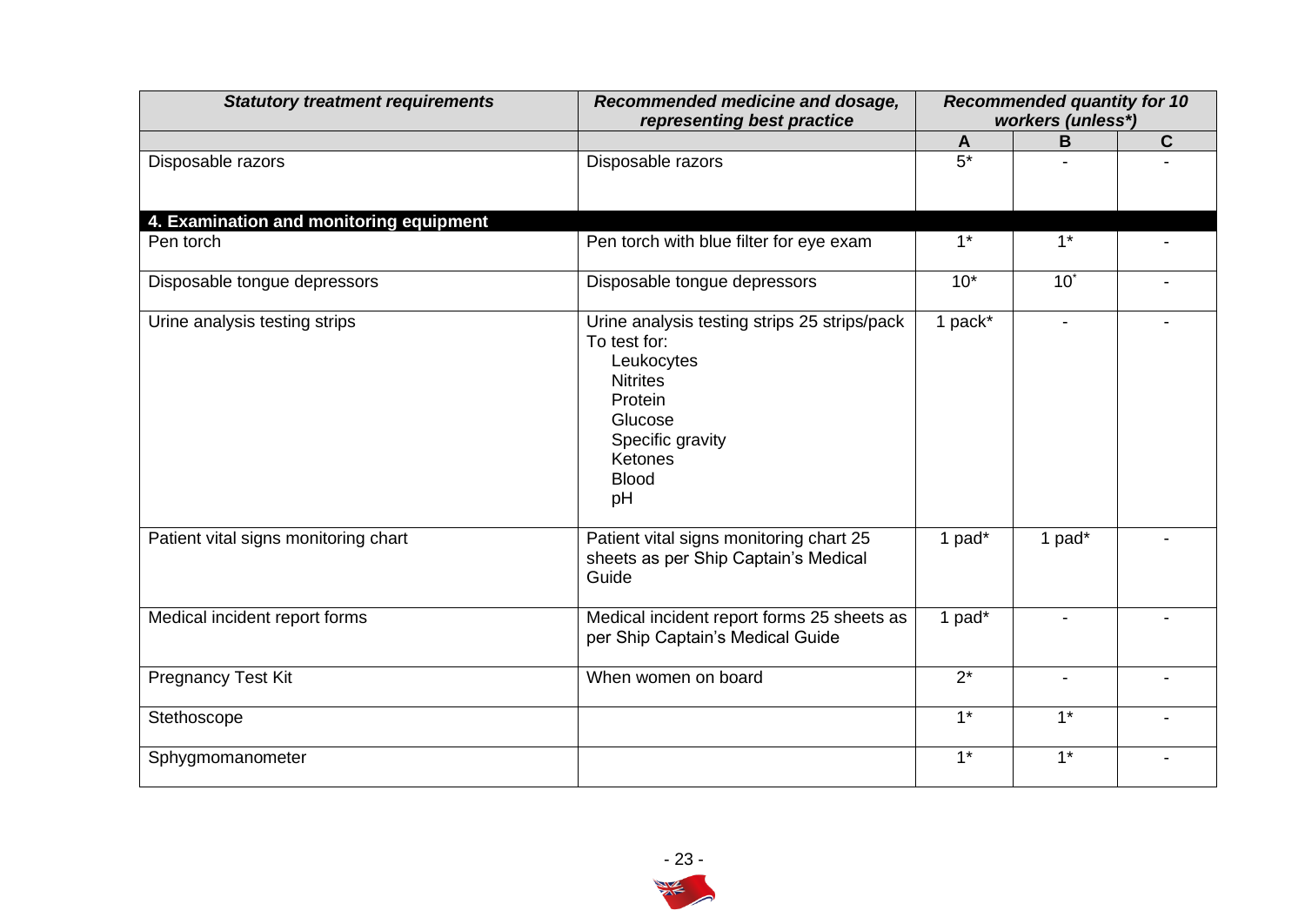| <b>Statutory treatment requirements</b>                             | Recommended medicine and dosage,<br>representing best practice                             |                  | <b>Recommended quantity for 10</b><br>workers (unless*) |                               |  |
|---------------------------------------------------------------------|--------------------------------------------------------------------------------------------|------------------|---------------------------------------------------------|-------------------------------|--|
|                                                                     |                                                                                            | A                | B                                                       | C.                            |  |
| Standard clinical thermometer                                       | Thermometer digital with range including<br>hypothermia, with covers                       | $\overline{1*}$  | $1*$                                                    |                               |  |
| Glucometer                                                          | i) Glucometer with 25 testing sticks                                                       | $\overline{1^*}$ | $\blacksquare$                                          |                               |  |
|                                                                     | Lancets for use with glucometer<br>ii)                                                     | 25               | 25                                                      |                               |  |
| <b>Pulse Oximeter</b>                                               | Pulse oximeter                                                                             | $1^*$            | $\blacksquare$                                          |                               |  |
| Malaria test kit - requirement for inclusion in the                 | WHO approved malaria test kit                                                              | As               | As                                                      |                               |  |
| medical stores is dependent upon operational area                   |                                                                                            | required         | required                                                |                               |  |
|                                                                     |                                                                                            |                  |                                                         |                               |  |
| 5. Equipment for injection, perfusion, puncture and catheterization |                                                                                            |                  |                                                         |                               |  |
| Bladder drainage equipment (suitable for men and<br>women)          | i) Bladder drainage set (including urine<br>bag, spigots and tube)                         | $1*$             |                                                         |                               |  |
|                                                                     | ii) Foley Catheter 12 or 14 gauge, 10<br>ml balloon (short / medium term use in<br>adults) | $2^*$            |                                                         |                               |  |
|                                                                     | iii) Water for injections 5ml                                                              | As per 9(f)      |                                                         |                               |  |
|                                                                     | iv) Penile sheath set                                                                      | $1^*$            |                                                         |                               |  |
| Disposable syringes                                                 | 2ml, 5ml, 10ml                                                                             | 10 of each       | 5 of each                                               | As<br>required -<br><b>RA</b> |  |
| Disposable hypodermic needles                                       | 21G (0.8mm) and 23G (0.6mm)                                                                | 20 of each       | 10 of each                                              |                               |  |
| "Sharps" disposal box                                               | 1 litre size                                                                               | $1^*$            | $1^*$                                                   | $\blacksquare$                |  |

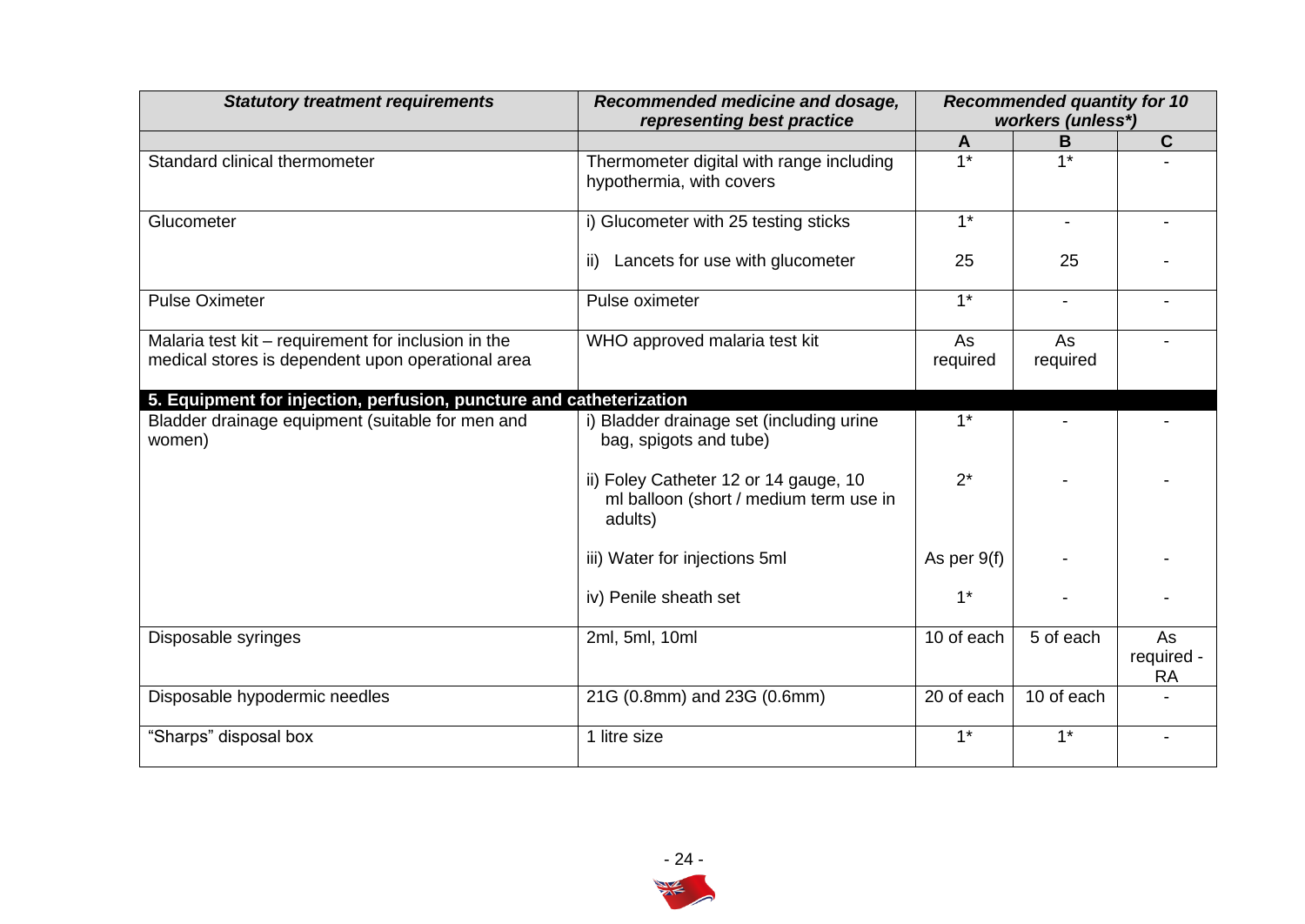| <b>Statutory treatment requirements</b>                             | Recommended medicine and dosage,<br>representing best practice | <b>Recommended quantity for 10</b><br>workers (unless*) |                |             |
|---------------------------------------------------------------------|----------------------------------------------------------------|---------------------------------------------------------|----------------|-------------|
|                                                                     |                                                                | A                                                       | $\, {\bf B}$   | $\mathbf C$ |
| Intravenous or intraosseous infusion set (depending on<br>training) | i) Intravenous cannulae 18g<br>ii) Intravenous cannulae 20g    | $5*$<br>$5*$                                            | $2^*$<br>$2^*$ |             |
|                                                                     | iii) Cannula dressing<br>iv) Tourniquet - quick release        | $10*$<br>$1*$                                           | $5*$<br>$1*$   |             |
|                                                                     | or                                                             |                                                         |                |             |
|                                                                     | i) Intraosseous (IO) access device<br>ii) IO dressing          | $1^*$<br>$2^*$                                          | $1^*$<br>$2^*$ |             |
| Intravenous fluid set                                               | i) Intravenous fluid giving set                                | $\overline{2}$                                          | $\overline{2}$ |             |
|                                                                     | ii) Saline flush 5ml                                           | $10*$                                                   | $10*$          |             |
|                                                                     | iii) Intravenous fluid - Ringers Lactate 1<br>litre            | $\overline{2}$                                          | $\overline{2}$ |             |
| 6. General Medical Equipment                                        |                                                                |                                                         |                |             |
| Personal protective medical and nursing equipment                   | i) Disposable Aprons                                           | $50*$                                                   | $10*$          |             |
|                                                                     | ii) Masks (surgical type 2)                                    | $50*$                                                   | $10*$          |             |
|                                                                     | iii) Respirator mask (FFP2 or FFP3)                            | $10*$                                                   | $5*$           |             |
|                                                                     | iv) Eye protection                                             | $5*$                                                    | $5*$           |             |
| Bedpan                                                              | (stainless steel or sterilisable plastic)                      | $\overline{1^*}$                                        | $\blacksquare$ |             |
| Hot water bottle                                                    | With fabric cover                                              | $1*$                                                    | $\blacksquare$ |             |
| Urine bottle (urinal)                                               |                                                                | $1*$                                                    | $\blacksquare$ |             |
| Icebag                                                              |                                                                | $1*$                                                    |                |             |

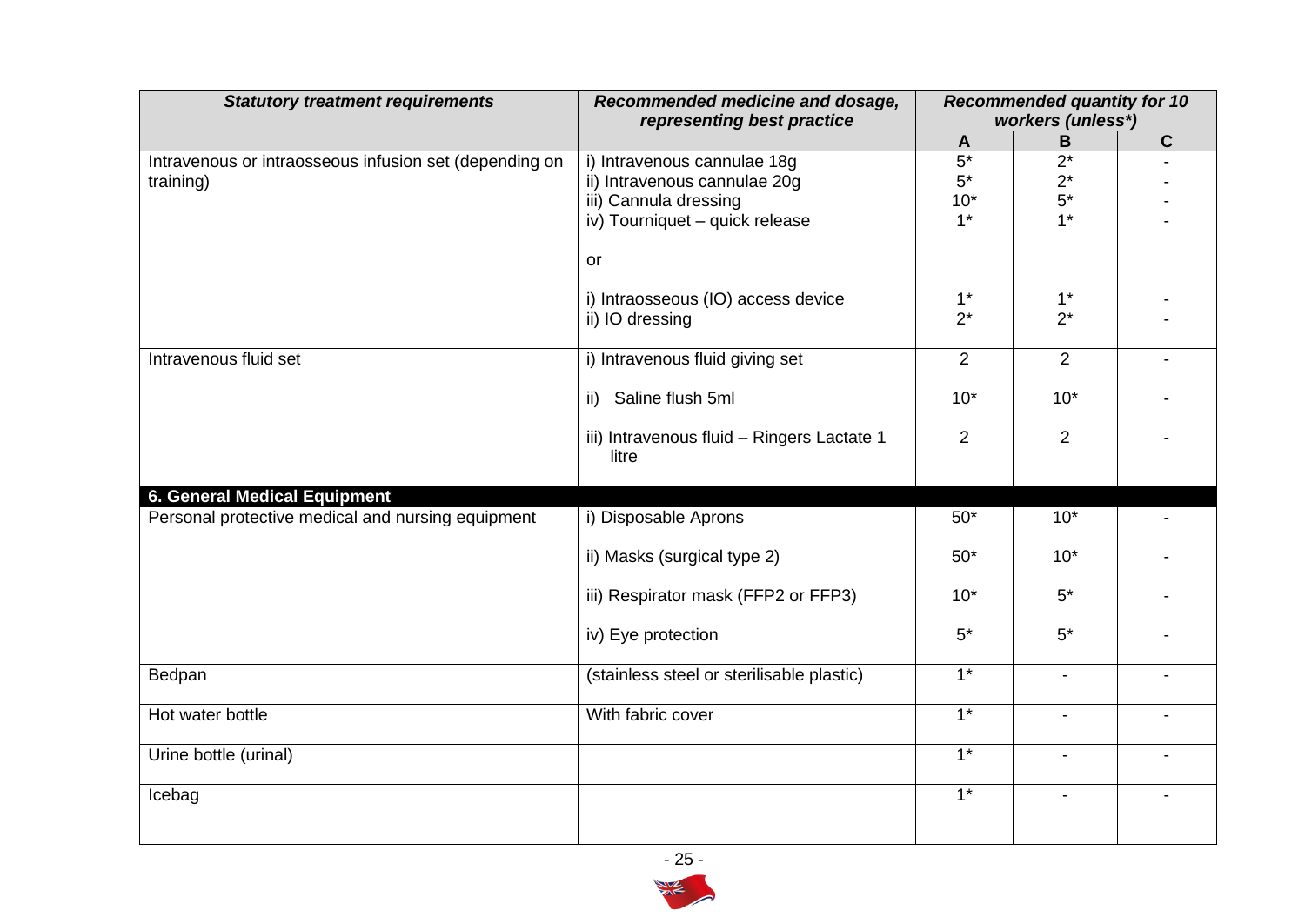| <b>Statutory treatment requirements</b>               | Recommended medicine and dosage,<br>representing best practice   | <b>Recommended quantity for 10</b><br>workers (unless*) |                  |   |
|-------------------------------------------------------|------------------------------------------------------------------|---------------------------------------------------------|------------------|---|
|                                                       |                                                                  | $\mathsf{A}$                                            | B                | C |
| 7. Immobilization and setting equipment               |                                                                  |                                                         |                  |   |
| Set of splints of different sizes for the extremities | i) Finger splint - malleable                                     | $1^*$                                                   | $1^*$            |   |
|                                                       | ii) Forearm /lower limb splint - malleable                       | $1*$                                                    | $1*$             |   |
|                                                       | iii) Vacuum splints and pump - upper and<br>lower limb set<br>or | $1*$                                                    | $1*$             |   |
|                                                       | Inflatable splints - upper and lower<br>limb set                 | $1*$                                                    | $1^*$            |   |
| <b>Traction splint</b>                                | Traction splint for thigh                                        | $1*$                                                    | $1*$             |   |
| Collar semi-rigid for neck immobilisation             | Adult pack of 3 - small, medium, large<br>or                     | $\overline{1^*}$                                        | $\overline{1^*}$ |   |
|                                                       | Adult adjustable                                                 | $1*$                                                    | $1*$             |   |
| 8. Disinfection, Disinsectisation and Prophylaxis     |                                                                  |                                                         |                  |   |
| Water - disinfection compound                         | Of choice                                                        | As<br>required                                          |                  |   |
| Liquid insecticide                                    | Of choice - Proprietary product                                  | As<br>required                                          |                  |   |
| Powder insecticide                                    | Of choice - Proprietary product                                  | As<br>required                                          |                  |   |

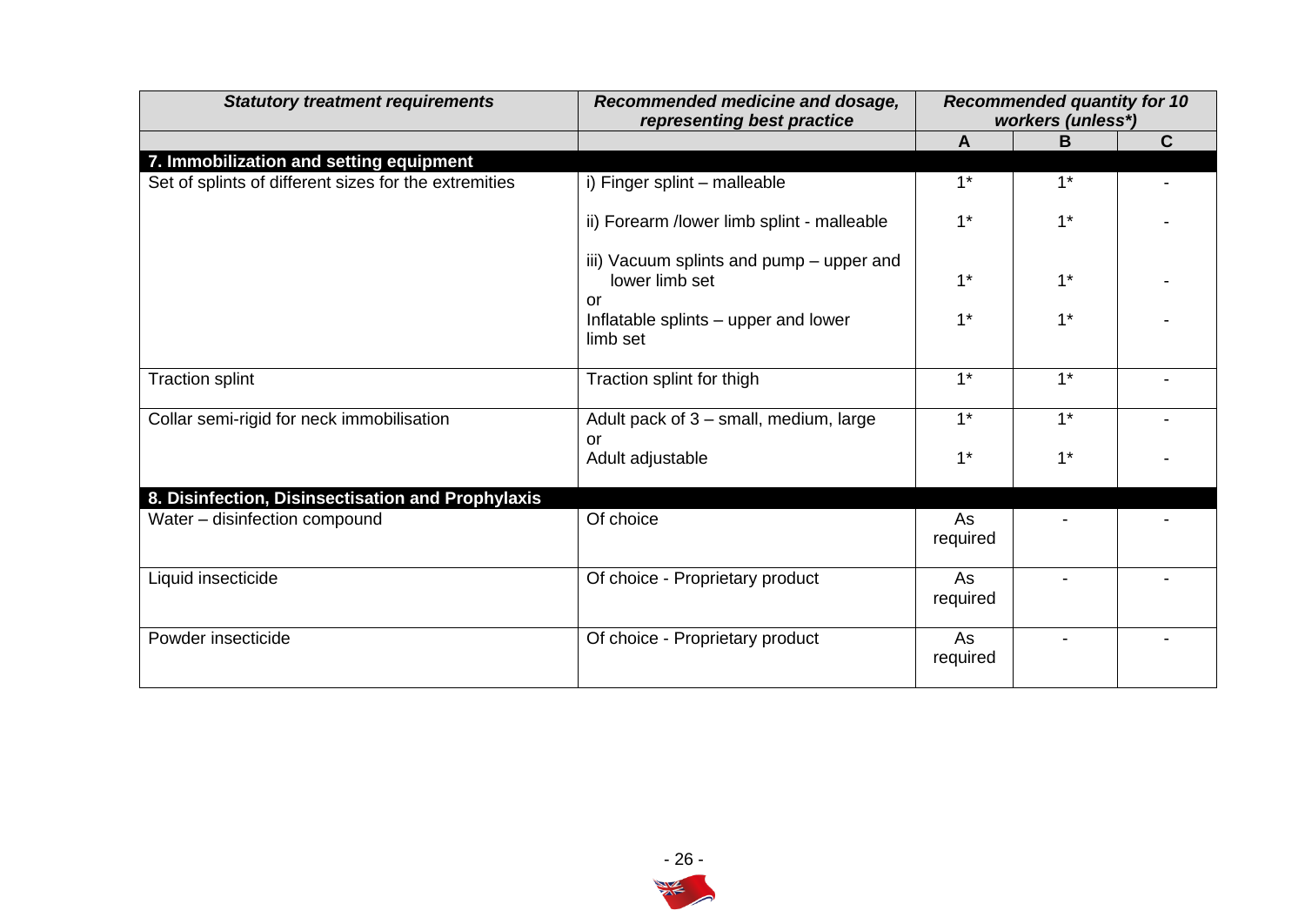## **RECOMMENDED ADDITIONAL MEDICAL EQUIPMENT**

| <b>Recommended Additional Equipment</b>                                                                                                                | A                | $\boldsymbol{B}$         | $\mathbf C$ |
|--------------------------------------------------------------------------------------------------------------------------------------------------------|------------------|--------------------------|-------------|
| Naso-gastric tube 14G                                                                                                                                  | $1*$             | $1*$                     |             |
| Plastic measuring jug 1/2 litre size                                                                                                                   | $1^*$            | $1^*$                    |             |
| Disposable paper towels                                                                                                                                | $100*$           | $100*$                   |             |
| Plastic backed absorbent paper bed pads                                                                                                                | $10*$            | $\overline{\phantom{a}}$ |             |
| Lotion bowl (size at least 200mm x 90mm, stainless steel or sterilisable plastic, to be marked "medical")                                              | $\overline{1^*}$ |                          |             |
| Kidney dish (Size 250mm stainless steel or sterilisable plastic)                                                                                       | $1*$             | $\blacksquare$           |             |
| Safety pins, rustless medium                                                                                                                           | $6*$             | $6*$                     | $6*$        |
| Magnifying glass 7.5 cm diameter with handle                                                                                                           | $1*$             | $1^*$                    |             |
| Nail brush                                                                                                                                             | $1*$             | $1^*$                    |             |
| Stretcher equipment (A system for trauma management, i.e. immobilisation and stretcher equipment<br>most suited for treatment on the vessel concerned) | $1^*$            | $1^*$                    |             |
| Body bag - Large size                                                                                                                                  | $1*$             | $1*$                     |             |
| Dental kit – for emergency repairs                                                                                                                     | 1 Set of<br>all  |                          |             |
| i) Excavator double ended Guys' pattern G2                                                                                                             | items*           |                          |             |
| ii) Filling paste inserter (for inserting filling paste into the tooth)                                                                                |                  |                          |             |
| iii) Dental mirror size 4 on handle                                                                                                                    |                  |                          |             |
| iv) Temporary dental filling material                                                                                                                  |                  |                          |             |

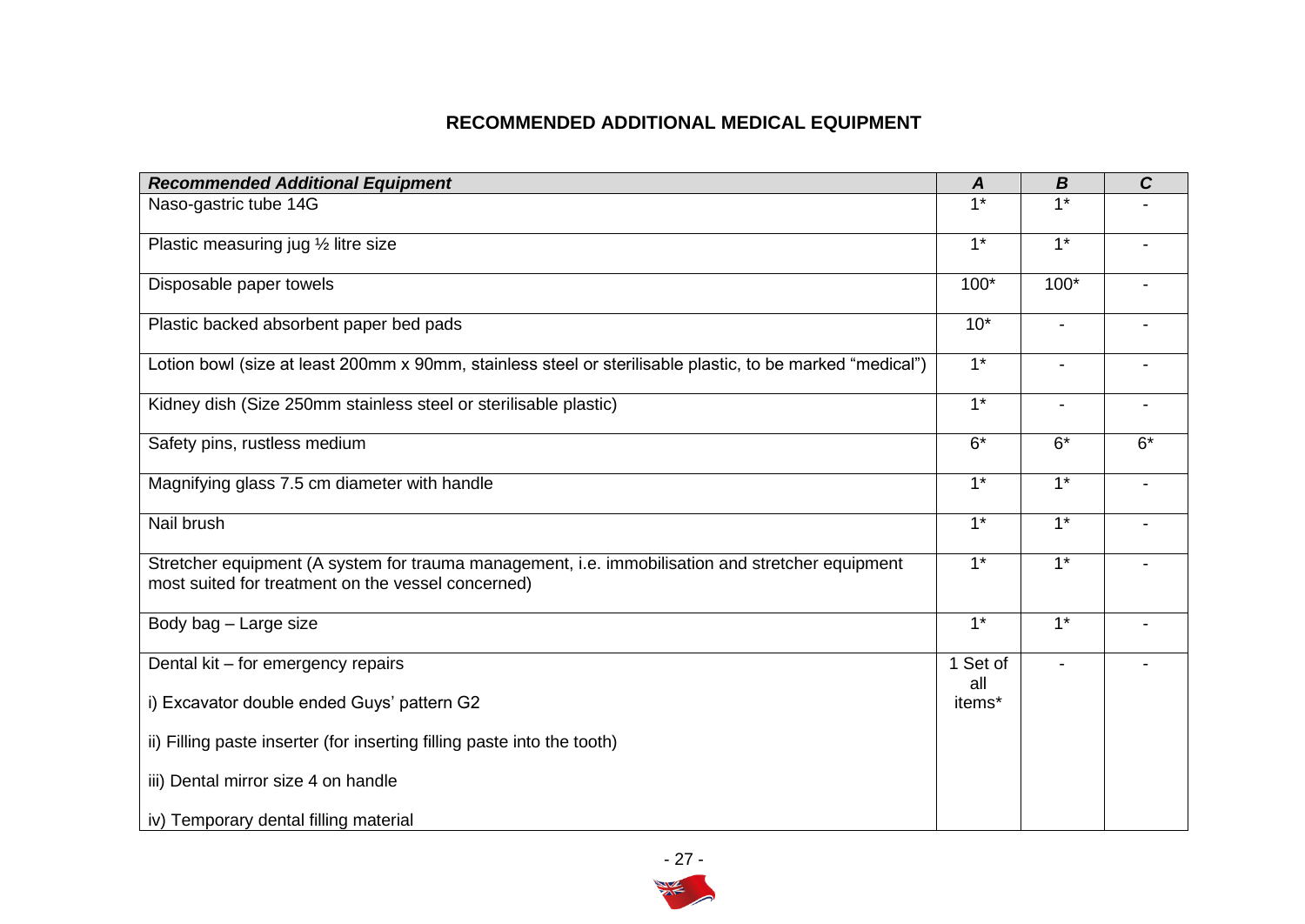| <b>Recommended Additional Equipment</b>                             | A | B |    |
|---------------------------------------------------------------------|---|---|----|
| Defibrillators subject to risk assessment. See MGN297 for guidance. |   |   |    |
| Tough cut stainless steel scissors                                  |   |   | pr |
| Triangular bandages about 90cm x 127cm                              |   |   |    |
| Sterile paraffin gauze dressings                                    |   |   | 10 |
| <b>Plastic Burns bags</b>                                           |   |   |    |

| Kit for protection against blood transmitted diseases (to be carried in all vessels trading in<br>areas where medical facilities are limited and emergency shore based treatment is<br>necessary)                                                             |  |  |
|---------------------------------------------------------------------------------------------------------------------------------------------------------------------------------------------------------------------------------------------------------------|--|--|
| To be kept in heavy gauge polythene bag and labelled "to be used only for the treatment of"<br>Insert the name of the seafarer going ashore for emergency treatment).                                                                                         |  |  |
| Each kit to contain the following:                                                                                                                                                                                                                            |  |  |
| 10 x 2ml syringes<br>10 x 10ml syringes<br>3. 20 x 21G 0.8mm needles<br>1 giving set suitable to give blood or other fluids<br>4 x 18g cannulae plus dressings<br>pack of pre injection site swabs<br>6.<br>Disposable latex free gloves 2 pairs (large size) |  |  |

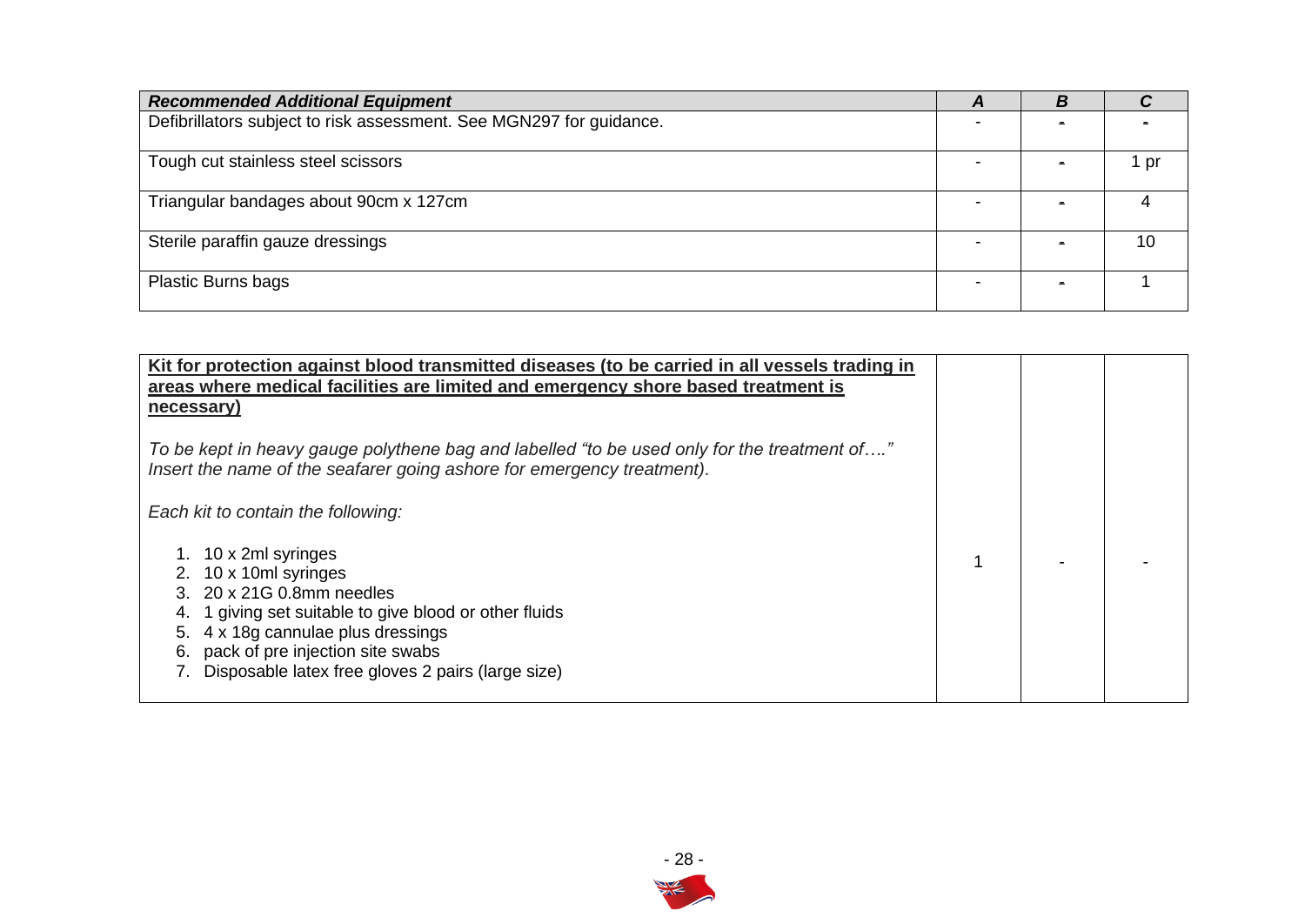## **ADDITIONAL REQUIREMENTS FOR PASSENGER VESSELS WITH NO DOCTOR AS A MEMBER OF THE CREW (THE DOCTOR'S BAG)**

- 1. This section refers to the Stores referred to in the Regulations (Merchant Shipping and Fishing Vessels (Medical Stores) Regulations 1995 (SI 1995/1802) and the Merchant Shipping and Fishing Vessels (Medical Stores) (Amendment) Regulations 1996 (SI 1996/2821)) as Category D. Category D stores are required for seagoing ships where there is no qualified medical practitioner among the crew and the vessel carries more than 12 passengers. (Classes VI and VI(A) or EC Group C or D vessels are exempt from this requirement).
- 2. If the master should feel that assistance from a medically qualified individual on board is justified, and having asked passengers for volunteers with medical qualifications, is able to assess the suitability of a volunteer then they may be asked to assist, using the contents of the Doctor's Bag.
- 3. The Master remains ultimately responsible for any care given, and it is advised that a policy is drawn up to assist in managing the situation in a consistent manner. The presence of a doctor on board should not prevent the Master from asking for assistance from TMAS services, nor the person delegated to provide medical care from providing what care they are qualified to perform.
- 4. All the medicines and equipment in this list should be kept together in portable bag(s) or container(s) collectively known as the Doctor's Bag, unless specific storage is required such as refrigeration. These should be locked and kept in a locked cabinet and the keys held by the Master or someone nominated by him.
- 5. If wished, those items on this list which are also included in Annex 1 may be kept in a separate container within the Doctor's bag for use by the trained crew on board. This can be taken to the site of an emergency in order to expedite assessment and treatment by the crew member delegated to provide medical care on board whether or not a doctor is available. The other items on the list should then be kept in a separate bag or case, clearly labelled as follows:

"The medicines in this case are only to be used by a qualified medical practitioner, registered general nurse, qualified paramedic, or trained crew under the direct supervision of a medical practitioner on board the ship or TMAS provider".

If it is preferred to keep the Doctor's bag as a single entity, all items included should be additional to those which the vessel may be required to carry as set out in Annex 1 of this Notice, and the whole labelled as above.

- 6. The obtaining, use and disposal of morphine from this case must be recorded in the ship's Controlled Drugs Register as usual. (See Annex 8).
- 7. A doctor or other authorised person using the Doctor's Bag should be made aware that telemedical advice may be obtained and if necessary medical evacuation arranged, by contacting HM Coastguard.
- 8. It is not within the scope of this document to recommend detailed types and quantities of treatment specifically for passengers. This should be risk assessed separately with a view to the number and type of passengers carried, duration of voyage and the route.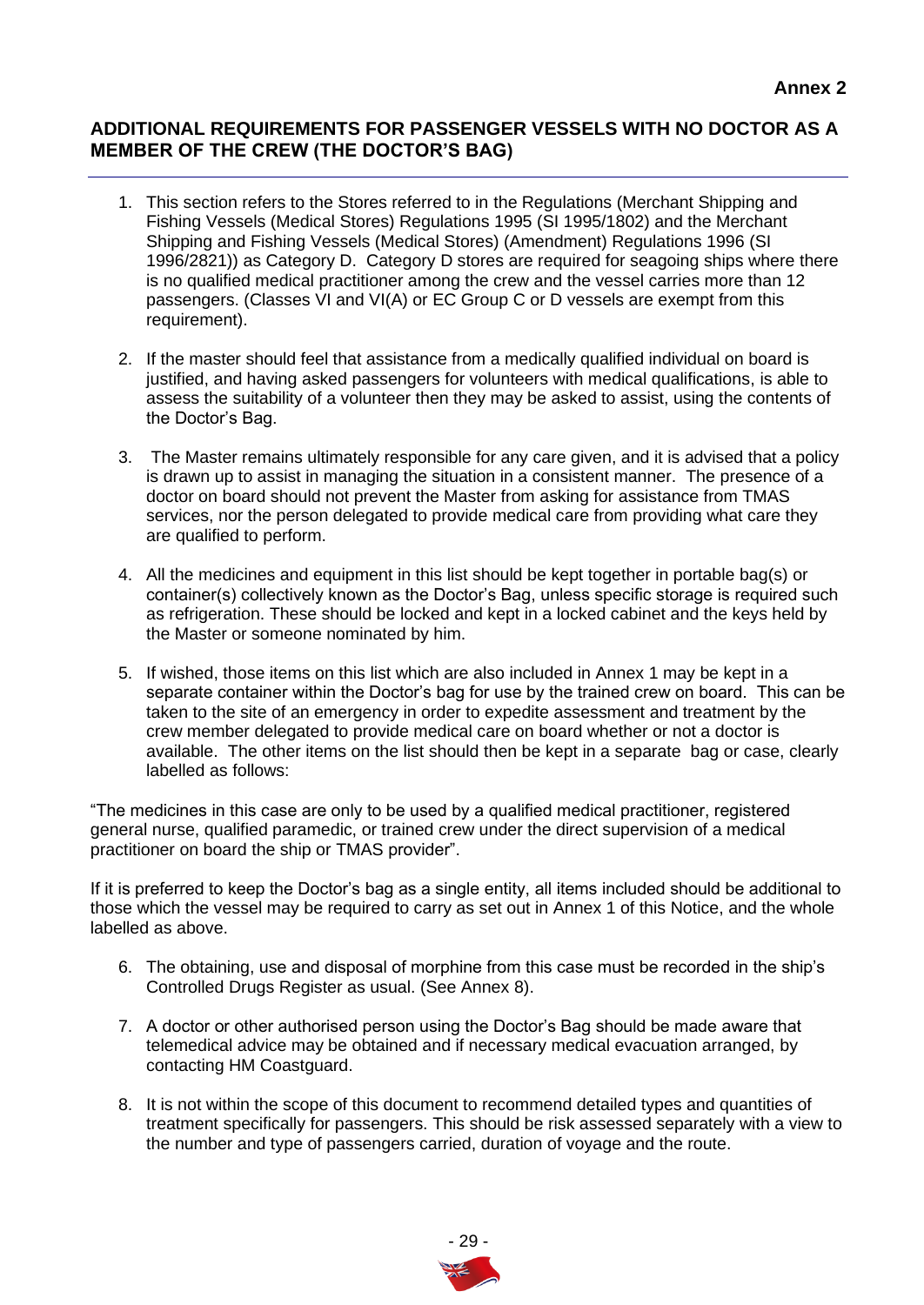## **STATUTORY TREATMENTS REQUIRED FOR DOCTOR'S BAG**

| <b>Annex 1</b><br>Reference | Recommended medicine and dosage                                                               | Quantity       |
|-----------------------------|-----------------------------------------------------------------------------------------------|----------------|
| 1 $(a)$                     | Adrenaline / Epinephrine injection BP 1.0mg/1ml inj                                           | 5              |
| <b>NA</b>                   | Adrenaline (base) 1mg/10ml (1 in 10,000) dilute solution for injection<br>pre-filled syringes | 5              |
| 1 <sub>(b)</sub>            | Glyceryl Trinitrate 400mcg/dose 200 dose sublingual spray                                     | 1              |
| 1 <sub>(c)</sub>            | Furosemide 20mg/2ml inj                                                                       | 5              |
| 1(d)                        | Tranexamic Acid 500mg/5ml inj                                                                 | 1              |
| 1 $(f)$                     | Aspirin 300mg tab                                                                             | 32             |
| <b>NA</b>                   | Atropine pre filled syringe                                                                   | 1              |
| <b>NA</b>                   | Amiodarone 150mg/3ml amps for IV infusion                                                     | 5              |
| 3(b)                        | Codeine Phosphate 30mg tab<br>or                                                              | 28             |
|                             | Tramadol 50mg tab                                                                             | 30             |
| 3(b)                        | Morphine Sulphate 10mg/1ml inj and Naloxone 400mcg/1ml inj<br>or                              | 10             |
|                             | Tramadol 100mg/2ml inj                                                                        | 10             |
| 3(b)                        | Methoxyflurane (if carried)                                                                   | 1              |
|                             | Chlorpromazine hydrochloride 25mg/1ml inj                                                     | 10             |
| 4(b)                        | <b>or</b><br>Haloperidol 5mg/1ml inj                                                          | 10             |
| 4(d)                        | Diazepam 10mg/2ml inj                                                                         | 10             |
|                             | Prochlorperazine maleate 3mg buccal tab                                                       | 8              |
| 4(c)                        | or<br>Cyclizine 50mg/1ml inj                                                                  | 5              |
| 4(d)                        | Diazepam 10mg/2.5ml rectal solution tube                                                      | 5              |
|                             | Chlorphenamine 10mg/1ml inj                                                                   | 5              |
| 5(a)                        | or<br>Promethazine hydrochloride 25mg/1ml inj                                                 | 5              |
| 5(b)                        | Hydrocortisone 100mg inj                                                                      | 1              |
| 6(a)                        | Salbutamol 100mcg/dose 200 dose inh                                                           | 1              |
| 6(a)                        | Beclometasone 100mcg/dose 200 dose inh                                                        | 1              |
| 6(a)                        | Spacer compatible with both Salbutamol and Beclometasone                                      | 1              |
| <b>NA</b>                   | Magnesium sulfate injection 500mg/ml 10ml amps                                                | 10             |
| 7(a)                        | Ceftriaxone injection 1g inj                                                                  | 10             |
| <b>NA</b>                   | Glucagon injection 1mg                                                                        | $\overline{2}$ |
| <b>NA</b>                   | Insulin injection, soluble, 100 units per ml, 10ml ampoule                                    | 1              |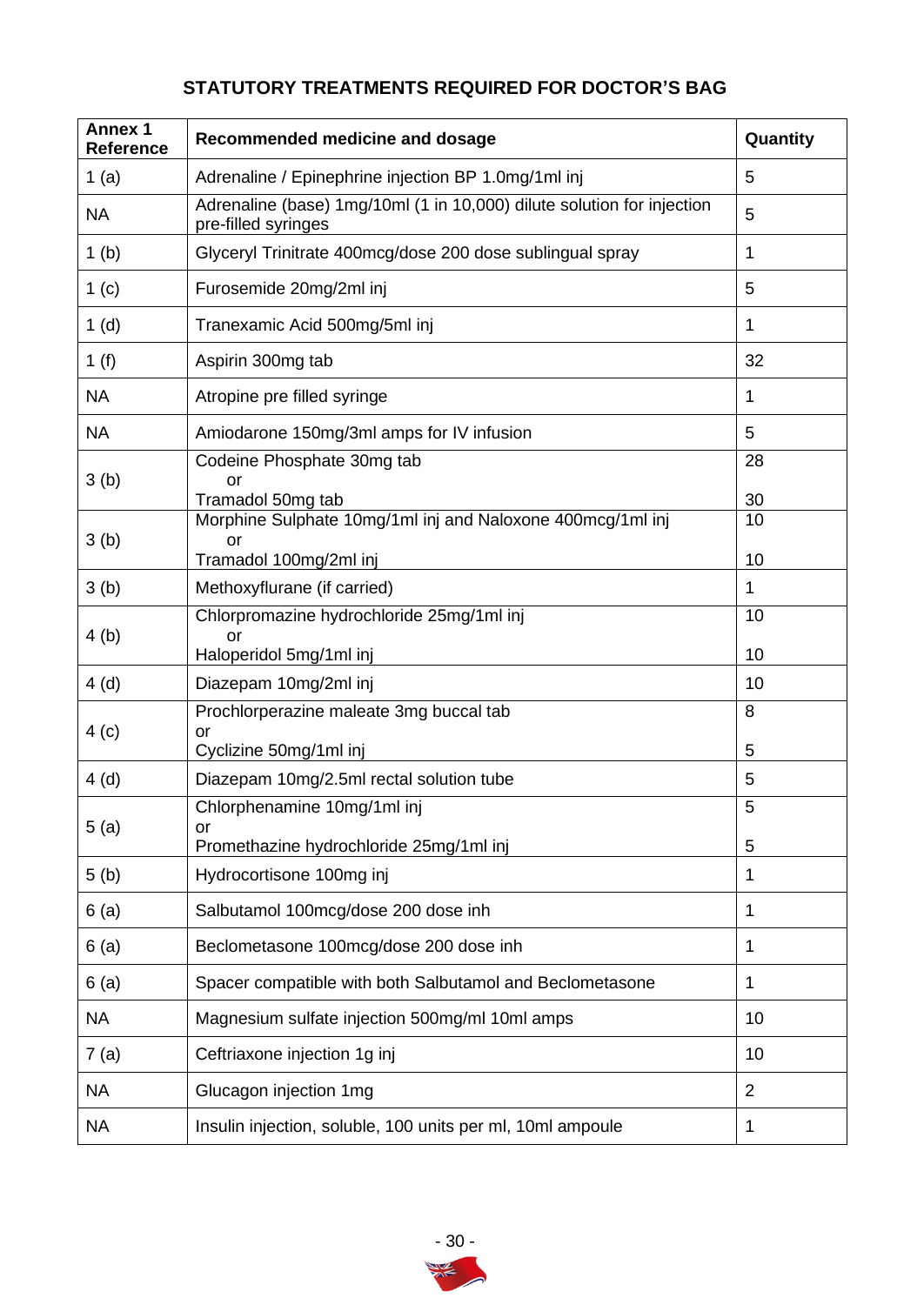| <b>Annex 1</b><br><b>Reference</b> | Recommended medicine and dosage                                                            | Quantity |
|------------------------------------|--------------------------------------------------------------------------------------------|----------|
|                                    | Proprietary antiseptic solution of choice 250ml<br>Chlorhexidine-based preparation         |          |
| 9(a)                               | or<br>Proprietary sterile wipe pack of choice 250 wipes<br>Chlorhexidine-based preparation |          |
| 9(a)                               | Silver sulfadiazine 1% cream 50g                                                           |          |
| 9(b)                               | Tetracaine 0.5% 0.5ml                                                                      | 4        |

## **MEDICAL EQUIPMENT**

| Annex 1<br>Reference |                                                                                                                                                                                                                                                                                                                                                                                                                                                        | Quantity         |  |  |
|----------------------|--------------------------------------------------------------------------------------------------------------------------------------------------------------------------------------------------------------------------------------------------------------------------------------------------------------------------------------------------------------------------------------------------------------------------------------------------------|------------------|--|--|
| 1                    | Bag/valve/mask (BVM); supplied with large, medium and small masks                                                                                                                                                                                                                                                                                                                                                                                      | 1                |  |  |
| 1                    | Pocket face mask with valve and oxygen inlet                                                                                                                                                                                                                                                                                                                                                                                                           | 1                |  |  |
| 1                    | Oropharyngeal airway sizes 3, 4 and 5<br>1 each<br>and/or<br>Nasopharyngeal airways 6mm and 7mm internal diameter                                                                                                                                                                                                                                                                                                                                      |                  |  |  |
| <b>NA</b>            | Second generation supraglottic airway size 4 and 5                                                                                                                                                                                                                                                                                                                                                                                                     | 1 each<br>1 each |  |  |
| 1                    | Manual aspirator and two suction catheters                                                                                                                                                                                                                                                                                                                                                                                                             | 1                |  |  |
| 1                    | If not already carried on board, Oxygen giving set comprising the<br>following:<br>Oxygen reservoir minimum 400 litres<br>including:<br>1 pressure regulator<br>1 flow meter unit 1-15 litres/min<br>1 set of oxygen tubing<br>5 x medium concentration disposable oxygen masks<br>5 x high concentration disposable non-rebreather oxygen masks with<br>reservoir.<br>Each part constructed so that it can only be assembled in the correct<br>manner | 1                |  |  |
| 2                    | Trauma tourniquet                                                                                                                                                                                                                                                                                                                                                                                                                                      | 1                |  |  |
| 2                    | Plastic wrap roll 30cm x 80m                                                                                                                                                                                                                                                                                                                                                                                                                           | 1                |  |  |
| 4                    | Pen torch                                                                                                                                                                                                                                                                                                                                                                                                                                              | 1                |  |  |
|                      | Cardiology Stethoscope                                                                                                                                                                                                                                                                                                                                                                                                                                 | 1                |  |  |
| 4                    | Sphygmomanometer                                                                                                                                                                                                                                                                                                                                                                                                                                       | 1                |  |  |
| 4                    | Glucometer with 25 testing sticks                                                                                                                                                                                                                                                                                                                                                                                                                      | $\mathbf{1}$     |  |  |
| 4                    | Lancets for use with glucometer                                                                                                                                                                                                                                                                                                                                                                                                                        | 25               |  |  |
| 4                    | Thermometer, digital                                                                                                                                                                                                                                                                                                                                                                                                                                   | $\mathbf 1$      |  |  |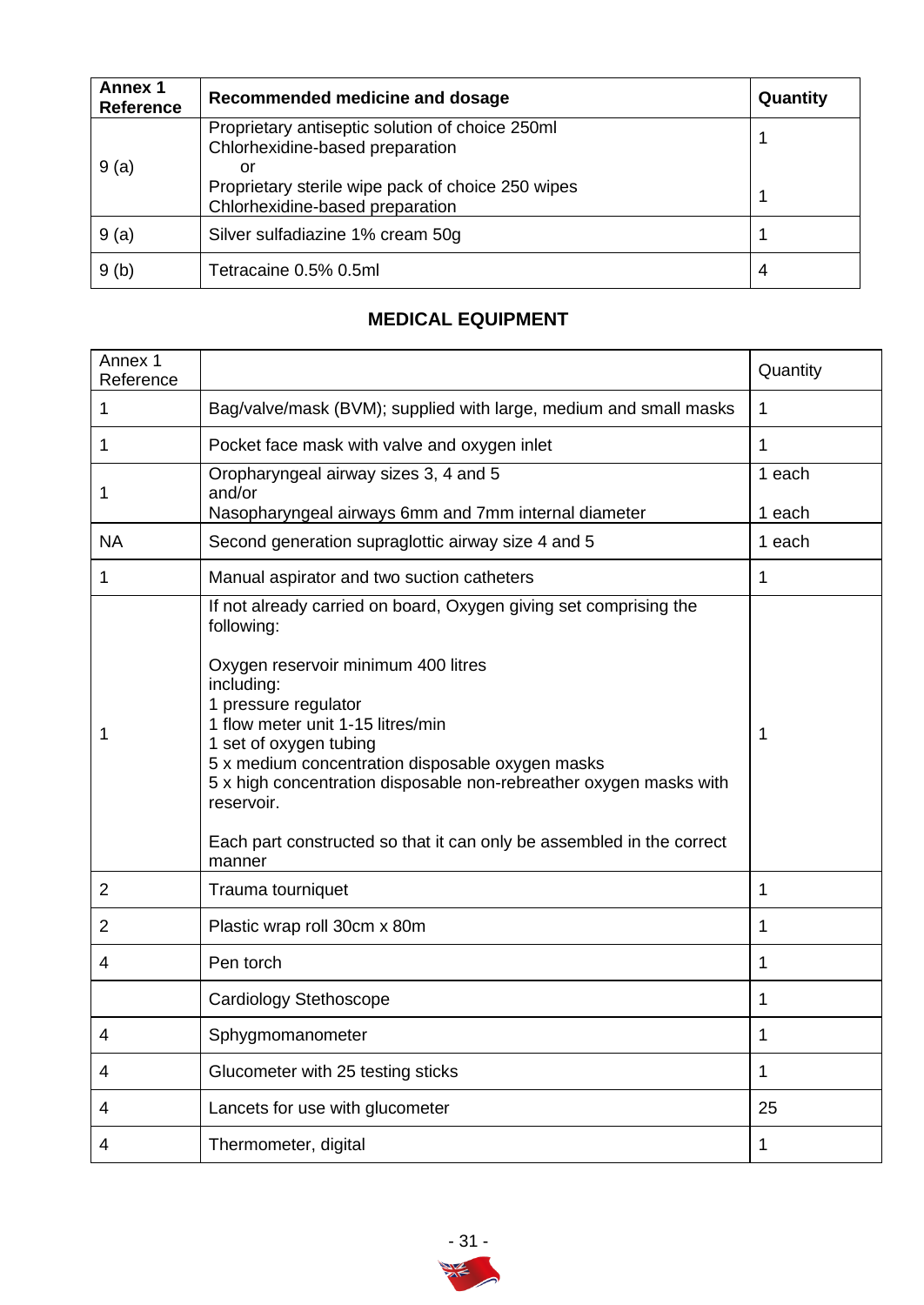| 4         | Pulse oximeter                                                                                                       | 1              |
|-----------|----------------------------------------------------------------------------------------------------------------------|----------------|
| 5         | Disposable syringes 2ml, 5ml, 10ml                                                                                   | 2 each         |
| <b>NA</b> | Insulin syringes with 27G needles                                                                                    | $\overline{2}$ |
| 5         | Disposable hypodermic needles 21G (0.8mm) and 23G (0.6mm)                                                            | 2 each         |
| 5         | Sharps disposal box, small, portable                                                                                 | 1              |
| 5         | Intravenous cannulae 18g                                                                                             | $\overline{2}$ |
| 5         | Intravenous cannulae 20g                                                                                             | $\overline{2}$ |
| 5         | Cannula dressing                                                                                                     | $\overline{2}$ |
| 5         | Tourniquet - quick release                                                                                           | 1              |
| 5         | Intravenous fluid giving set                                                                                         | $\overline{2}$ |
| 5         | Saline flush 5ml                                                                                                     | $\overline{2}$ |
| 5         | Intravenous fluid - Ringers Lactate 1 litre                                                                          | $\overline{2}$ |
| <b>NA</b> | 10% Glucose infusion 500ml                                                                                           | 1              |
| 6         | Aprons                                                                                                               | $\overline{2}$ |
| 6         | Masks (surgical)                                                                                                     | $\overline{2}$ |
| 6         | FFP2 or FFP3 masks                                                                                                   | $\overline{2}$ |
| 6         | Eye protection                                                                                                       | 1              |
| 7         | Semi-rigid neck collar for neck immobilisation -<br>Adult pack of 3 - small, medium, large<br>or<br>Adult adjustable | 1              |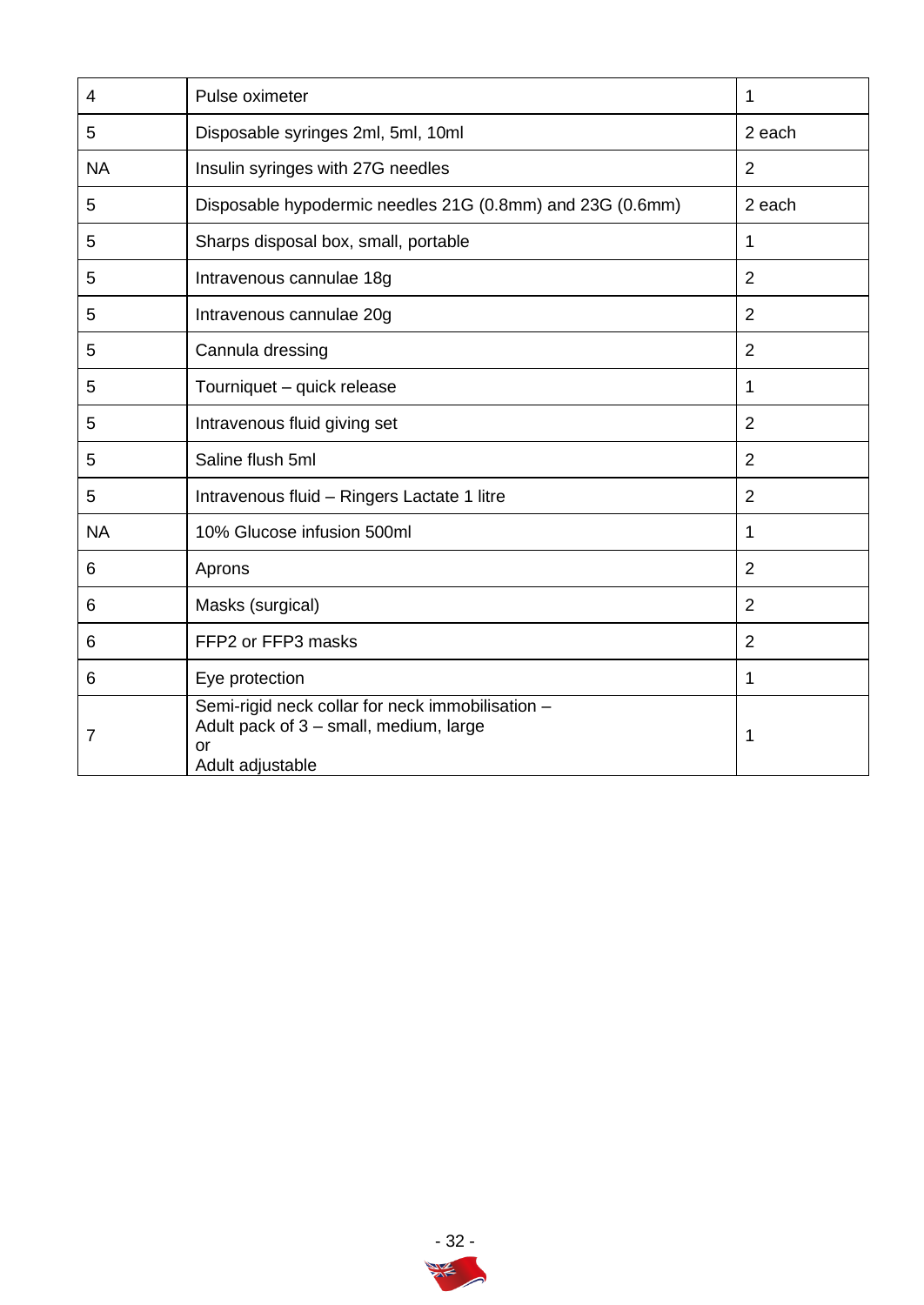## **FIRST AID KITS – RECOMMENDATIONS**

Seagoing ships with a crew of more than 10 should carry first aid kits, distributed in appropriate locations on the ship e.g. in the galley and engine room.

In addition, passenger vessels should carry at least one first aid kit for every 100 passengers or fraction of that number subject to a maximum requirement for 3 kits e.g. 250 persons require three kits. A first aid kit is also to be included in the Doctor's Bag (Annex 2).

The first aid kit should include the following items, kept in a portable waterproof container.

- (1) 4 x triangular bandages
- (2) 6 x medium sterile bandages with unmedicated dressings,
- (3) 2 x large sterile bandages with unmedicated dressings,
- (4) 2 x extra large unmedicated dressings,
- (5) 6 medium safety pins, rustless
- (6) 20 assorted elastic adhesive dressings medicated
- (7) 2 x Sterile eye pads with attachment
- (8) 2 x packages containing sterile gauze swabs
- (9) 5 pairs large size disposable latex-free examination gloves
- (10) Sterile eye wash in eye wash bottle

The Merchant Shipping and Fishing Vessel (Medical Stores) Regulations 1995 do not apply to vessels operating on inland waters, as defined in MSN 1837(M) Amendment 2. However, the HSE Health and Safety (First Aid) Regulations 1981 do apply and the HSE Approved Code of Practice for First Aid at Work should be followed.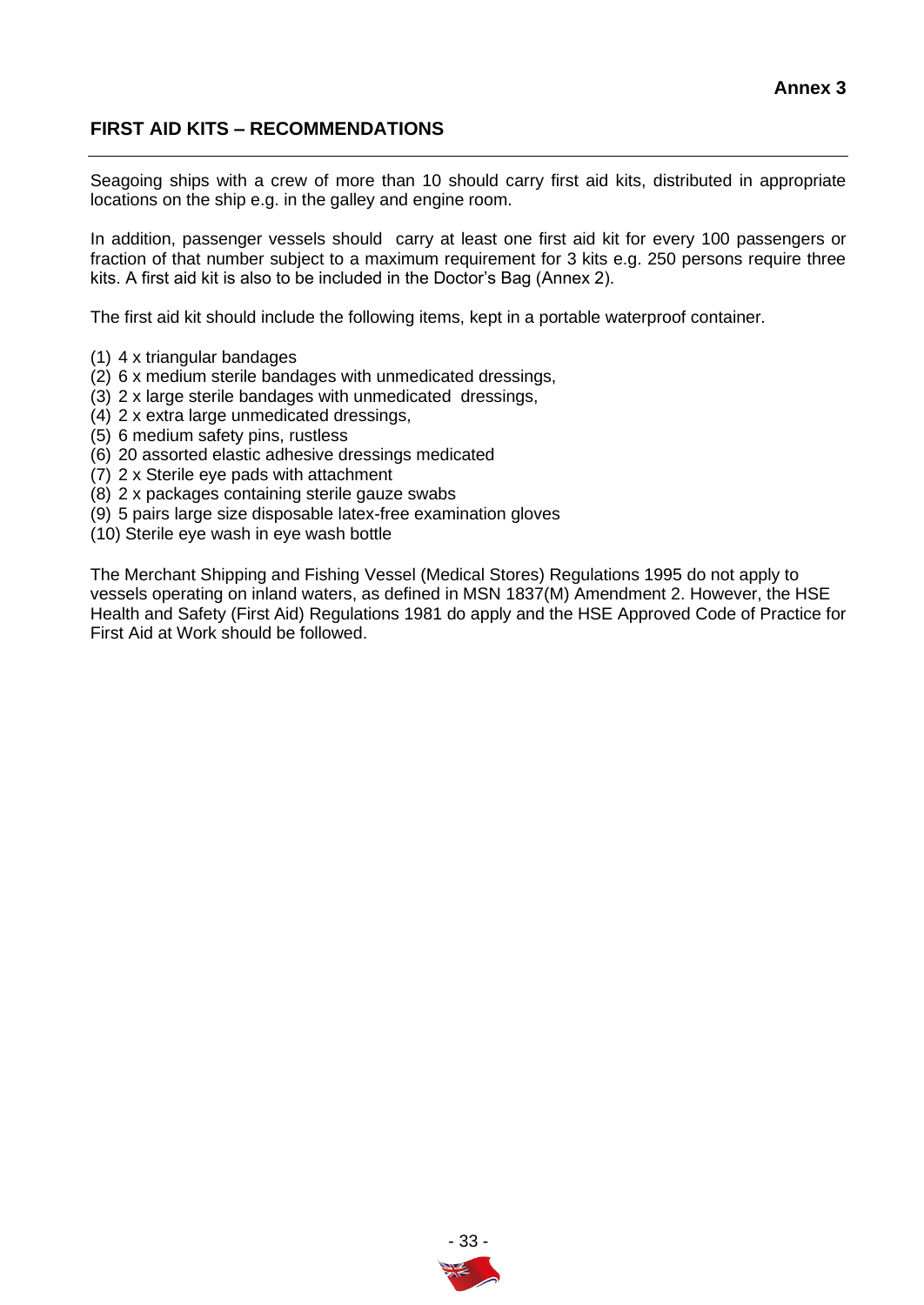## **ADVICE ON MEDICINES TO BE CARRIED ON SHIPS (INCLUDING FERRIES) TRANSPORTING DANGEROUS SUBSTANCES**

#### **General**

- 1. When a UK registered vessel is carrying a dangerous substance or substances, as whole or part of the cargo, the Master must ensure that the correct antidote to the substance (plus the necessary ancillary equipment e.g. syringes) is carried. The correct antidote for most substances can be found in the IMO Medical First Aid Guide for Ships MFAG 2000 edition. Any updating of the IMO International Maritime Dangerous Goods Code or MFAG should be taken into account when preparing the list of medicines to be carried.
- 2. The substances listed below are to be taken into account, in whatever form they are carried on board, including the form of waste or cargo residues.
	- Explosive substances and objects
	- Gases : compressed, liquefied or dissolved under pressure
	- Inflammable liquids
	- Inflammable solids
	- Substances liable to spontaneous combustion
	- Substances which on contact with water give off inflammable gases
	- Combustible substances
	- Organic peroxides
	- Toxic substances
	- Infectious substances
	- Radioactive substances
	- Corrosive substances
	- Various dangerous substances, i.e. any other substances which experience has shown, or may show, to be dangerous, so that antidotes need to be carried.
- 3. The quantities of any medicines to be carried aboard should be based on an estimate of risks, taking into account such factors as number of crew, length of voyage and risk of accidental exposure.

#### **Ferries**

4. Whether or not the vessel is required to carry Category A or B stores, ferries or similar vessels whose operating arrangements do not allow sufficient forewarning of the nature of any dangerous substances which might be transported on them, must carry at least the antidotes and equipment listed below :

#### **Antidotes:**

- **General**
- **Cardiovascular**
- Gastro-intestinal system
- Nervous system
- Anti-infective
- For external use

**Equipment:** for the administration of oxygen.

Where these substances are already included in the ship's medical stores, separate stocks are not necessarily required. On a regular route where the crossing is due to last less than two hours, the antidotes may be limited to those which have to be administered in cases of extreme emergency within the period of time not exceeding the normal duration of crossing.

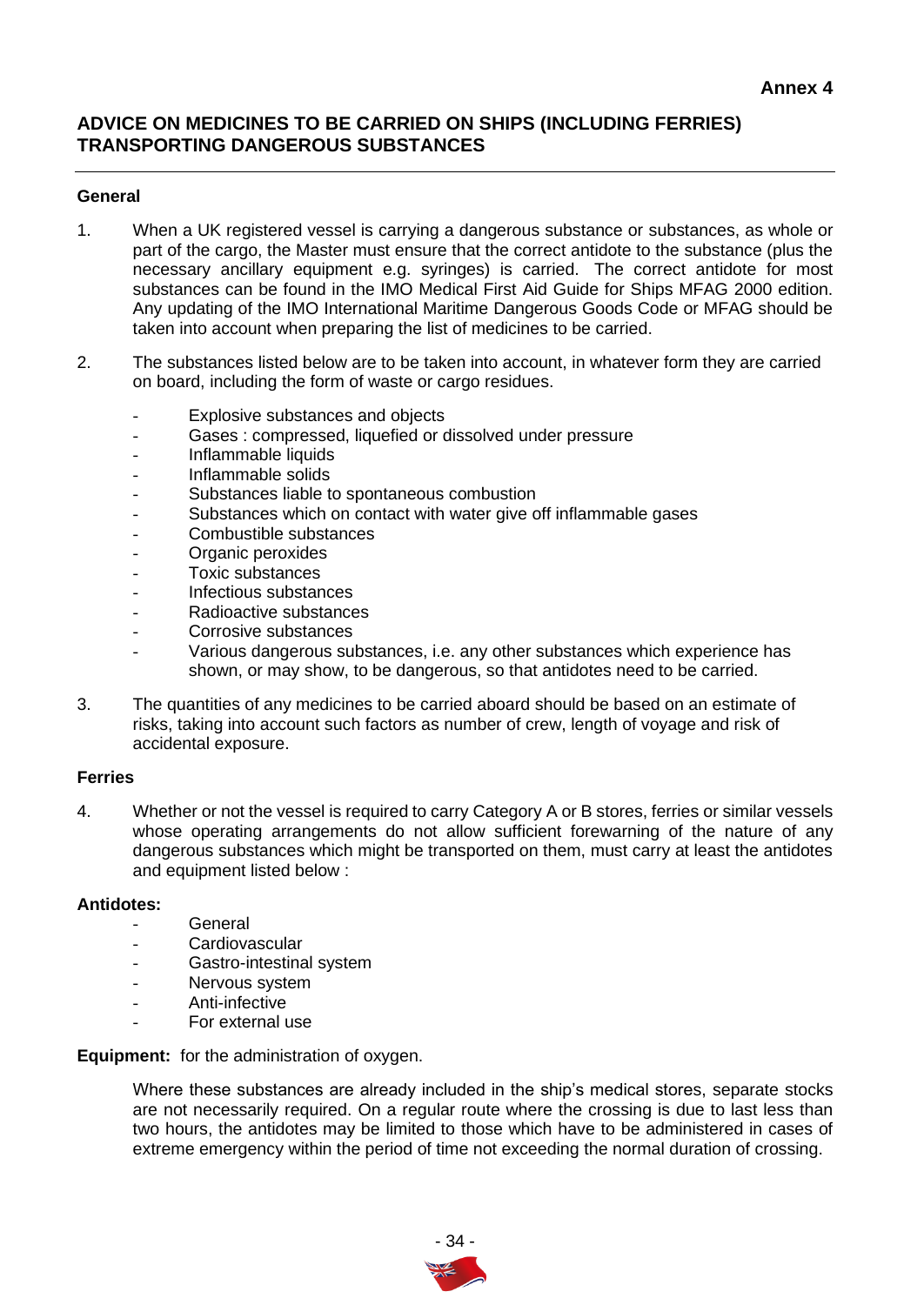## **MEDICAL DOCUMENTS TO BE CARRIED AND TELEMEDICAL ADVICE SERVICE (TMAS)**

| Category   | <b>Publication</b>                               |
|------------|--------------------------------------------------|
| Category A | Ship Captain's Medical Guide                     |
|            | <b>Controlled Drugs Register</b>                 |
|            |                                                  |
| Category B | Ship Captain's Medical Guide                     |
|            | <b>Controlled Drugs Register</b>                 |
|            |                                                  |
| Category C | First Aid Manual e.g. St John's, Red Cross or St |
|            | Andrew's                                         |
|            | or                                               |
|            | First Aid Instructions, in English on Waterproof |
|            | paper (Lifeboats and Liferafts only)             |
|            |                                                  |
|            | <b>Controlled Drugs Register</b>                 |
|            | Ship Captain's Medical Guide (if carrying RA     |
|            | items)                                           |
|            |                                                  |
|            |                                                  |

In addition, all Categories (other than lifeboats and liferafts) should carry a copy of this Notice or subsequent replacements.

## Telemedical advice service (TMAS)

Telemedical advice service (TMAS) is available to all ships at sea by contacting HM Coastguard (See MGN 623 M+F for details). Advice is provided by 2 UK designated centres, but initial contact should always be made with the Coastguard rather than direct to a provider.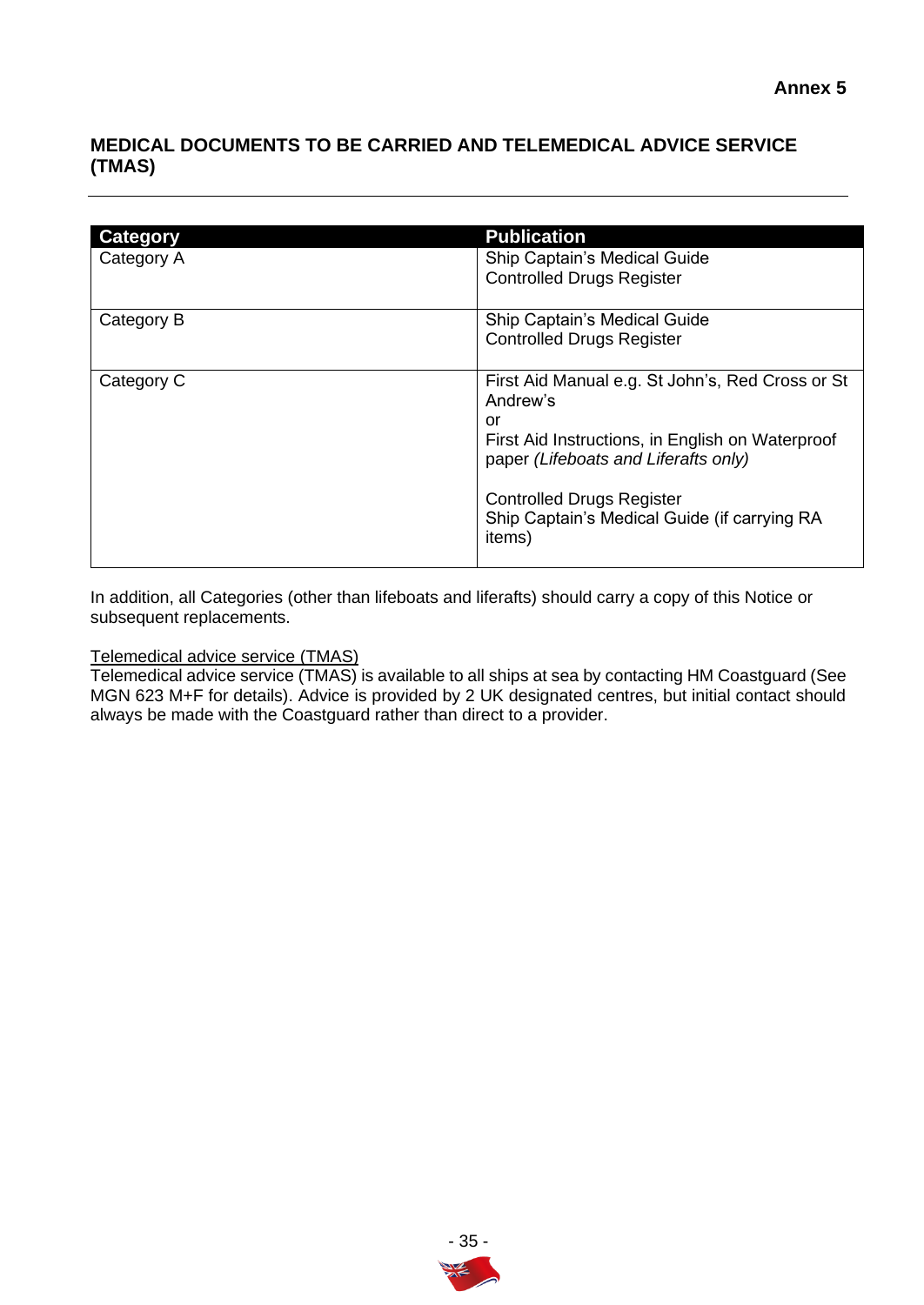## **GUIDE TO THE USE OF MEDICINES**

#### **General Advice about medicines**

Most medicines are now available with patient information leaflets in English and the advice on dose precautions and side effects should be consulted and retained for reference. If this is not available then valuable guidance is also available from pharmacists or by seeking telemedical advice.

When obtaining medicinal products, ensure that they are labelled with their strengths (e.g. 125mg per tablet or 125mg per 5ml) and expiry date, and that they are packaged in accordance with the UK medicines legislation.

#### **Medicines obtained abroad**

Medicine supplies should be replenished wherever possible at the same strengths as specified in the British Pharmacopoeia. If medicines are obtained elsewhere, e.g. in the USA, they may be of different strength, and this must be taken into account when administering them. Be cautious about purchasing online other than from marine pharmacists.

The non-proprietary name (local pharmaceutical name) for some medicines bought abroad may differ from that used in the list of medical stores. The pharmacist should have a "translation" of the non-proprietary name, but if in doubt about a medicine seek Telemedical Advice.

#### **Medicines obtained by a seafarer from a doctor ashore**

A seafarer who goes to a doctor ashore should be asked to obtain from the doctor a written note of the non-proprietary name of any prescribed medicine, details of how it is to be taken and any cautionary or advisory guidance e.g. may cause drowsiness. The details on the note from the doctor should be checked against the information on the medicine container to ensure that they match. In case of any problem or doubt, it may be necessary to check the prescription with the Telemedical advice service.

#### **Supply of medicines in compliance with the Merchant Shipping (Medical Stores) Regulations 1995**.

In order to make it possible to provide effective treatment to seafarers at sea many of the medicines listed in the medical stores are deemed "prescription only medicines" with some also being designated Controlled Drugs and thus subject to additional restrictions as covered by the Misuse of Drugs Regulations 2001 (as amended). The Human Medicines Regulations 2012 Schedule  $17<sup>1</sup>$  allows the owner or master of a ship, which does not carry a doctor on board as part of the ship's complement, dispensation to procure, carry and administer prescription only medicines for the treatment of persons on the ship to comply with merchant shipping legislation. The Misuse of Drugs Regulations 2001 (as amended), regulation 8(5)(a), 8(6), 9(5)(a) and  $10(5)(a)^2$  allow the owner or master of a ship which does not carry a doctor to have controlled drugs in accordance with merchant shipping legislation.

<sup>1</sup> S.I. 2012/1916 http://www.legislation.gov.uk/uksi/2012/1916/schedule/17/made See Part 2 row 2

 $^2$  S.I. 2001/3998 http://www.legislation.gov.uk/uksi/2001/3998/regulation/14/made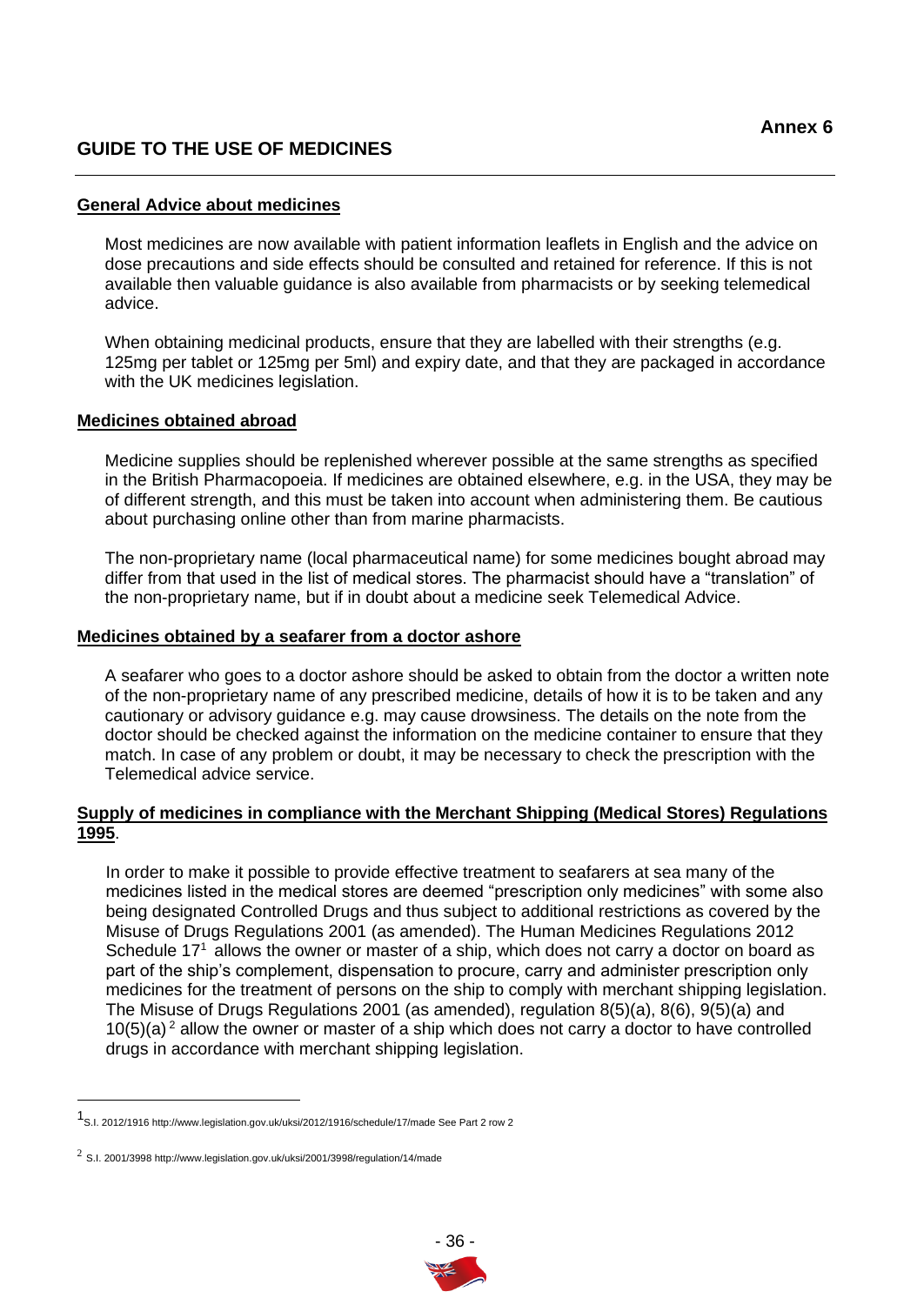Medicines must be procured from an appropriately licensed source. In the UK purchases of prescription medicines can be made from a registered Pharmacy or a supplier holding the appropriate Wholesale Distribution Authorisation (WDA) as issued by the MHRA (Medicine & Healthcare products Regulatory Agency). Additionally, for the supply of controlled drugs, a WDA holder must possess the correct Controlled Drugs Licence (issued by the UK Home Office) covering both the possession and supply of the drugs requested.

The General Pharmaceutical Council (GPhC) operates an internet pharmacy logo scheme to identify legitimate online pharmacies. In addition, The MHRA has a register of authorised online sellers of medicines, which you can use to check if a website is legally allowed to sell medicines to the public.

Evidence will be required that the procurement is being made by the ship owner or master of the ship by presentation of a signed order (Human Medicines Regulations 2012, Schedule 17). In addition, any requisition for controlled drugs will require a signed order in the approved form as explained in Regulation 14 of the Misuse of Drugs Regulations 2001 (as amended) e.g. in England, form FP10CDF should be used for the purposes of requisitioning all Schedule 2 and 3 controlled drugs [\(FP10CDF form from NHSBSA website\)](https://www.nhsbsa.nhs.uk/sites/default/files/2017-03/6-1387-Form_FP10CDF_v5_final.pdf).

An example of the wording to be used outside the UK is given in Annex 7.

If purchasing outside of the UK different local legislation and/or restrictions on the purchase of medicines might apply particularly with regards to Controlled Drugs. The risk of counterfeit and/or substandard medications is a global issue. As such additional care should be taken to ensure that the supplier, if not a Pharmacy, is appropriately authorised to supply prescription and/or controlled medicines. Local (non-UK) supplies may also be in non-English packs and product substitutions may also occur, so if in doubt professional advice should be sought from a pharmacist or doctor who can advise on the suitability of any "locally" obtained medicines. It is recommended that advice and supplies are obtained where possible from medically qualified individuals and/or companies experienced and knowledgeable in the supply to the maritime industry.

## **Storage and Security of Medicines**

#### **Storage of medicines**

Drugs must be stored to ensure that that the product potency, efficacy and stability is maintained and that there is no product degradation. Where no specific storage temperature is given drugs should be stored at room temperature between 15-25º centigrade. Some of the drugs should be kept under refrigeration, 2-8º centigrade, but care must be taken not to freeze them, otherwise they may not be suitable for use.

## **Security of controlled drugs**

The Crew Accommodation Regulations require ships to have a lockable medical cabinet for the storage of medicines and drugs. For merchant ships and for fishing vessels of 24m and over, the Regulations<sup>3</sup> also require the cabinet to have an 'inner cupboard' solely for the storage of 'dangerous drugs' (i.e. the controlled drugs) the cupboard should be fitted with a door and a lock which cannot be opened by the key to the medical cabinet. Other vessels must store medicines

<sup>3</sup> Merchant Shipping (Maritime Labour Convention) (Minimum Requirements for Seafarers etc.) Regulations 2014 (S.I. 2014/1613) https://www.legislation.gov.uk/uksi/2014/1613/contents/made and MSN 1844(M), Merchant Shipping (Crew Accommodation) Regulations 1997 (S.I. 1997/1508), Merchant Shipping (Crew Accommodation) Regulations 1978 (S.I. 1978/795) as amended https://www.legislation.gov.uk/uksi/1978/795/made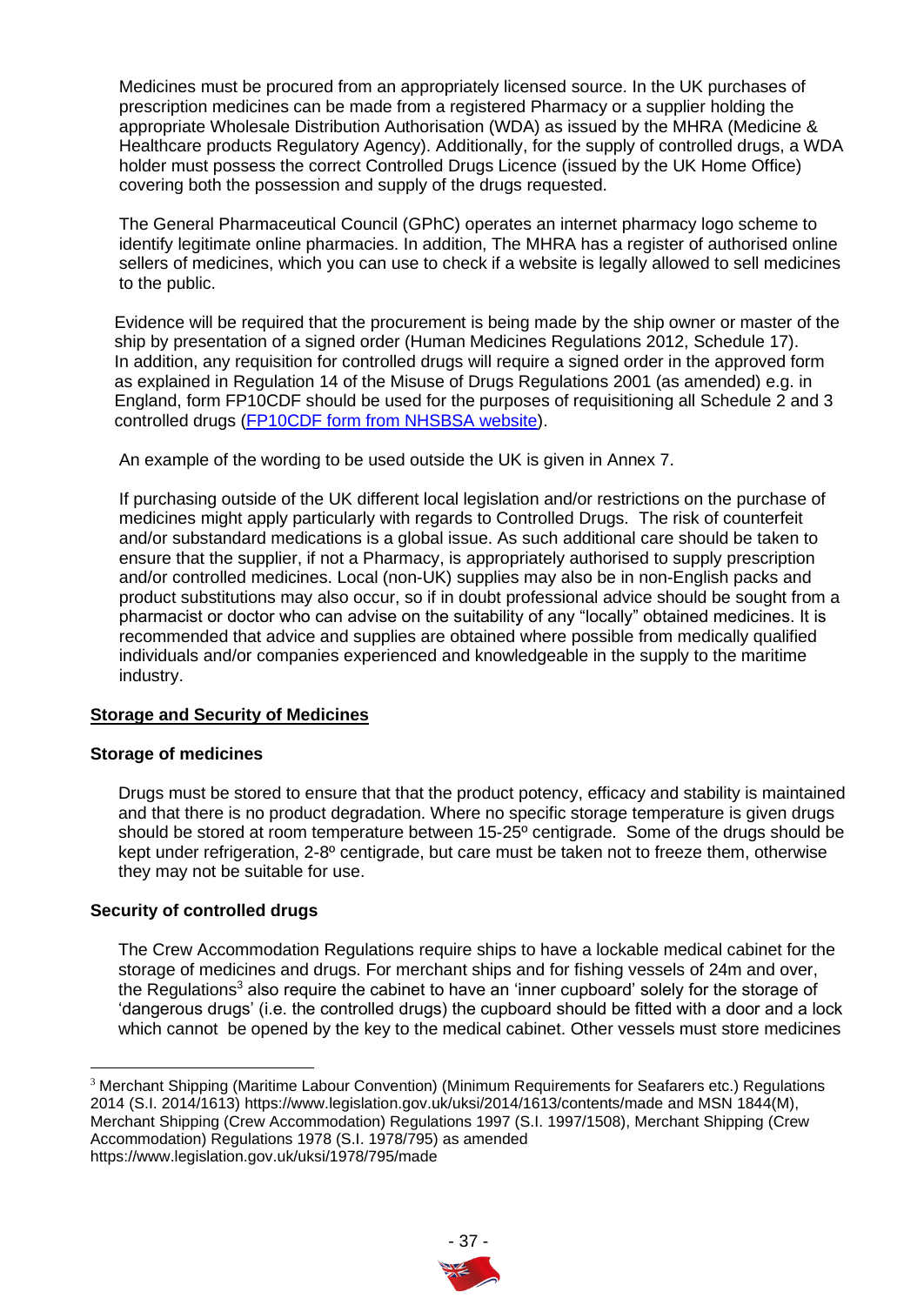in a cool, dry, locked cabinet or locked container<sup>4</sup>. Under the Misuse of Drugs (Safe Custody) Regulations 1973<sup>5</sup> only the master or a person authorised by him may open the inner cupboard.

In the UK and most other countries, it is illegal for unqualified/unauthorised persons to destroy unwanted controlled drugs. They can be disposed of by giving them to a person who may lawfully supply them, such as a qualified pharmacist or a qualified doctor. In the UK, it is also possible to dispose of drugs via the police.<sup>6</sup> A receipt should be obtained from the recipient, and kept with, or affixed to, the controlled drugs register.

#### **Record Keeping**

Under the Official Log Book Regulations 1981 the record of any treatment given to anybody on board including the type and quantity of any medicines, and drugs supplied, must be entered in the log book. For controlled drugs, the master is required to maintain, in a bound book, a two section register. The two sections of the register should detail, why, when and in what quantity the master purchased a controlled drug and similarly the history of the dispensing or disposal of those controlled drugs. This register must be kept for two years after the date of the last entry. Annex 8 gives an example of the entries required in each section of the Controlled Drugs Register (Computer records are acceptable<sup>7</sup>, although safeguards should be incorporated into the software to ensure the following:

- Access control should be in place to minimise the risk of unauthorised access to data.
- The author of each entry is identifiable
- Entries cannot be altered at a later date
- A log of all data entered is kept and can be recalled for audit purposes.)

In ships where there is no doctor, it is acceptable to use the official log book to record the Controlled Drugs Register<sup>8</sup>

<sup>5</sup> The Misuse of Drugs (Safe Custody) Regulations 1973

 $6$  The Misuse of Drugs Regulations 2001 (S.I. 2001/3998) regulation 27 (4)

<sup>4</sup> The Merchant Shipping and Fishing Vessels (Medical Stores) Regulations 1995 (S.I. 1995/1802) Reg 8(3)(b) https://www.legislation.gov.uk/uksi/1995/1802/made

<https://www.legislation.gov.uk/primary+secondary?title=misuse%20of%20drugs%20safe%20custody>

https://www.legislation.gov.uk/uksi/2001/3998/contents/made

<sup>7</sup> The Misuse of Drugs and the Misuse of Drugs (Supply to Addicts) (Amendment) Regulations 2005 (S.I.

<sup>2005/2864)</sup> https://www.legislation.gov.uk/uksi/2005/2864/contents/made

<sup>8</sup> The Misuse of Drugs Regulations 2001 (S.I. 2001/3998) regulation 21

https://www.legislation.gov.uk/uksi/2001/3998/contents/made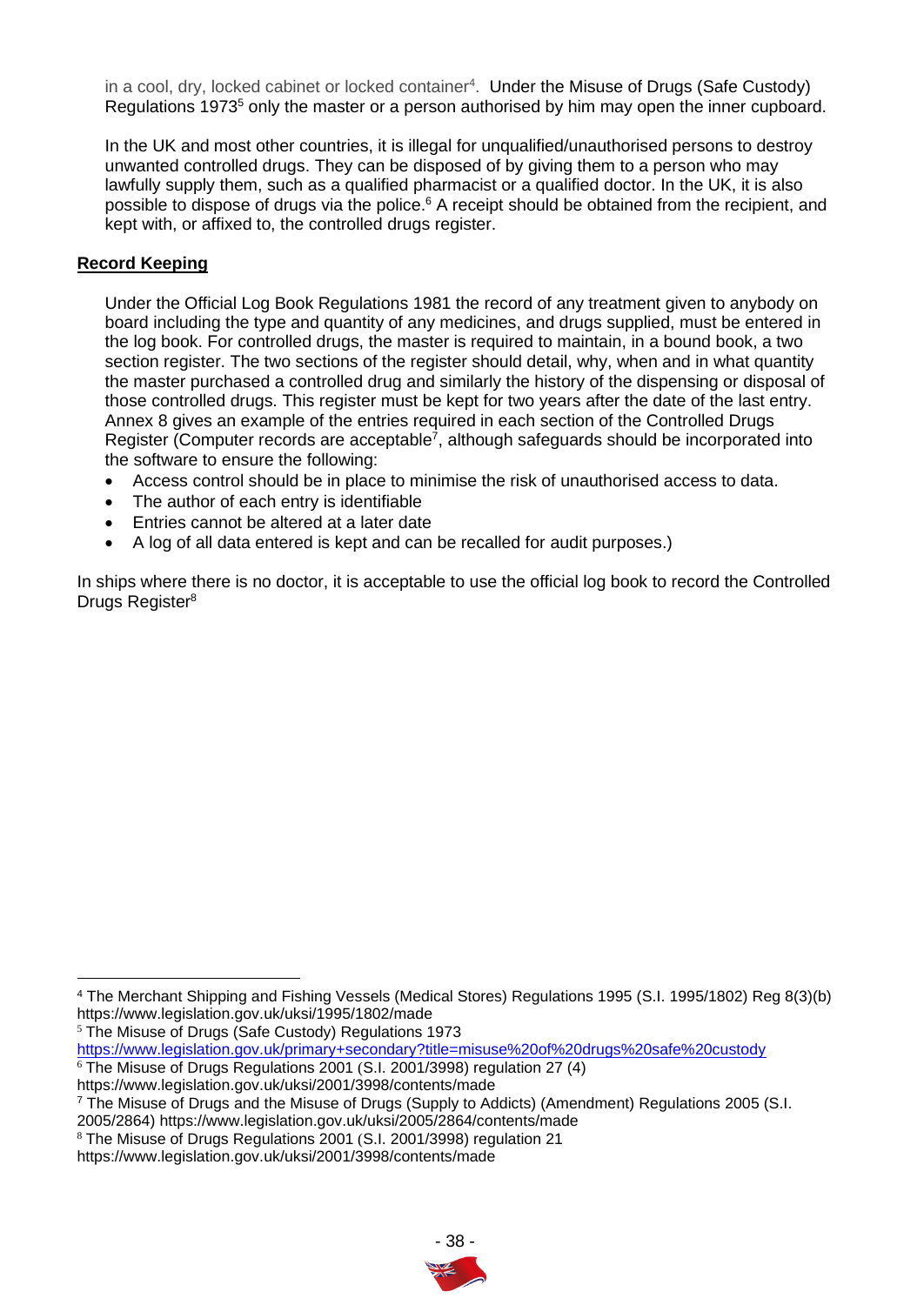## **Use of medicines**

This table is a brief guide to the drugs detailed in this M Notice and is designed to be used in conjunction with the Ship Captain's Medical Guide however this is the more up to date list.

The side effects listed are a guide only. This list is not comprehensive. The common or important side effects only are listed. If a drug might be causing a problem which is not listed, seek telemedical advice.

| Ref.<br>No. |                                                                                                                   | Doses/route                                                                                     | <b>Type of Drug/uses</b>                                                                                                                                 | <b>Side effects</b>                                                 |
|-------------|-------------------------------------------------------------------------------------------------------------------|-------------------------------------------------------------------------------------------------|----------------------------------------------------------------------------------------------------------------------------------------------------------|---------------------------------------------------------------------|
|             | 1. Cardiovascular                                                                                                 |                                                                                                 |                                                                                                                                                          |                                                                     |
| (a)         | Adrenaline/Epinephrine<br>injection BP<br>$1.0$ mg/1ml inj<br>Adrenaline auto-<br>injector (0.3mg or<br>$0.5mg$ ) | 0.5 to 1.0ml by IM inj.                                                                         | Heart stimulant. Only for use in<br>anaphylaxis or resuscitation (severe<br>allergy with collapse, loss of blood<br>pressure /severe breathing problems) | Anxiety, tremor, high blood pressure, rapid<br>irregular heart beat |
| (b)         | <b>Glyceryl Trinitrate</b><br>400mcg/dose 200<br>dose sublingual spray                                            | 1-2 sprays under tongue                                                                         | Anti-angina (heart/chest pain) or<br>suspected heart attack                                                                                              | Headache, flushing, low blood pressure, fast<br>heart rate          |
|             | Metoprolol 50mg tab                                                                                               | Angina 50-100mg 8<br>hourly                                                                     | Beta blocker. For high blood pressure or<br>angina (chest pain)                                                                                          | Tiredness, slow heart rate, low blood<br>pressure, wheeze           |
|             | Atenolol 50mg tab                                                                                                 | Angina 50-100mg once<br>daily                                                                   | Beta blocker. For high blood pressure or<br>angina (chest pain)                                                                                          | Tiredness, slow heart rate, low blood<br>pressure, wheeze           |
| (c)         | Furosemide 40mg tab<br>Furosemide 20mg/2ml<br>inj                                                                 | 40mg once daily<br>20-40 mg (2-4ml) by IM<br>or IV injection repeated<br>in 2 hours if required | Diuretic (increases urination) for<br>swelling/fluid retention, breathlessness<br>due to heart failure                                                   | Low blood pressure, dizziness. Few in short<br>term, low dose use   |

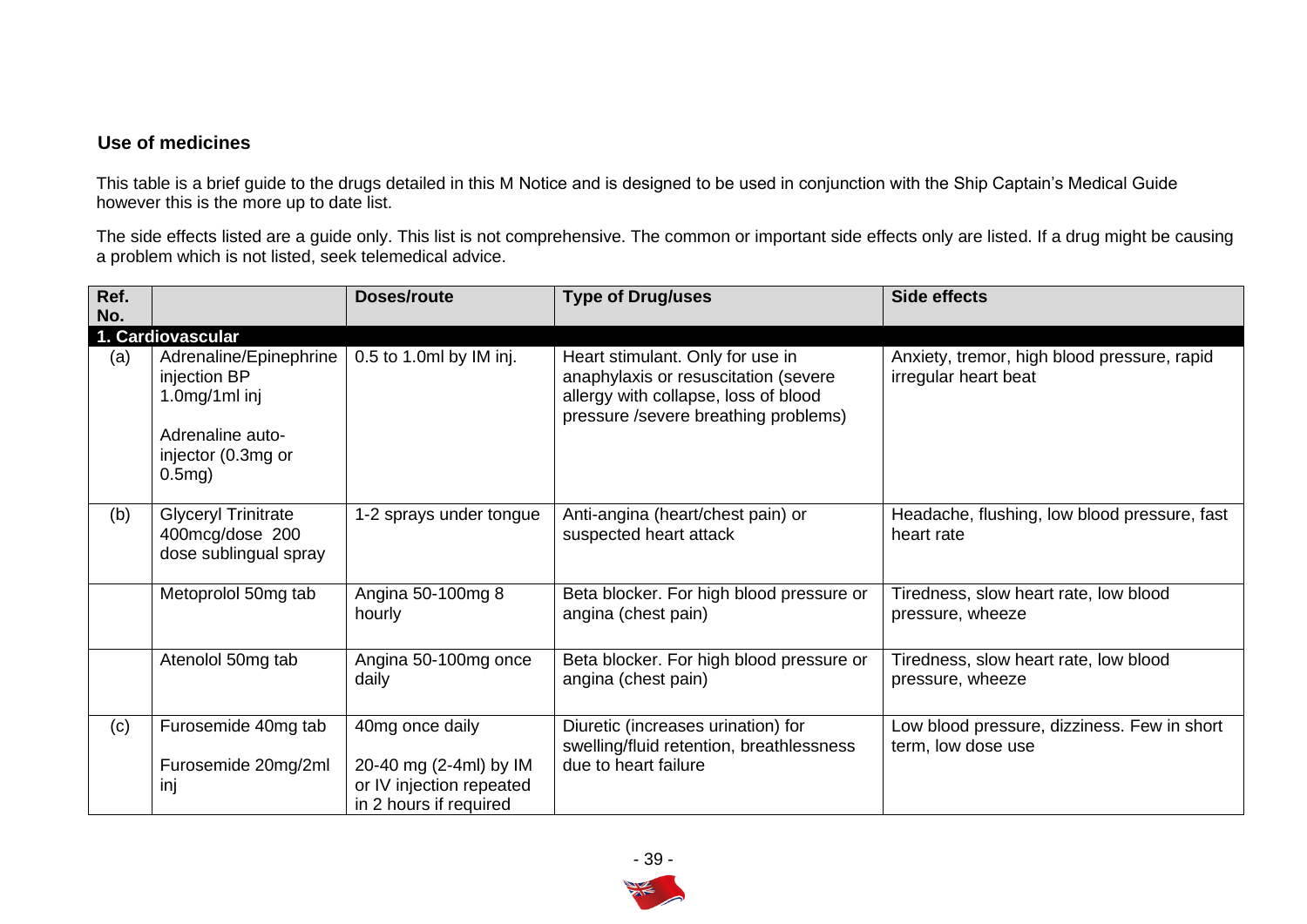| Ref.<br>No. |                                                             | <b>Doses/route</b>                                                  | <b>Type of Drug/uses</b>                                                                                                                 | <b>Side effects</b>                                                      |
|-------------|-------------------------------------------------------------|---------------------------------------------------------------------|------------------------------------------------------------------------------------------------------------------------------------------|--------------------------------------------------------------------------|
| (d)         | <b>Tranexamic Acid</b><br>500mg tab                         | 1g 8 hourly                                                         | Reduce bleeding e.g. in heavy periods,<br>nosebleed                                                                                      | Diarrhoea, nausea, vomiting                                              |
|             | <b>Tranexamic Acid</b><br>500mg/5ml inj                     | 1g IV/IO over 10 mins,<br>may repeat as infusion<br>over next 8 hrs | Major haemorrhage                                                                                                                        | Low blood pressure in rapid injection                                    |
|             | Phytomenadione<br>(Vitamin K) 2mg/0.2ml<br>inj (paediatric) | 0.2ml (2mg) IM injection<br>single dose                             | Routine Anti-haemorrhage injection for<br>newborn                                                                                        |                                                                          |
|             | Ergometrine 500mcg<br>and Oxytocin 5 units<br>1ml inj       | 1ml (500mcg/5 units) by<br>IM injection single dose                 | Anti-haemorrhage drug used<br>immediately after delivery of baby or for<br>bleeding after miscarriage                                    | Nausea, vomiting, headache, dizziness                                    |
| (e)         | Amlodipine 5mg tab                                          | 5-10mg once daily                                                   | Calcium channel blocker, for high blood<br>pressure                                                                                      | Dizziness, drowsiness, headache, nausea                                  |
|             | Atenolol 50mg tab                                           | For high blood pressure<br>50mg once daily                          | Beta blocker. For high blood pressure or<br>angina (chest pain)                                                                          | Tiredness, slow heart rate, low blood<br>pressure, wheeze                |
|             | Metoprolol 50mg tab                                         | For high blood pressure<br>50mg 12 hourly                           | Beta blocker. For high blood pressure or<br>angina (chest pain)                                                                          | Tiredness, slow heart rate, low blood<br>pressure, wheeze                |
| (f)         | Aspirin 300mg tab                                           | 300mg single dose<br>300mg daily                                    | For cardiac problems (chest pain,<br>angina, suspected heart attack),<br>TIA (mini stroke) or CVA (stroke), other<br>thrombotic problems | Indigestion, bleeding. Avoid with indigestion,<br>stomach ulcers, asthma |
|             | Clopidogrel 75mg tab                                        | 300mg initially then<br>75mg daily                                  | Alternative to aspirin if cannot take                                                                                                    | Diarrhoea, gastrointestinal<br>discomfort, haemorrhage                   |

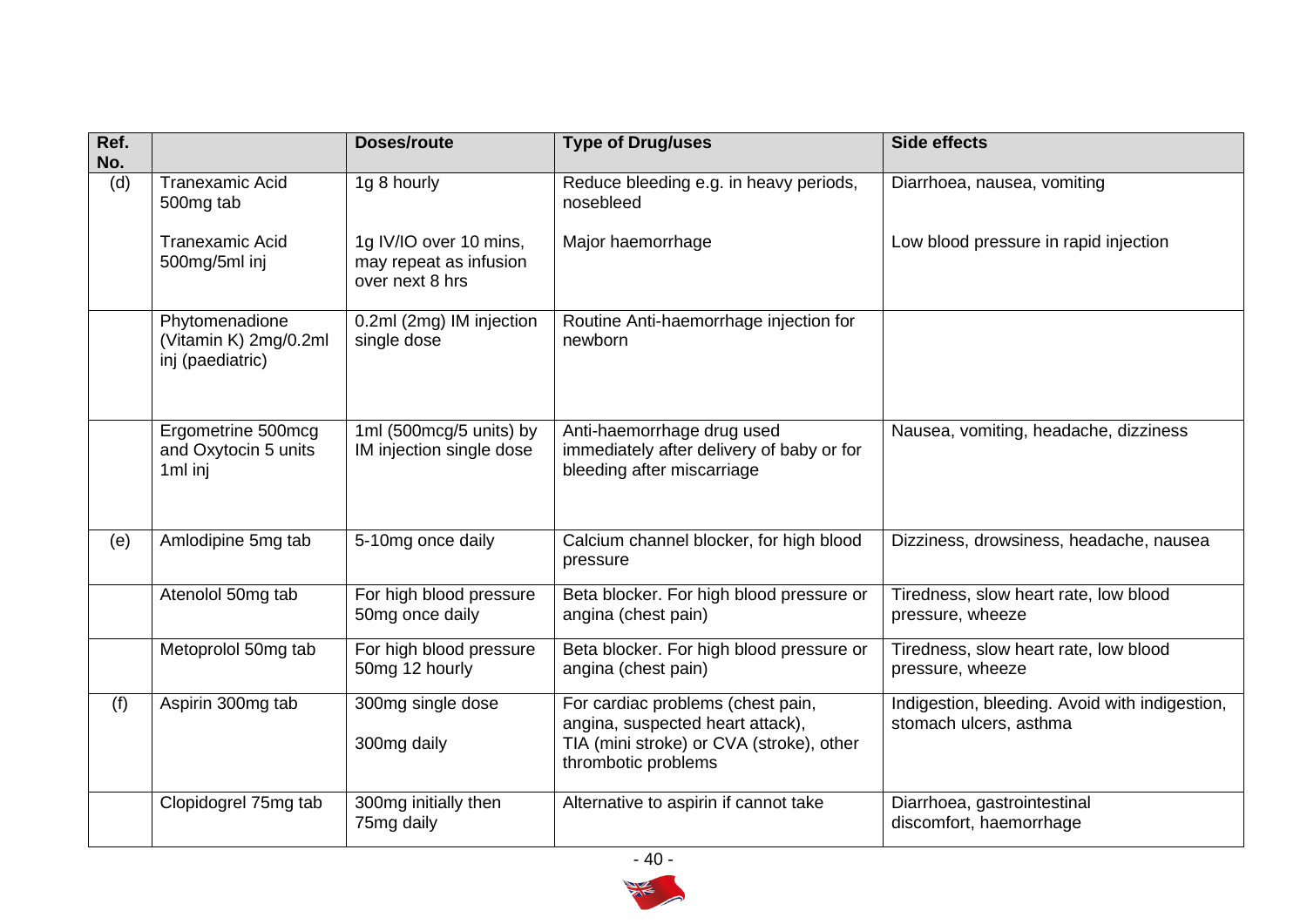| Ref.<br>No. |                                               | <b>Doses/route</b>                                                | <b>Type of Drug/uses</b>                                                                                  | <b>Side effects</b>                                     |
|-------------|-----------------------------------------------|-------------------------------------------------------------------|-----------------------------------------------------------------------------------------------------------|---------------------------------------------------------|
|             | 2. Gastro Intestinal System                   |                                                                   |                                                                                                           |                                                         |
| (a)         | Lansoprazole 30mg<br>tab                      | 30mg once daily                                                   | Stomach and duodenal ulcers,<br>indigestion, acid reflux                                                  | Gastro-intestinal upset, dizziness, nausea,<br>headache |
|             | Ranitidine 150mg tab<br>(availability issues) | 150mg 12 hourly                                                   | If unable to obtain Lansoprazole.<br>Stomach and duodenal ulcers,<br>indigestion, acid reflux             | Gastro-intestinal upset, dizziness, headache            |
|             | Proprietary alginate<br>antacid of choice     | As instructions on<br>packaging                                   | Indigestion, heart burn                                                                                   | See package insert                                      |
| (b)         | Ondansetron 4mg tab                           | 4-8mg 8 hourly                                                    | Relief of nausea and vomiting                                                                             | Constipation, headache                                  |
|             | Domperidone 10mg<br>tab                       | 10mg 8 hourly                                                     | Relief of nausea and vomiting                                                                             | Dry mouth                                               |
|             | Prochlorperazine<br>maleate 3mg buccal<br>tab | 3-6mg under tongue or<br>between cheek and<br>upper gum 12 hourly | Relief of nausea and vomiting in<br>migraine, vertigo, seasickness or due to<br>drugs                     | Dry mouth, drowsiness, blurred vision, rapid<br>pulse   |
|             | Cyclizine 50mg/1ml inj                        | 50mg IM 8 hourly                                                  | Nausea, vomiting, vertigo, motion<br>sickness                                                             | May cause drowsiness.<br>Painful injection              |
|             | Promethazine<br>hydrochloride<br>25mg/1ml inj | 25-50mg IM injection                                              | Anti-histamine. Relief of nausea and<br>vomiting, severe motion sickness and<br>severe allergic reactions | Drowsiness, dry mouth. May<br>cause urinary retention   |
| (c)         | Lactulose 10g/15ml                            | 15ml 12 hourly                                                    | Laxative, stool softener                                                                                  | Flatulence, cramps, abdominal discomfort                |
|             | Magnesium hydroxide<br>79mg/1ml               | 30-45ml daily                                                     | Laxative                                                                                                  |                                                         |
|             | Bisacodyl 5mg tab                             | 5-10mg at night                                                   | <b>Stimulant laxative</b>                                                                                 | Abdominal discomfort, nausea                            |

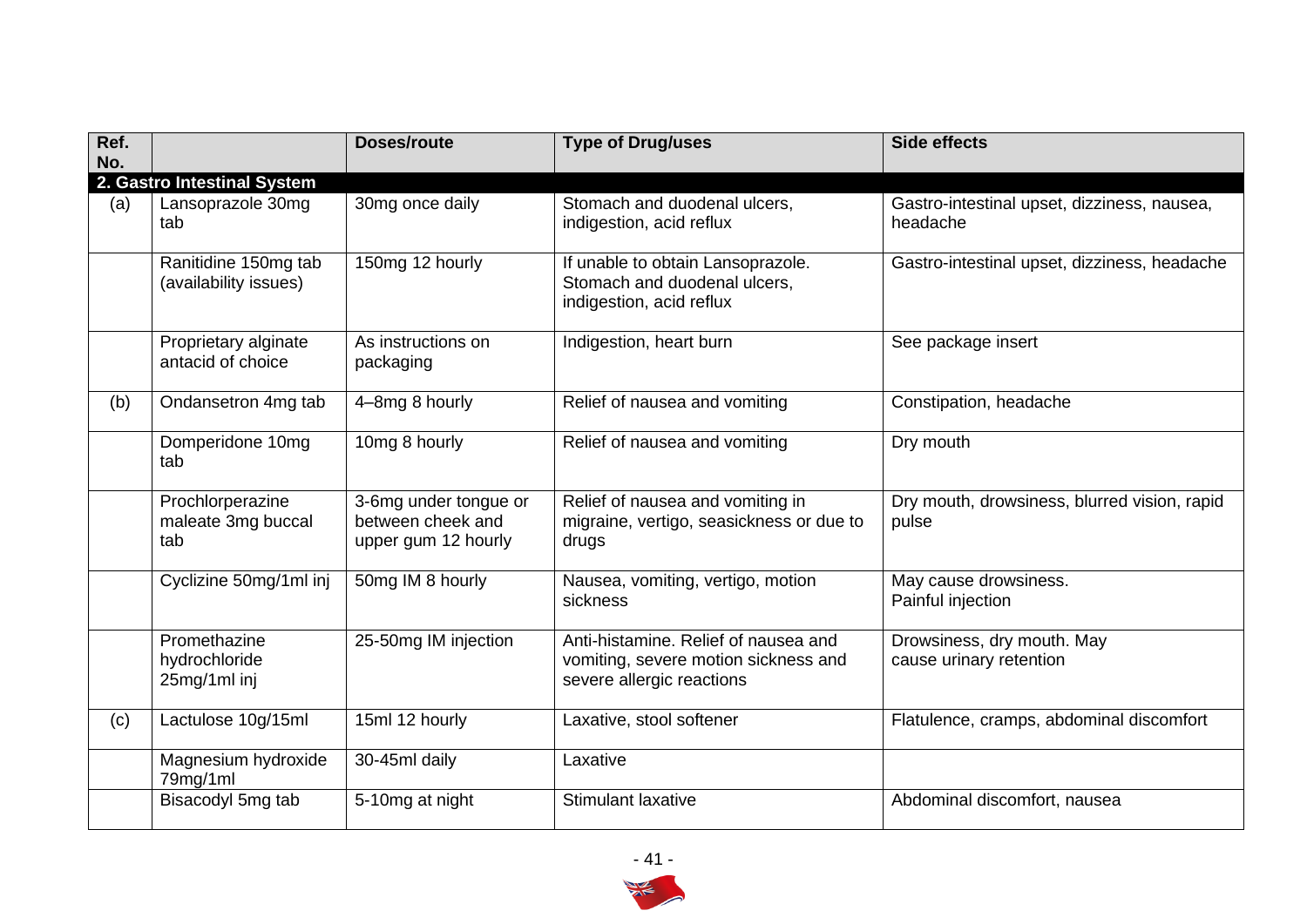| Ref.<br>No. |                                        | <b>Doses/route</b>                                                                    | <b>Type of Drug/uses</b>                                                                                                             | <b>Side effects</b>                                                                                                              |
|-------------|----------------------------------------|---------------------------------------------------------------------------------------|--------------------------------------------------------------------------------------------------------------------------------------|----------------------------------------------------------------------------------------------------------------------------------|
|             | Glycerol 4mg<br>suppository            | One suppository inserted<br>in the rectum                                             | Lubricant laxative used to encourage<br>passage of stools                                                                            |                                                                                                                                  |
| (d)         | Loperamide 2mg cap                     | 4mg (2 tabs) initially,<br>then 2mg after each<br>loose stool Max 16mg in<br>24 hours | Control of diarrhoea                                                                                                                 | Gastrointestinal disorders, headache,<br>nausea                                                                                  |
| (e)         | Haemorrhoid<br>proprietary preparation | As instructions on<br>packaging                                                       | Relief of discomfort from haemorrhoids<br>(piles)                                                                                    | See package insert                                                                                                               |
|             | 3. Analgesics Anti-Spasmodics          |                                                                                       |                                                                                                                                      |                                                                                                                                  |
| (a)         | Paracetamol 500mg<br>tab               | 1g 4-6 hourly. No more<br>than 8 in 24 hours                                          | "Simple" painkiller suitable for most mild<br>to moderate pain                                                                       | Few at correct dose, very dangerous in<br>overdose & poisonous to liver. Avoid with<br>liver disease                             |
|             | Ibuprofen 400mg tab                    | 400mg 8 hourly                                                                        | Anti-inflammatory painkiller. Mild to<br>moderate pain, headache, joint pain,<br>period pain                                         | Stomach pains, nausea, wheeziness. May<br>exacerbate asthma. Do not give if patient<br>has indigestion or stomach/duodenal ulcer |
|             | Naproxen 250mg tab                     | 500mg, then 250mg 6-8<br>hourly                                                       | Anti-inflammatory painkiller. Mild to<br>moderate pain, headache, joint pain,<br>period pain. Take with or after food if<br>possible | Stomach pains, nausea, wheeziness. May<br>exacerbate asthma. Do not give if patient has<br>indigestion or stomach/duodenal ulcer |
|             | Diclofenac sodium<br>100mg supp        | 100mg (one suppository)<br>once daily by rectum                                       | Anti-inflammatory painkiller suitable for<br>moderate pain, especially bone, joint and<br>muscle pain                                | Nausea, diarrhoea, dizziness. May<br>exacerbate asthma. Do not give if patient has<br>indigestion or stomach/duodenal ulcer      |
| (b)         | <b>Codeine Phosphate</b><br>30mg tab   | 30mg 6 hourly                                                                         | Opiate painkiller. Moderate to severe<br>pain                                                                                        | Nausea, vomiting, drowsiness, constipation.<br>Respiratory depression in overdose. Avoid<br>with breathing problems, head injury |

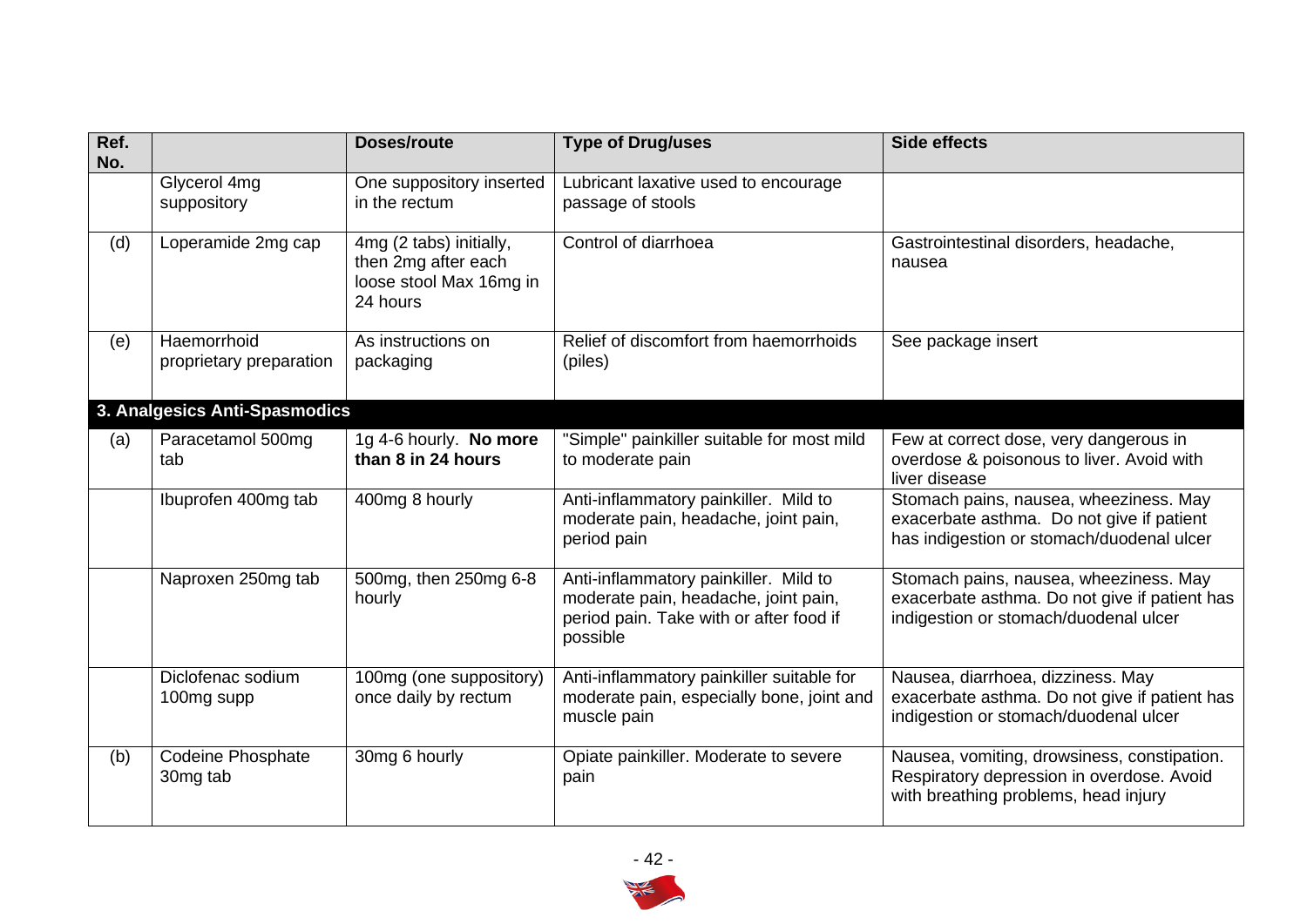| Ref.<br>No. |                                          | <b>Doses/route</b>                                                                                                                                | <b>Type of Drug/uses</b>                                                                                   | <b>Side effects</b>                                                                                                                                            |
|-------------|------------------------------------------|---------------------------------------------------------------------------------------------------------------------------------------------------|------------------------------------------------------------------------------------------------------------|----------------------------------------------------------------------------------------------------------------------------------------------------------------|
|             | Tramadol 50mg tab                        | 50-100mg 4-6 hourly                                                                                                                               | Opiate painkiller. Moderate to severe<br>pain                                                              | Nausea, vomiting, drowsiness, constipation.<br>Respiratory depression in overdose. Avoid<br>with breathing problems, head injury,<br>epilepsy                  |
|             | <b>Morphine Sulphate</b><br>10mg/1ml inj | 5-10mg 4-6 hourly by IM<br>inj                                                                                                                    | Very strong painkiller suitable for all<br>severe pain. Give with anti-emetic                              | Nausea, vomiting, drowsiness, constipation.<br>Respiratory depression in overdose or if<br>used inappropriately. Avoid with breathing<br>problems, head injury |
|             | Naloxone 400mcg/1ml<br>inj               | 100-200mcg IV or IM.<br>Repeat 100mcg injection<br>every 2 minutes<br>depending on response                                                       | Reversal of opiates in<br>overdose. Short action so may need to<br>repeat to reverse longer acting opiates | May cause low or high<br>blood pressure, heart<br>arrhythmias, collapse                                                                                        |
|             | Tramadol 100mg/2ml<br>inj                | 50-100mg IM, or IV over<br>2-3 minutes, 4-6 hourly                                                                                                | Opiate painkiller. Moderate to severe<br>pain                                                              | Nausea, vomiting, drowsiness, constipation.<br>Respiratory depression in overdose. Avoid<br>with breathing problems, head injury,<br>epilepsy                  |
|             | Methoxyflurane 3ml inh                   | Self administer 3-6ml as<br>required under<br>supervision of trained<br>personnel only. Avoid<br>use on consecutive<br>days, max 15ml per<br>week | Inhalational anaesthetic painkiller for<br>moderate to severe pain. Only available<br>in certain countries | Cough, dizziness, drowsiness, headache.<br>Avoid in cardiovascular or liver disease,<br>impaired consciousness or respiratory<br>depression                    |
| (c)         | Hyoscine butylbromide<br>10mg tab        | 10-20mg 6 hourly                                                                                                                                  | Anti-spasmodic for treatment of<br>abdominal cramps and colic                                              | Dry mouth, blurred vision,<br>Constipation                                                                                                                     |

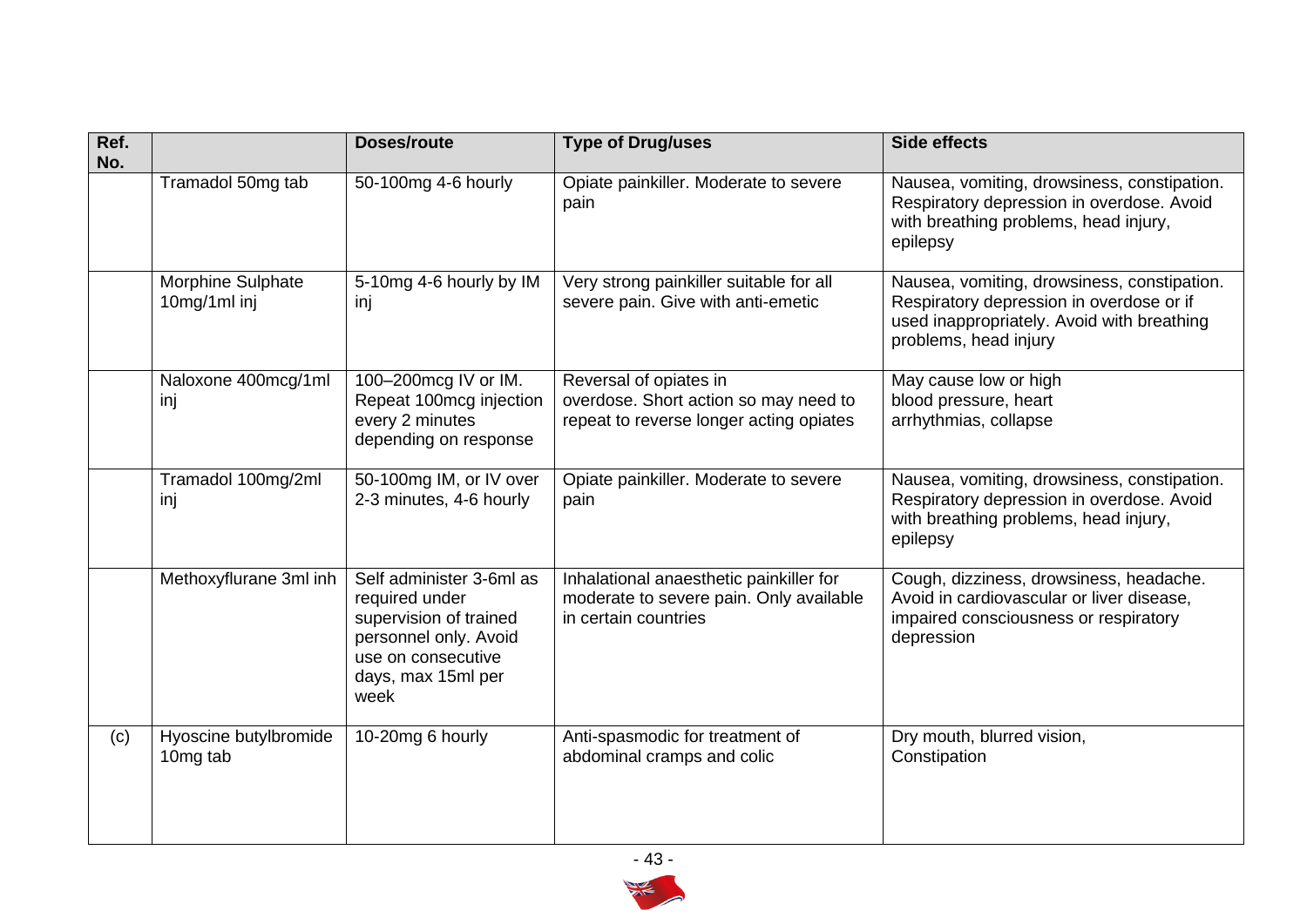| Ref.<br>No. |                                                 | <b>Doses/route</b>                                                     | <b>Type of Drug/uses</b>                                                                                                  | <b>Side effects</b>                                                                                            |
|-------------|-------------------------------------------------|------------------------------------------------------------------------|---------------------------------------------------------------------------------------------------------------------------|----------------------------------------------------------------------------------------------------------------|
|             | 4. Nervous System                               |                                                                        |                                                                                                                           |                                                                                                                |
| (a)         | Diazepam 5mg tab                                | 5-10mg, 4 hourly up to a<br>maximum of 30mg per<br>day                 | Anti-anxiety, and sedative. Also useful in<br>muscle spasm and low back pain                                              | Drowsiness, light headedness, confusion,<br>headache, respiratory depression. Avoid with<br>strong painkillers |
|             | Diazepam 10mg/2ml<br>inj                        | 5-10mg by IM injection                                                 | Muscle spasm, fits, panic attack                                                                                          | Drowsiness, light headedness, confusion,<br>headache, respiratory depression                                   |
| (b)         | Chlorpromazine<br>hydrochloride 25mg<br>tab     | 25mg tablet 8 hourly                                                   | Severe anxiety/psychosis. Sedates and<br>controls symptoms in acute psychosis<br>especially violent or disturbed patients | Drowsiness, dry mouth, retention of urine,<br>abnormal movements                                               |
|             | Chlorpromazine<br>hydrochloride<br>25mg/1ml inj | 25mg by IM injection, 8<br>hourly                                      | Severe anxiety/psychosis                                                                                                  | Drowsiness, low blood pressure, dry mouth,<br>tremor, abnormal movements                                       |
|             | Haloperidol 5mg tab                             | 5-10mg daily                                                           | Severe anxiety/psychosis                                                                                                  | Drowsiness, low blood pressure, dry mouth,<br>tremor, abnormal movements                                       |
|             | Haloperidol 5mg/1ml<br>inj                      | 1mg by IM injection<br>repeated 2-4 hourly, max<br>10mg per day        | Severe anxiety/psychosis                                                                                                  | Drowsiness, low blood pressure, dry mouth,<br>tremor, abnormal movements                                       |
| (c)         | Cinnarizine 15mg tab                            | 15mg 8 hourly                                                          | Nausea vomiting, motion sickness,<br>vertigo                                                                              | Drowsiness (less severe than in other motion<br>sickness treatments)                                           |
|             | Promethazine teoclate<br>25mg tab               | 25mg at night for<br>prevention, repeat 25-<br>50mg 8 hourly if needed | Long acting antihistamine. Motion<br>sickness                                                                             | Caution in asthma. Drowsiness, urinary<br>retention, dry mouth                                                 |
|             | Prochlorperazine<br>maleate 3mg buccal<br>tab   | See 2b                                                                 |                                                                                                                           |                                                                                                                |



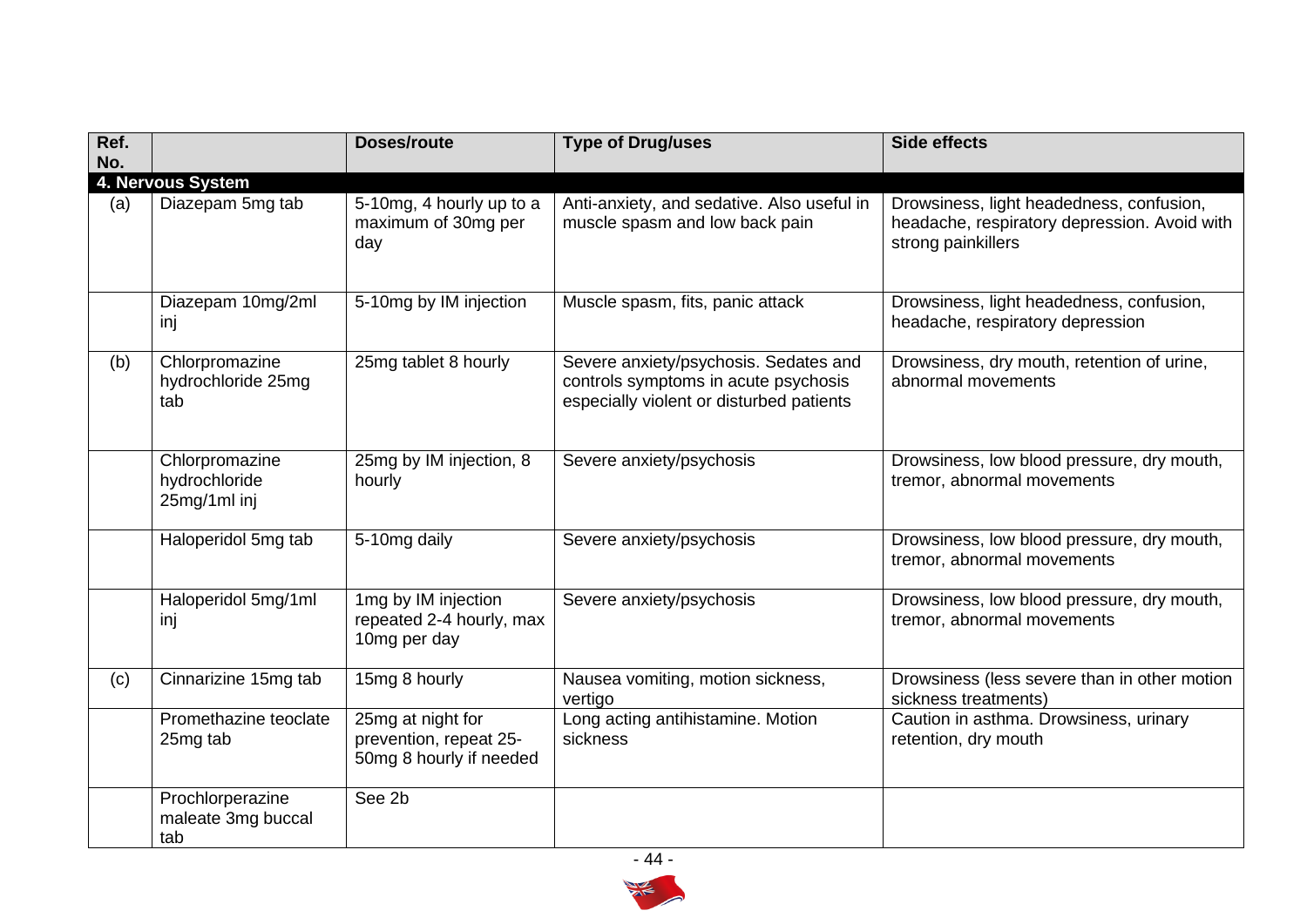| Ref.<br>No. |                                                        | <b>Doses/route</b>                                        | <b>Type of Drug/uses</b>                                                               | <b>Side effects</b>                                                                 |
|-------------|--------------------------------------------------------|-----------------------------------------------------------|----------------------------------------------------------------------------------------|-------------------------------------------------------------------------------------|
|             | Promethazine<br>hydrochloride<br>25mg/1ml inj          | See 2b                                                    |                                                                                        |                                                                                     |
| (d)         | Diazepam 5mg tab                                       | See 4a                                                    |                                                                                        |                                                                                     |
|             | Diazepam 10mg/2ml<br>inj                               | See 4a                                                    |                                                                                        |                                                                                     |
|             | Diazepam 10mg/2.5ml<br>rectal solution tube            | 10mg per rectum up to a<br>maximum of 2 doses             | Anti-epileptic medication used to control<br>fits                                      | Drowsiness, light headedness, confusion,<br>headache, respiratory depression        |
|             | 5. Allergy and Anaphylaxis                             |                                                           |                                                                                        |                                                                                     |
| (a)         | Cetirizine 10 mg tab                                   | 10mg once daily                                           | Anti-allergy (antihistamine). Itchy rashes,<br>hay fever or other allergic symptoms    | Uncommon. Low risk of drowsiness, urinary<br>retention, blurred vision              |
|             | Loratadine 10mg tab                                    | 10mg once daily                                           | Anti-allergy (antihistamine). Itchy rashes,<br>hay fever or other allergic symptoms    | Drowsiness, less than in older antihistamines                                       |
|             | Chlorphenamine tabs<br>Use Cetirizine or<br>Loratadine |                                                           | Anti-allergy (antihistamine). Itchy rashes,<br>hay fever or other allergic symptoms    | Drowsiness, dry mouth, blurred vision low<br>risk of urinary retention              |
|             | Chlorphenamine<br>10mg/1ml inj                         | 10-20 mg by IM<br>injection. Max 40mg in<br>24 hours      | Anti-allergy (antihistamine). Itchy<br>rashes, hay fever or other allergic<br>symptoms | Drowsiness, low risk of urinary retention,<br>blurred vision                        |
| (b)         | Hydrocortisone 100mg<br>inj                            | 100mg by IM injection,<br>repeat 8 hourly if<br>necessary | Steroid. Serious allergies causing<br>severe symptoms or collapse                      | Few for single dose or short course. May<br>cause indigestion, abdominal discomfort |

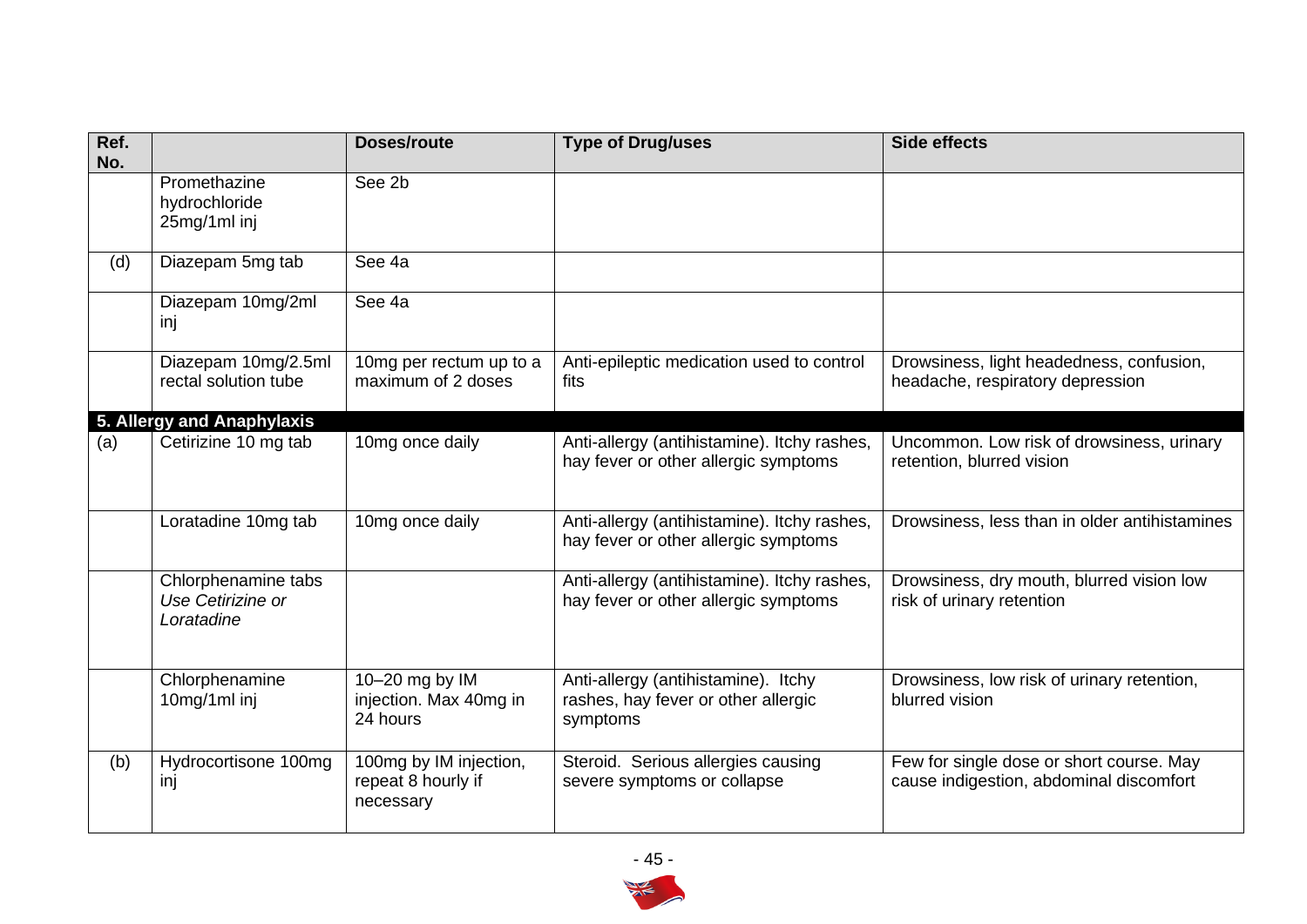| Ref.<br>No. |                                                         | <b>Doses/route</b>                                                   | <b>Type of Drug/uses</b>                                               | <b>Side effects</b>                                                                  |
|-------------|---------------------------------------------------------|----------------------------------------------------------------------|------------------------------------------------------------------------|--------------------------------------------------------------------------------------|
|             | Prednisolone 5mg tab                                    | 5-20mg once daily,<br>more in severe<br>asthma                       | Steroid. Allergy or acute asthma                                       | Few for single dose or short course May<br>cause indigestion, abdominal discomfort   |
|             | 6. Respiratory System                                   |                                                                      |                                                                        |                                                                                      |
| (a)         | Salbutamol<br>100mcg/dose 200 dose<br>inh (with spacer) | 200mcg (2 puffs) 6-8<br>hourly using spacer if<br>severe             | Anti-bronchospasm (wheeze) drug.<br>Asthma and other forms of wheezing | Tremor, headache, increased pulse rate                                               |
|             | Beclometasone<br>100mcg/dose 200 dose<br>inh            | 200mcg (2 puffs) 6-8<br>hourly times daily using<br>spacer if severe | Anti-asthma steroid taken by inhalation<br>usually with salbutamol     | Few in correct dose for short periods. Can<br>cause oral candida (thrush)            |
| (b)         | Proprietary cough<br>mixture                            | As instructions on<br>packaging                                      | For troublesome cough                                                  | See package insert                                                                   |
| (c)         | Paracetamol 500mg<br>tab                                | See 3a                                                               |                                                                        |                                                                                      |
|             | Proprietary cold<br>remedy                              | As instructions on<br>packaging                                      |                                                                        | See package insert                                                                   |
|             | 7. Anti Infection                                       |                                                                      |                                                                        |                                                                                      |
| (a)         | Co-Amoxiclav<br>500mg/125mg tab                         | 625mg (one tablet) 8<br>hourly                                       | Antibiotic. Chest/dental/gut infections                                | Avoid in penicillin allergy. May cause<br>stomach upset                              |
|             | Amoxicillin 500mg cap                                   | 500-1000mg 8 hourly                                                  | Antibiotic. Ear/general infections                                     | Avoid in penicillin allergy. May cause<br>stomach upset                              |
|             | Ciprofloxacin 500mg<br>tab                              | 500mg 12 hourly                                                      | Broad spectrum (general purpose)<br>antibiotic. Gut/urinary infections | Nausea, diarrhoea, abdominal pain, rashes,<br>allergic reaction. Caution in epilepsy |

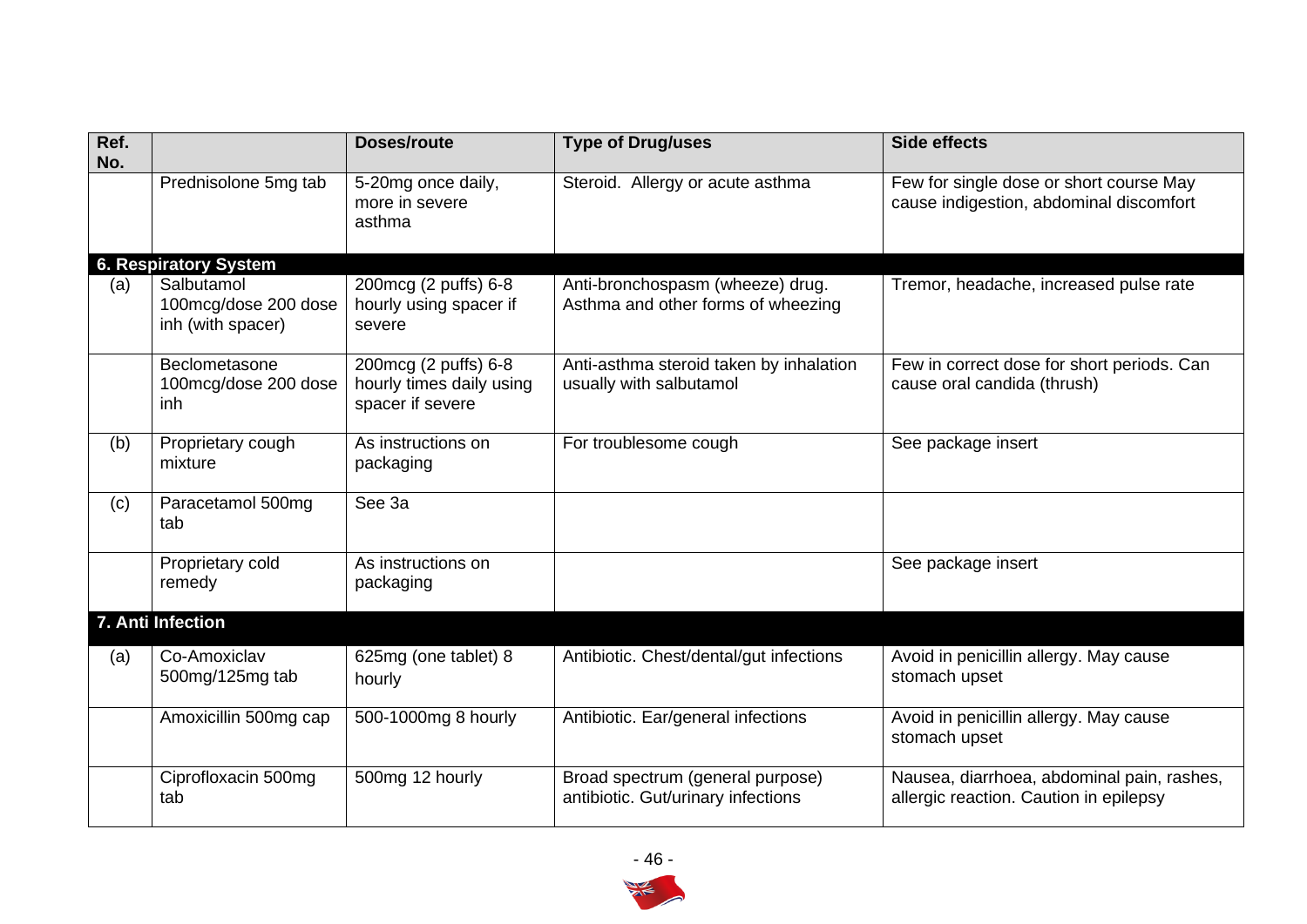| Ref.<br>No. |                                            | <b>Doses/route</b>                                            | <b>Type of Drug/uses</b>                                                                                      | <b>Side effects</b>                                               |
|-------------|--------------------------------------------|---------------------------------------------------------------|---------------------------------------------------------------------------------------------------------------|-------------------------------------------------------------------|
|             | Azithromycin 500mg<br>tab                  | 500mg once daily for 3<br>days                                | Antibiotic. Chest infections                                                                                  | May cause stomach<br>upset, abdominal pain                        |
|             | Erythromycin 500mg<br>tab                  | 500mg 8 hourly                                                | General purpose antibiotic. Chest/gut/ear<br>infections, useful in penicillin allergic<br>patients            | Nausea, diarrhoea, abdominal pain, rashes,<br>allergic reaction   |
|             | <b>Flucloxacillin tablets</b><br>500mg tab | 500mg 6 hourly                                                | Antibiotic. Skin infections                                                                                   | Avoid in penicillin allergy. May cause<br>stomach upset           |
|             | Doxycycline 100mg<br>cap                   | 200mg initially then<br>100mg once daily                      | Antibiotic. Respiratory, gut, ear, skin,<br>urine and sexually transmitted infections,<br>malaria prophylaxis | Nausea, vomiting, diarrhoea, rashes,<br>headache, sun sensitivity |
|             | Metronidazole 400mg<br>tab                 | 400mg 8 hourly                                                | Antibiotic and anti-protozoal. Gut/dental<br>infections                                                       | Nausea, vomiting, altered taste, rashes. Must<br>avoid alcohol    |
|             | Metronidazole<br>suppositories 1g          | 1g per rectum 8 hourly                                        | Antibiotic and anti-protozoal. Gut/dental<br>infections                                                       | Nausea, vomiting, altered taste, rashes. Must<br>avoid alcohol    |
|             | Co-Amoxiclav 1.2g inj                      | 600-1200mg IV 8 hourly                                        | Antibiotic. Severe chest/dental/<br>gut infections                                                            | Avoid in penicillin allergy. May cause<br>stomach upset           |
|             | Ceftriaxone 1g inj                         | 1g once daily IM or IV                                        | Broad spectrum antibiotic. Severe<br>chest/gut infections                                                     | May cause stomach upset, abdominal pain                           |
|             | Aciclovir 400mg tab                        | 400-800mg 3-5 times<br>daily depending on<br>indication       | Antiviral. Herpes infections (cold sores,<br>chicken pox, shingles)                                           | Gastro intestinal upset, dizziness, headache                      |
|             | Fluconazole 50mg tab                       | 150mg single dose or<br>50mg daily depending on<br>indication | Anti-fungal. Fungal skin infections,<br>candida (thrush)                                                      | Gastro intestinal upset, headache                                 |



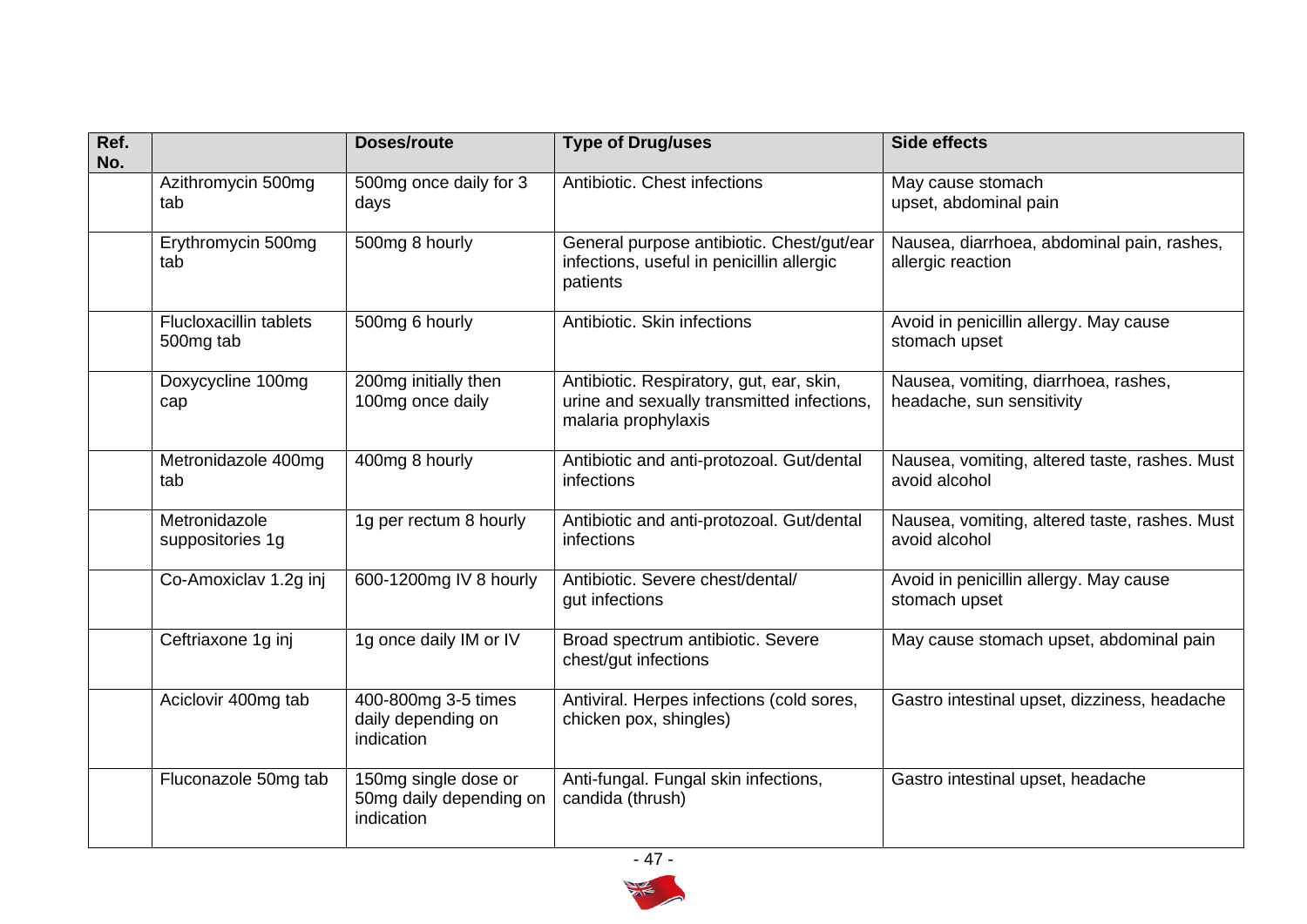| Ref.<br>No. |                                                                                                        | <b>Doses/route</b>                                                      | <b>Type of Drug/uses</b>                                                   | <b>Side effects</b>                                |
|-------------|--------------------------------------------------------------------------------------------------------|-------------------------------------------------------------------------|----------------------------------------------------------------------------|----------------------------------------------------|
|             | Terbinafine 250mg tab                                                                                  | 250mg once daily                                                        | Anti-fungal. Skin and nail infections                                      | Gastro intestinal upset, headache, joint pain      |
| (b)         | Mebendazole 100mg<br>tab                                                                               | 100mg single dose or 12<br>hourly for 3 days<br>depending on indication | Anti-parasitic. Threadworms,<br>roundworm, other gut infestation           | Gastrointestinal discomfort                        |
| (c)         | Diphtheria with tetanus<br>and poliomyelitis<br>vaccine 0.5ml inj                                      | 0.5ml by IM or deep<br>subcutaneous inj                                 | Prevention of tetanus                                                      | Allergic reactions, fever, local skin<br>reaction  |
|             | Tetanus<br>immunoglobulin 250iu<br>inj                                                                 | 250-500 iu by IM inj<br>Always call TMAS                                | Post-exposure prophylaxis and treatment<br>for tetanus in high risk wounds | Allergic reaction, low blood pressure              |
| (d)         | Anti-malaria<br>medicines                                                                              | As instructed depending<br>on local<br>recommendations                  | For prophylaxis, and for treatment of<br>active disease                    |                                                    |
|             |                                                                                                        | 8. Compounds promoting rehydration, caloric intake and plasma expansion |                                                                            |                                                    |
|             | Oral Rehydration Salts,<br>as per current WHO<br>formula sachet or<br>Proprietary equivalent<br>sachet | <b>Follow instructions</b><br>on sachet                                 | Used to treat dehydration in vomiting and<br>diarrhoea or severe illness   | Nil                                                |
|             | 9. Medicines for external use                                                                          |                                                                         |                                                                            |                                                    |
| (a)         | Antiseptic solution, or<br>wipes                                                                       | <b>Follow instructions</b><br>on bottle / packaging                     | For cleaning skin wounds and<br>disinfection                               |                                                    |
|             | Aciclovir 5% cream 2g                                                                                  | 5 times a day for 5-10<br>days. Start at first sign of<br>attack        | Antiviral. Cold sores (herpes)                                             | May cause stinging, dry skin.<br>Avoid eye contact |

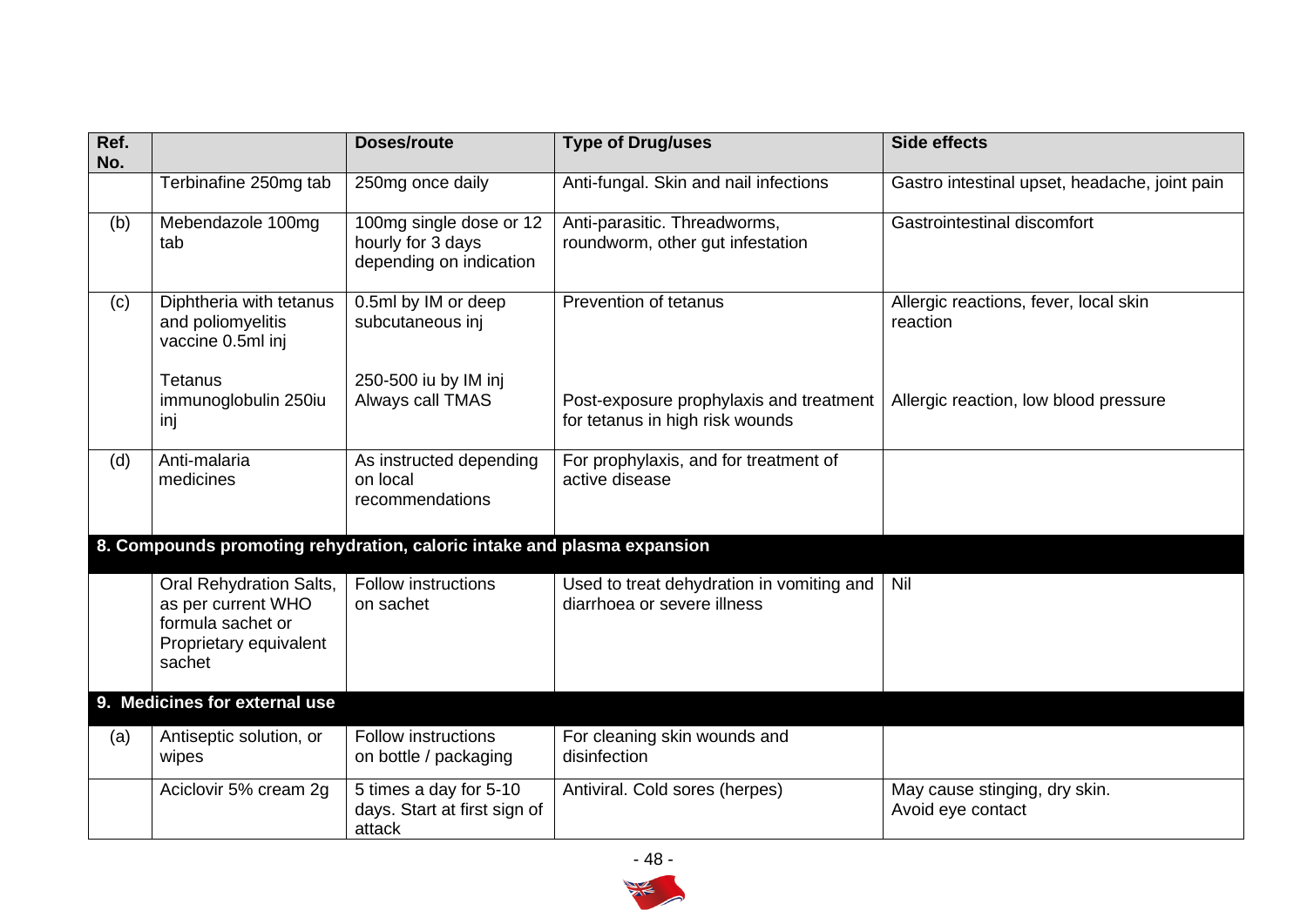| Ref.<br>No. |                                              | <b>Doses/route</b>                                                                                                                                 | <b>Type of Drug/uses</b>                                                          | <b>Side effects</b>                                                                                                                  |
|-------------|----------------------------------------------|----------------------------------------------------------------------------------------------------------------------------------------------------|-----------------------------------------------------------------------------------|--------------------------------------------------------------------------------------------------------------------------------------|
|             | Fusidic acid 2%<br>cream/ointment 15g        | Apply 6-8 hourly                                                                                                                                   | Antibiotic. Skin infections                                                       | Rare. Avoid eye contact                                                                                                              |
|             | Mupirocin 2%<br>cream/ointment 15g           | Apply 8 hourly                                                                                                                                     | Antibiotic. Skin infections                                                       | Skin reactions                                                                                                                       |
|             | Hydrocortisone 1%<br>cream 15g               | Applied to affected area<br>sparingly, no<br>more than 8 hourly                                                                                    | Steroid, anti-inflammatory. Eczema type<br>rashes, allergic rashes, insect bites. | Encourages spread of infection. Do not apply<br>to broken skin or rashes due to skin infection<br>e.g. ringworm. Avoid prolonged use |
|             | <b>Proprietary NSAID</b><br>gel/ointment 30g | As instructions on<br>packaging                                                                                                                    | Anti-inflammatory. Joint and muscle<br>pain relief                                | See package insert                                                                                                                   |
|             | Miconazole nitrate 2%<br>cream 30g           | Apply 12 hourly for 10<br>days                                                                                                                     | Antifungal. Fungal skin and nail<br>infections e.g. athlete's foot, ringworm      | Uncommon                                                                                                                             |
|             | Terbinafine 1% cream<br>30 <sub>g</sub>      | Apply to affected<br>area twice a day for<br>2 weeks                                                                                               | Antifungal. Fungal skin and nail<br>infections e.g. athlete's foot, ringworm      | Skin reactions                                                                                                                       |
|             | Clotrimazole 500mg<br>pessary                | Insert 1 pessary (single<br>dose). A repeat dose<br>may be required after a<br>week                                                                | Antifungal. Treatment of vaginal or vulval<br>thrush                              | Local irritation                                                                                                                     |
|             | Silver sulfadiazine 1%<br>cream 50g          | Applied to burn in burn<br>bag, under dressing or<br>alone. Apply to wound in<br>sterile manner once daily<br>or more frequently if<br>discharging | Antibiotic. Prophylaxis and treatment of<br>infection in burns                    | <b>Skin reactions</b>                                                                                                                |
|             | Proprietary antiseptic<br>cream              | As instructions on<br>packaging                                                                                                                    | Prevention of skin infections                                                     | See package insert                                                                                                                   |

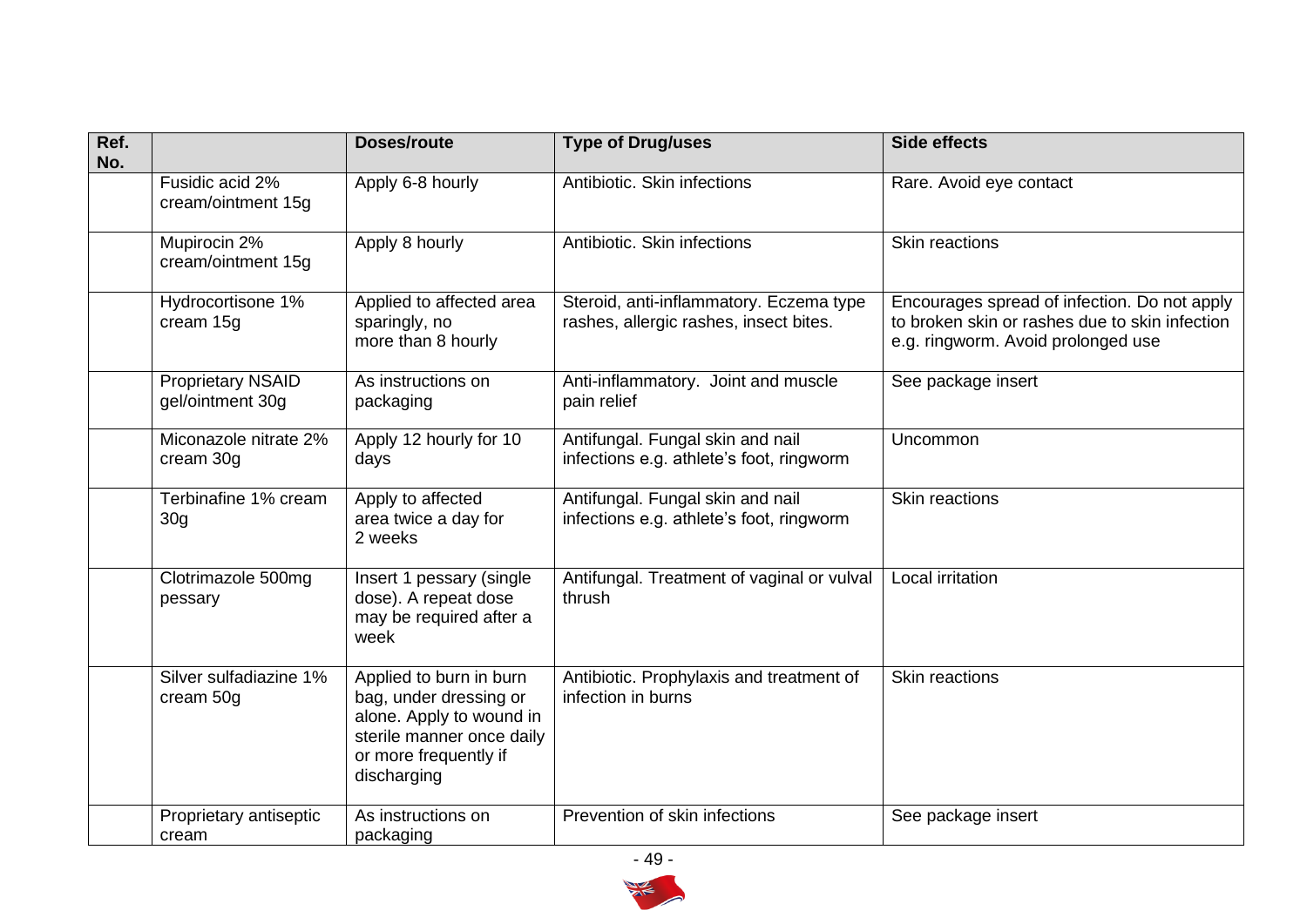| Ref.<br>No. |                                        | <b>Doses/route</b>                                                                                                                                                                                                         | <b>Type of Drug/uses</b>                                                                                              | <b>Side effects</b>                                                                                                                               |
|-------------|----------------------------------------|----------------------------------------------------------------------------------------------------------------------------------------------------------------------------------------------------------------------------|-----------------------------------------------------------------------------------------------------------------------|---------------------------------------------------------------------------------------------------------------------------------------------------|
|             | Permethrin 5% cream<br>30 <sub>g</sub> | Apply cream to whole<br>body, allow to dry<br>and wash off after<br>12 hours. Repeat after<br>one week                                                                                                                     | Scabies and crab lice infestations                                                                                    | Skin irritation. Avoid contact with<br>eyes, broken or infected skin                                                                              |
|             | Malathion 0.5% 200ml                   | Apply cream to whole<br>body, allow to dry and<br>wash off after 12 hours<br>for crab lice, 24 hours for<br>scabies. Repeat after<br>one week. For head lice<br>rub into dry hair and<br>scalp, wash off after 12<br>hours | Head lice, crab lice and scabies                                                                                      | Allergy, skin reactions. Hair<br>may catch fire after treatment if close to<br>naked flame. Do not use on broken skin.<br>Avoid contact with eyes |
|             | Proprietary barrier<br>cream           | As instructions on<br>packaging                                                                                                                                                                                            | Applied to affected area                                                                                              |                                                                                                                                                   |
|             | Magnesium sulphate<br>paste 50g        | Appy under dressing<br>daily                                                                                                                                                                                               | Assist drainage of superficial skin<br>abscesses. If no improvement, or signs<br>of spreading infection, contact TMAS |                                                                                                                                                   |
| (b)         | Chloramphenicol 1%<br>ointment 4g      | Apply 8 hourly to<br>affected area                                                                                                                                                                                         | General purpose ear/eye/skin antibiotic.<br>Use after foreign body/minor injury and<br>for conjunctivitis             | Transient stinging. Avoid prolonged use                                                                                                           |
|             | Dexamethasone 0.1%<br>0.5ml            | 1-2 drops into affected<br>eye 4 to 6 hourly                                                                                                                                                                               | Treatment of inflamed irritated eyes.<br>Anti-inflammatory. Contact TMAS before<br>using                              | Eye discomfort                                                                                                                                    |

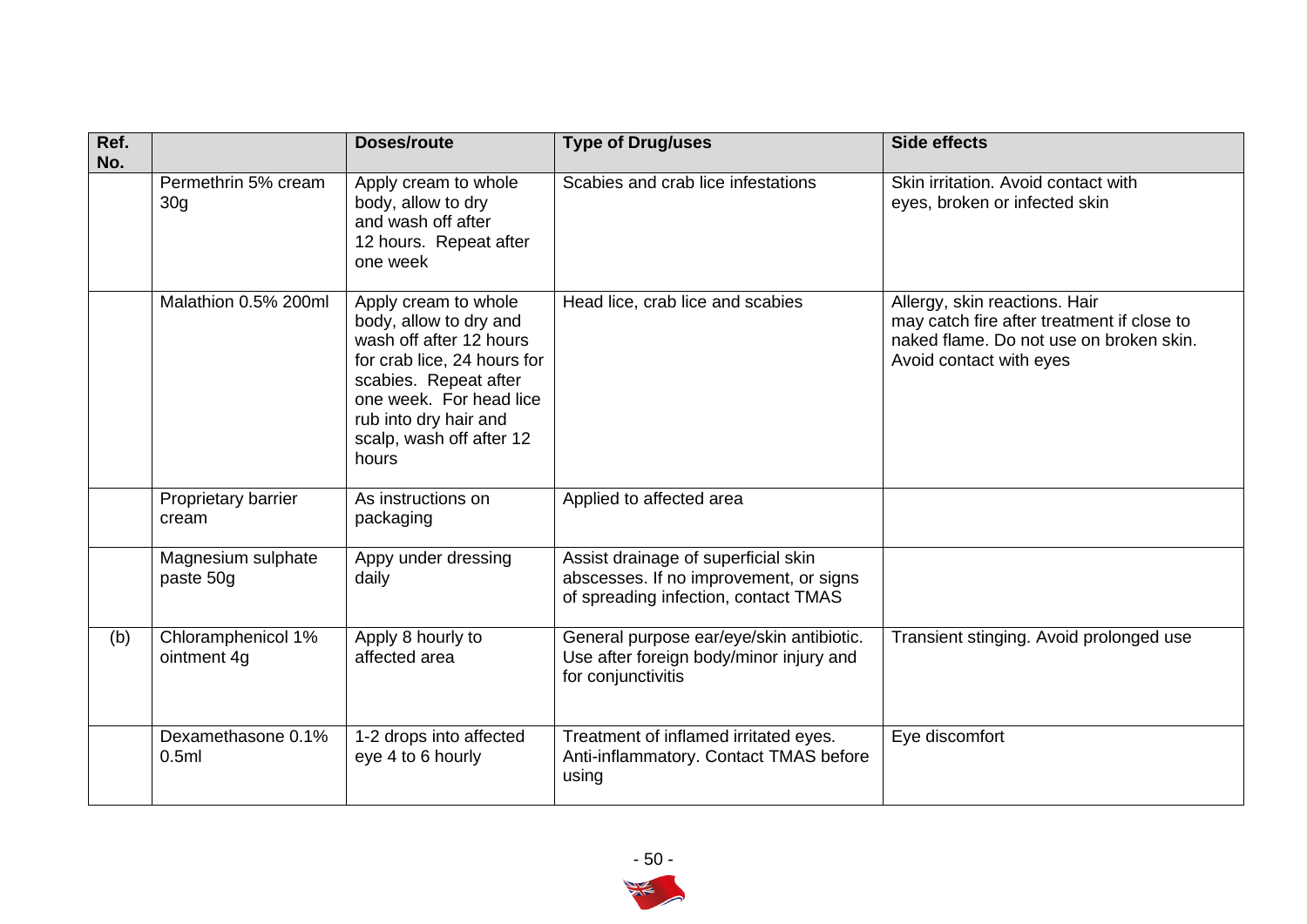| Ref.<br>No. |                                                             | Doses/route                                                                                                             | <b>Type of Drug/uses</b>                                                                                                                                                                            | <b>Side effects</b>                                |
|-------------|-------------------------------------------------------------|-------------------------------------------------------------------------------------------------------------------------|-----------------------------------------------------------------------------------------------------------------------------------------------------------------------------------------------------|----------------------------------------------------|
|             | Tetracaine 0.5% 0.5ml                                       | 1-2 drops into affected<br>eye, do not use<br>repeatedly. Use eye<br>patch to avoid eye injury<br>whilst numbed         | Local anaesthetic drops for eye. Useful<br>for numbing eye before removing foreign<br>bodies and for acute pain e.g. in arc eye                                                                     | Stings the eye for a short time                    |
|             | Pilocarpine 2% 0.5ml                                        | 2 drops 6 hourly                                                                                                        | Pupil constrictor (miotic). Used to treat<br>raised pressure in the eye (glaucoma)                                                                                                                  | Blurred vision,<br>headache, eye discomfort        |
|             | Fluorescein strips<br><b>Fluorescein Sodium</b><br>1% 0.5ml | Moisten strip with saline<br>solution and touch to<br>white of eye or inside<br>lower lid.<br>1-2 drops to affected eye | Staining for detection of foreign bodies<br>and scratches or ulcers of the front of the<br>eye (cornea)                                                                                             | Results in a yellow eye<br>for several hours       |
|             | Saline sterile solution<br>for eyewash 20ml                 | As required                                                                                                             |                                                                                                                                                                                                     |                                                    |
| (c)         | Combined antibiotic<br>and steroid eye/ear<br>drops 10ml    | To the affected eye 4-6<br>hourly.<br>To the affected ear 3<br>drops 6-8 hourly                                         | General purpose antibiotic/ anti-<br>inflammatory ear drops for<br>Inflammation/infection of the outer ear or<br>eye. Seek medical advice before using in<br>a 'red eye' or with signs of infection | Nil in normal use. Avoid prolonged use             |
|             | Xylometazoline 0.1%<br>10ml<br>Oxymetazoline 0.05%<br>15ml  | 2-3 drops/sprays 8<br>hourly for up to 7 days.                                                                          | Nasal decongestant                                                                                                                                                                                  | Avoid prolonged use. Risk of rebound<br>congestion |
| (d)         | Proprietary antiseptic<br>mouthwash 250ml                   | Rinse mouth with 10mls<br>twice per day                                                                                 | Antiseptic mouthwash for sore throats,<br>mouth sores etc.                                                                                                                                          | See package insert                                 |

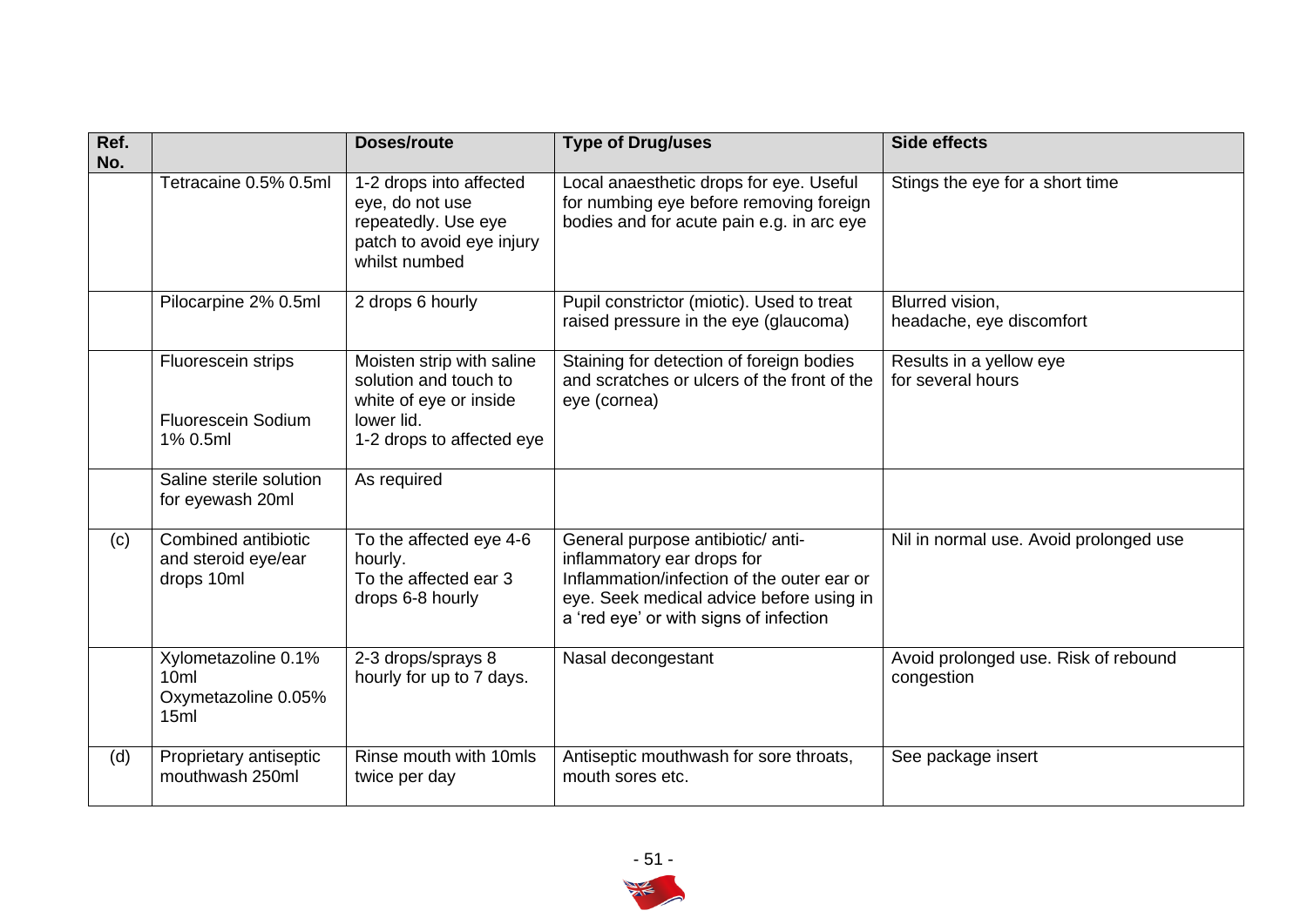| Ref.<br>No. |                                                                                | Doses/route                                                                                   | <b>Type of Drug/uses</b>                                                                                | Side effects                                                               |
|-------------|--------------------------------------------------------------------------------|-----------------------------------------------------------------------------------------------|---------------------------------------------------------------------------------------------------------|----------------------------------------------------------------------------|
| (e)         | Lidocaine<br>hydrochloride 1% 5ml<br>inj                                       | Inject around wound<br>edges, 2-5mls usually<br>sufficient, no more<br>than 20mls in an adult | Local anaesthetic injection for numbing<br>small wounds for treatment                                   | Fits, heart problems in overdose or in<br>accidental injection into a vein |
|             | Lidocaine 2% and<br>chlorhexidine 0.25% in<br>lubricant gel (in<br>applicator) | Instil 11ml from pre-filled<br>syringe or apply to<br>affected area                           | Local anaesthesia to skin, urethra,<br>mouth. Used to numb urethra for<br>insertion of urinary catheter | Avoid prolonged usage. Use once for<br>insertion of urinary catheter       |
|             | Proprietary anaesthetic<br>gel                                                 | As instructions on<br>packaging                                                               | For dental or mouth pain e.g. mouth<br>ulcers                                                           | See package insert                                                         |
|             | Oil of Cloves 10ml                                                             | Apply sparingly to<br>affected tooth as<br>required                                           | Natural oil with local anaesthetic<br>properties useful in treating toothache                           | Nil in normal use                                                          |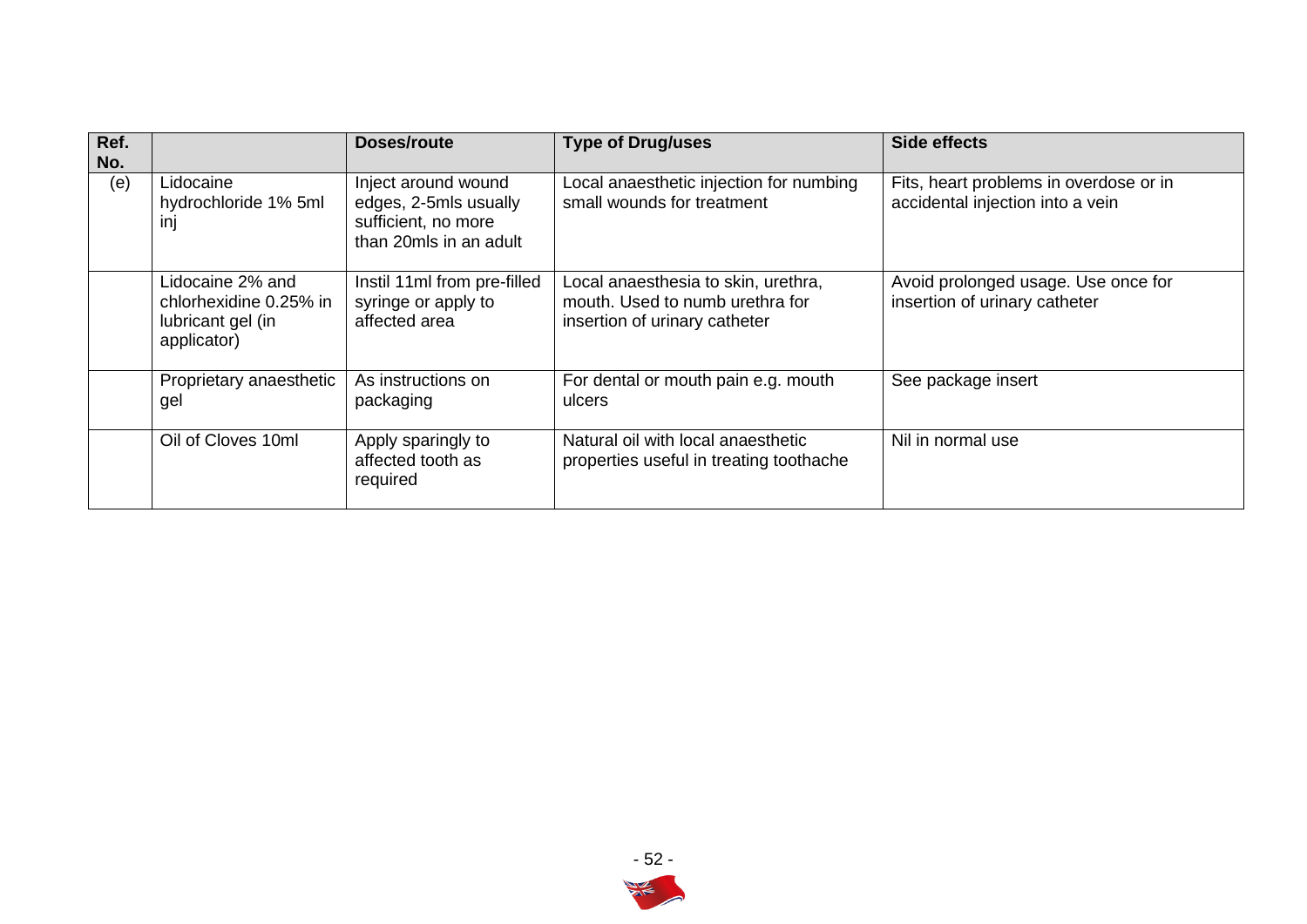## **SPECIMEN REQUISITION FORM FOR USE WHEN OBTAINING CONTROLLED DRUGS**

Controlled drugs should be obtained only from a pharmacist or other person licensed to supply drugs, and they will require an order worded along the lines below. The order must be signed by either the vessel's owner or its master. If used in the UK, the requisition form must be an approved form<sup>9</sup>. E.g. in England, form FP10CDF should be used for the purposes of requisitioning all Schedule 2 and 3 controlled drugs [\(FP10CDF form](https://www.nhsbsa.nhs.uk/sites/default/files/2017-03/6-1387-Form_FP10CDF_v5_final.pdf) from NHSBSA website). Please check which requisition form is required with the authorities from whom you are ordering the controlled drugs.

| <b>Requisition</b>                                                                                                                                     |                                            |  |  |  |  |  |
|--------------------------------------------------------------------------------------------------------------------------------------------------------|--------------------------------------------|--|--|--|--|--|
|                                                                                                                                                        | (name and address of authorised supplier). |  |  |  |  |  |
|                                                                                                                                                        | (Name of Master or Shipowner)              |  |  |  |  |  |
|                                                                                                                                                        | (Name of vessel)                           |  |  |  |  |  |
|                                                                                                                                                        | (Address of the Ship or the Ship owner)    |  |  |  |  |  |
|                                                                                                                                                        |                                            |  |  |  |  |  |
| (name, strength and quantity of drugs in words and figures and purpose for which the drug is supplied).                                                |                                            |  |  |  |  |  |
| The above drugs are required for the medical stores of the above vessel in compliance with<br>the Merchant Shipping (Medical Stores) Regulations 1995. |                                            |  |  |  |  |  |
|                                                                                                                                                        |                                            |  |  |  |  |  |
| Name [capital letters]                                                                                                                                 |                                            |  |  |  |  |  |
|                                                                                                                                                        |                                            |  |  |  |  |  |
|                                                                                                                                                        |                                            |  |  |  |  |  |
|                                                                                                                                                        |                                            |  |  |  |  |  |

It is not necessary for the owner or master to personally receive the controlled drugs from the supplier, but if the drugs are received by another person the requisition must be endorsed as follows:

| specimen of their signature is provided below. |                                                                                                                                                                                                                                |
|------------------------------------------------|--------------------------------------------------------------------------------------------------------------------------------------------------------------------------------------------------------------------------------|
|                                                | Specimen signature of person empowered manufactured contain manufactured suppose suppose the signature of person empowered manufactured supposed supposed in the Special Specifical Specifical Specifical Specifical Specifica |
| Signature of master/owner                      |                                                                                                                                                                                                                                |

<sup>9</sup> The Misuse of Drugs Regulations 2001 (S.I. 2001/3998) regulation 14 https://www.legislation.gov.uk/uksi/2001/3998/contents/made